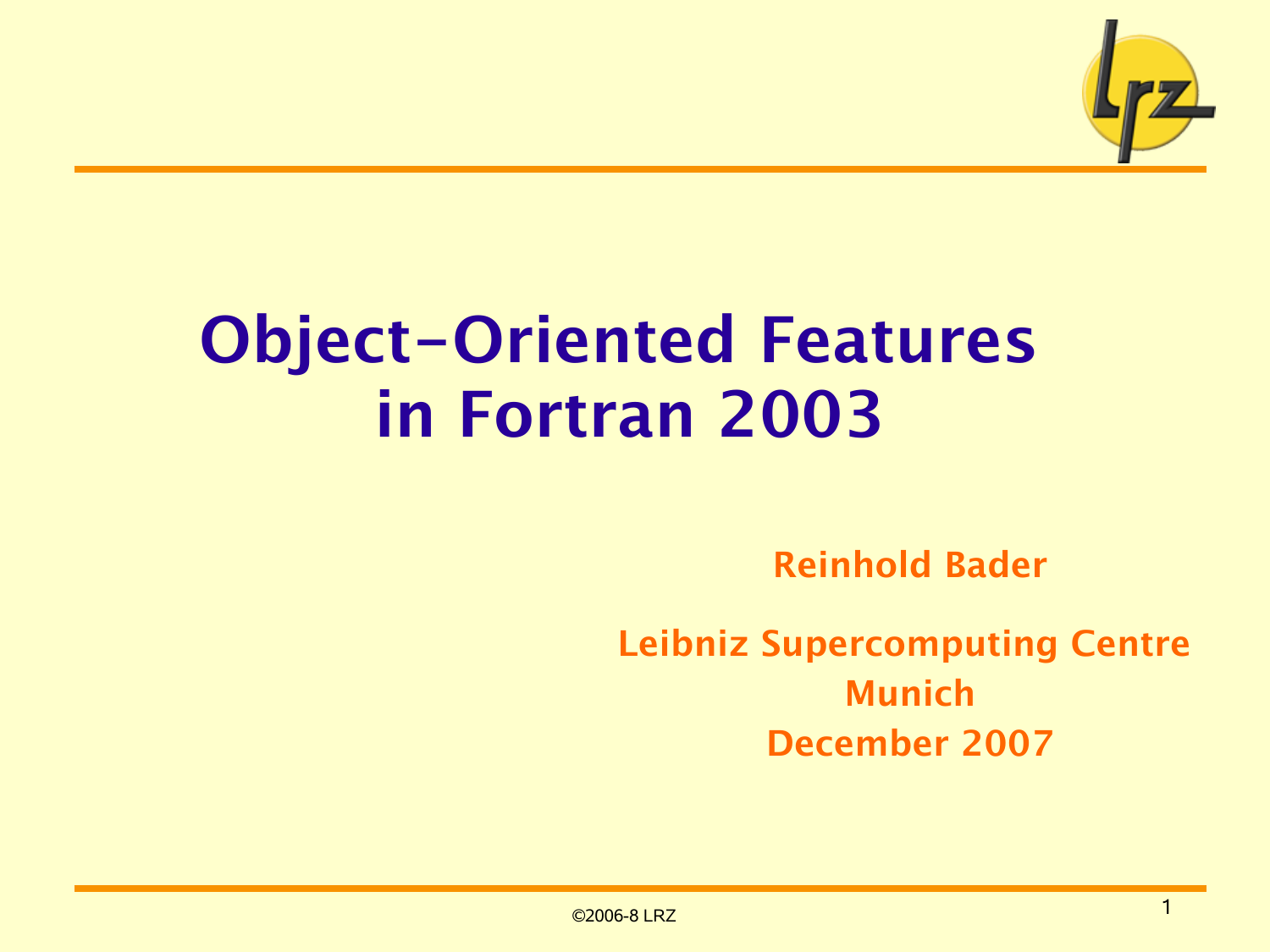Characterization of object-oriented (OO) programming (1)



## Following the Wikipedia entry

[http://en.wikipedia.org/wiki/Object-oriented\\_programming](http://en.wikipedia.org/wiki/Object-oriented_programming)

### the following properties are relevant:

**1. Class:** Unit of definition of data and behaviour (=methods) of some-kind-ofthing; the basis of modularity and structure in an object oriented program.

## Fortran 95 support:

- type definitions
- contained subroutines
- within a module (re-use)

## Fortran 2003 support:

- by compatibility
- **class** keyword
	- $\blacktriangle$  refers to inheritance/polymorphism
	- $\equiv$  improves abstraction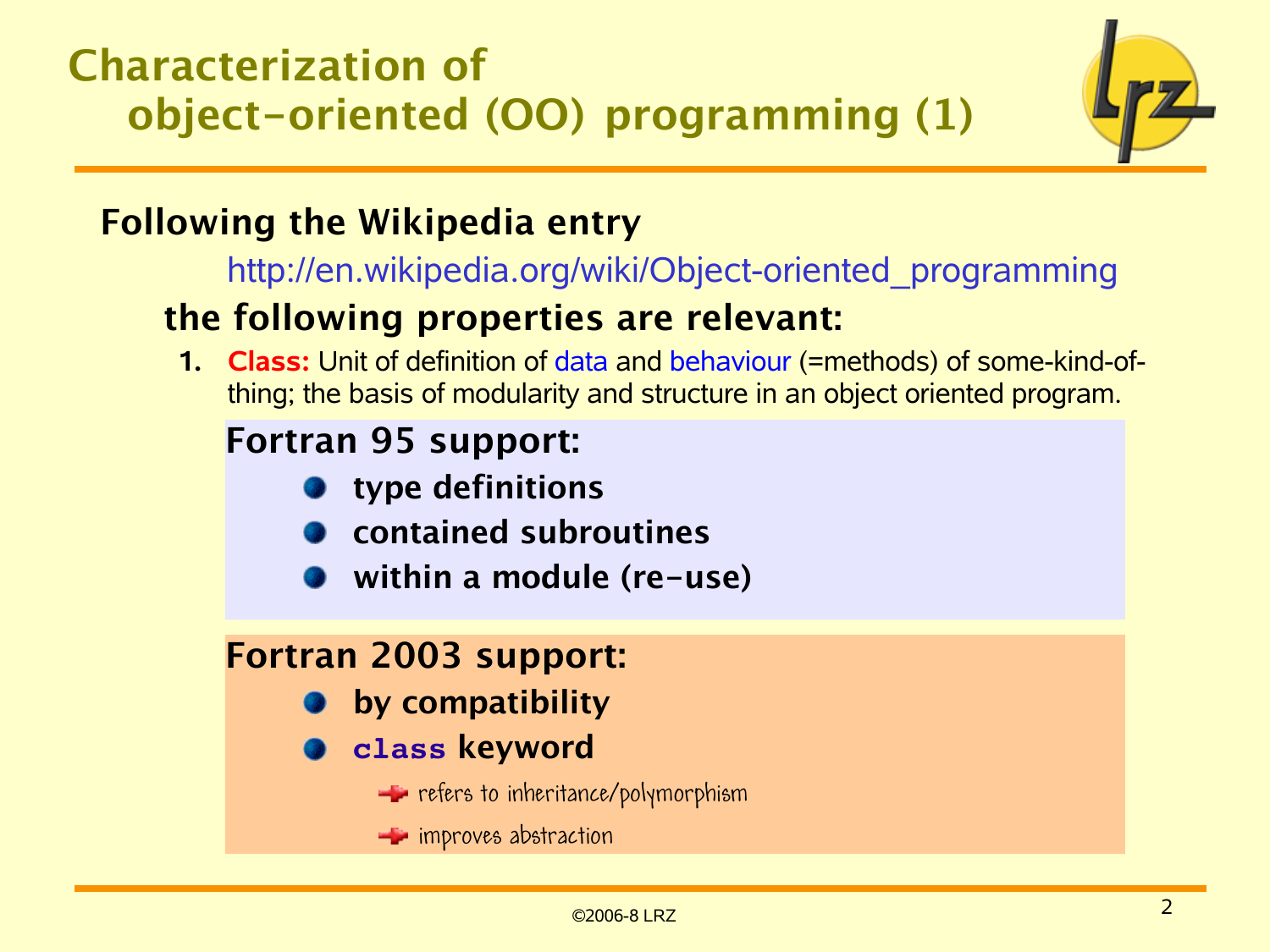## Characterization of object-oriented programming (2)



**2. Object:** An instance of a class, an object is a run-time manifestation of an exemplar of a class. Each object has its own (separate) data, which characterize the state of the object

### Fortran 95 support:

- **type(...) :: object** declaration
	- default initialization
- dynamically via **pointer** attribute
- array support
	- dynamic arrays via **allocatable** attribute
	- $\blacktriangleright$  intrinsics for array manipulation
- structure constructor

### Fortran 2003 support:

- **•** by compatibility
- **allocate** is much more powerful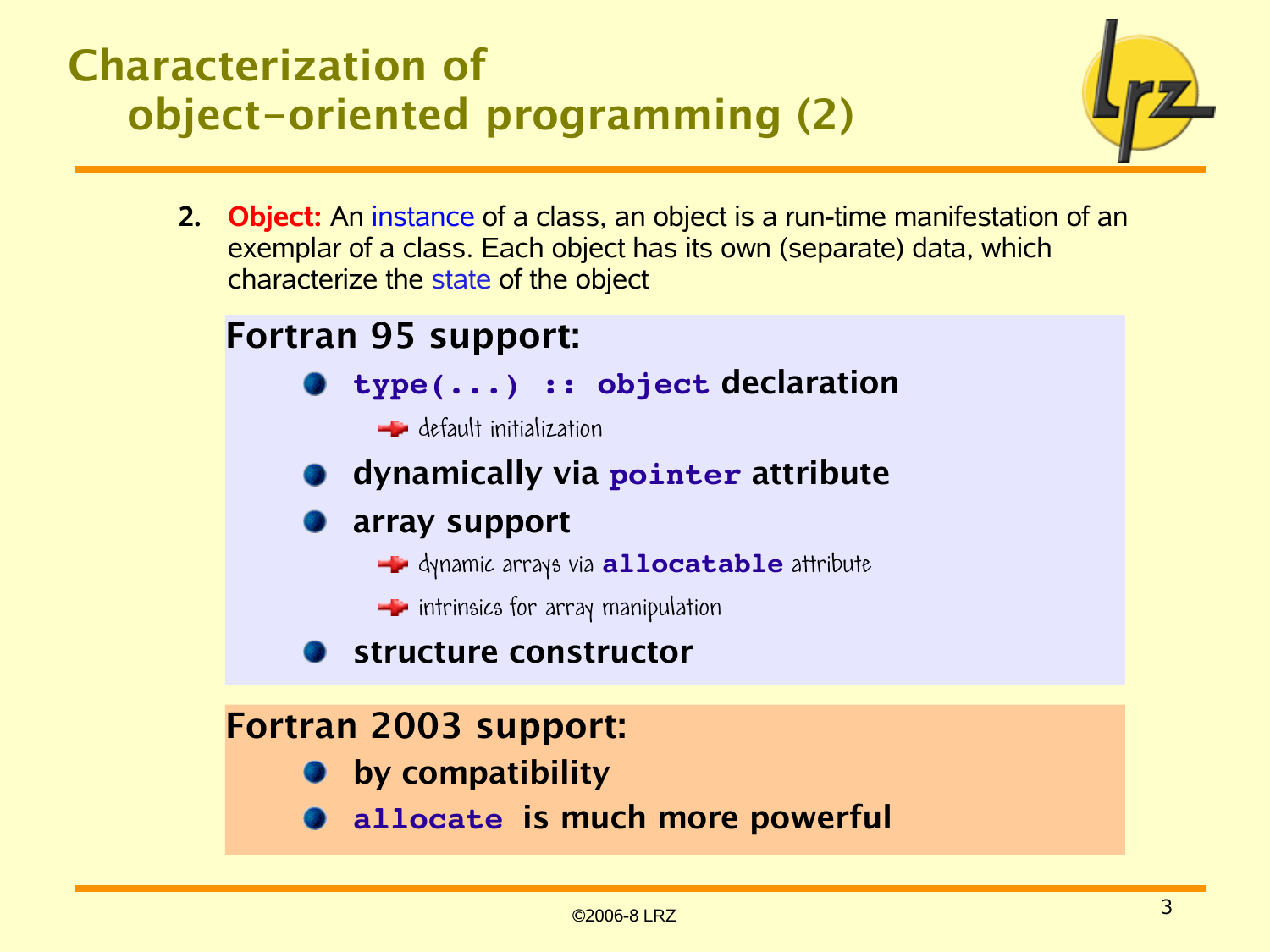## Characterization of object-oriented programming (3)



**3. Encapsulation:** protection of the internal structure of objects against manipulation, unless via the objects' exposed interface.

## Fortran 95 support:

### module concept

 $\blacktriangle$  module (not class) is unit of encapsulation

### impose access limits: **public** and **private** attributes

- $\rightarrow$  type definitions, type components
- $\blacktriangle$  global variables and contained subroutines

### Fortran 2003 support:

- by compatibility
- more fine-grained

 $\equiv$  required because of type extensibility

### new attribute **protected**

 $\equiv$  global objects only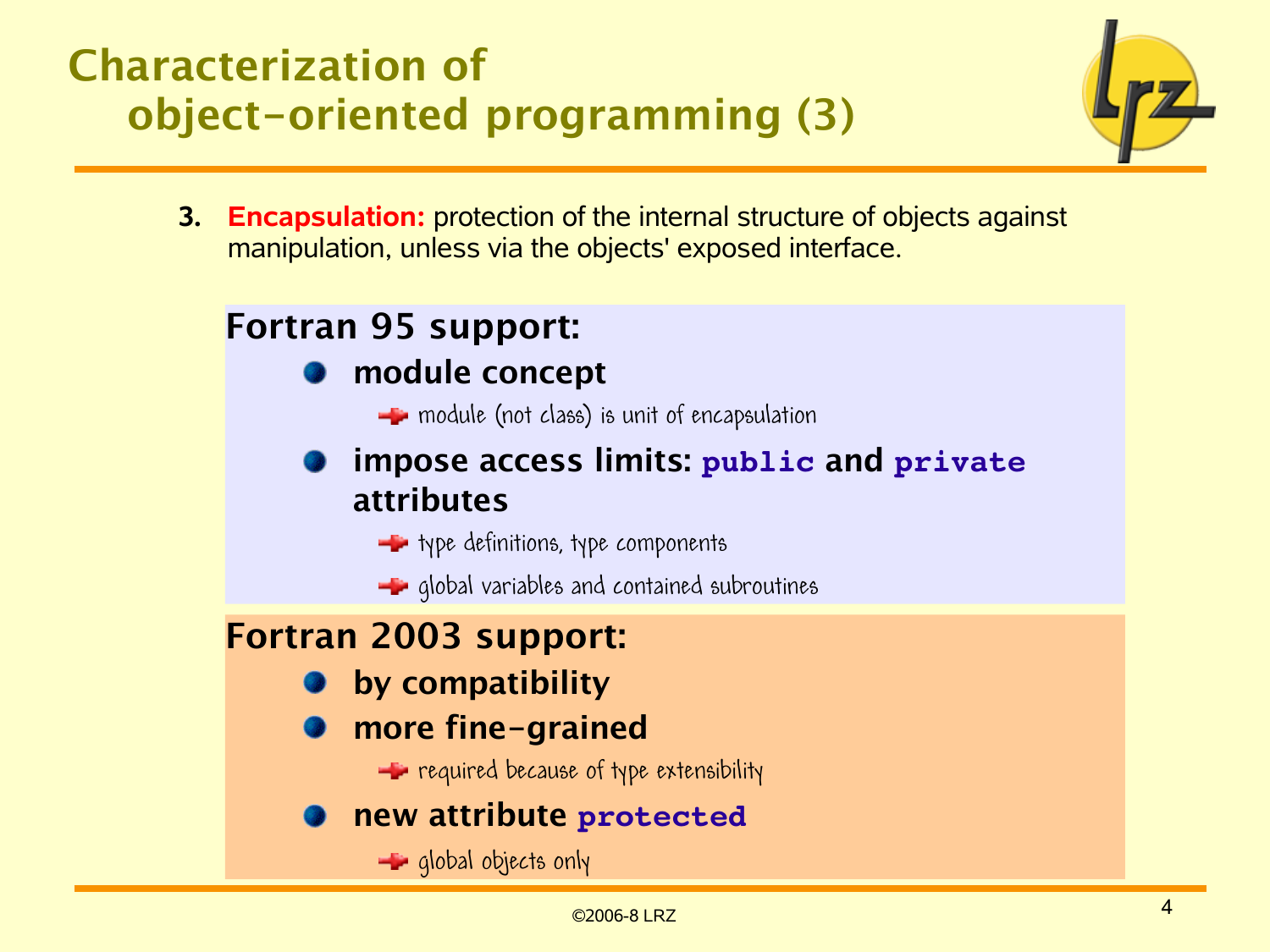## Characterization of object-oriented programming (4)



**4. Message passing (Interfacing):** the process by which an object sends data to another object or asks the other object to invoke a method.

### Fortran 95 support:

- not on type/object level
- indirectly via explicit and named ("generic") interfaces
	- $E$  check object  $TKR$

### Fortran 2003 support:

- **•** by compatibility
- **The-bound procedures** 
	- $\equiv$  bind method to a type definition
- **P** procedure pointer components
	- $\blacktriangleright$  bind subroutine call to an object
- abstract interfaces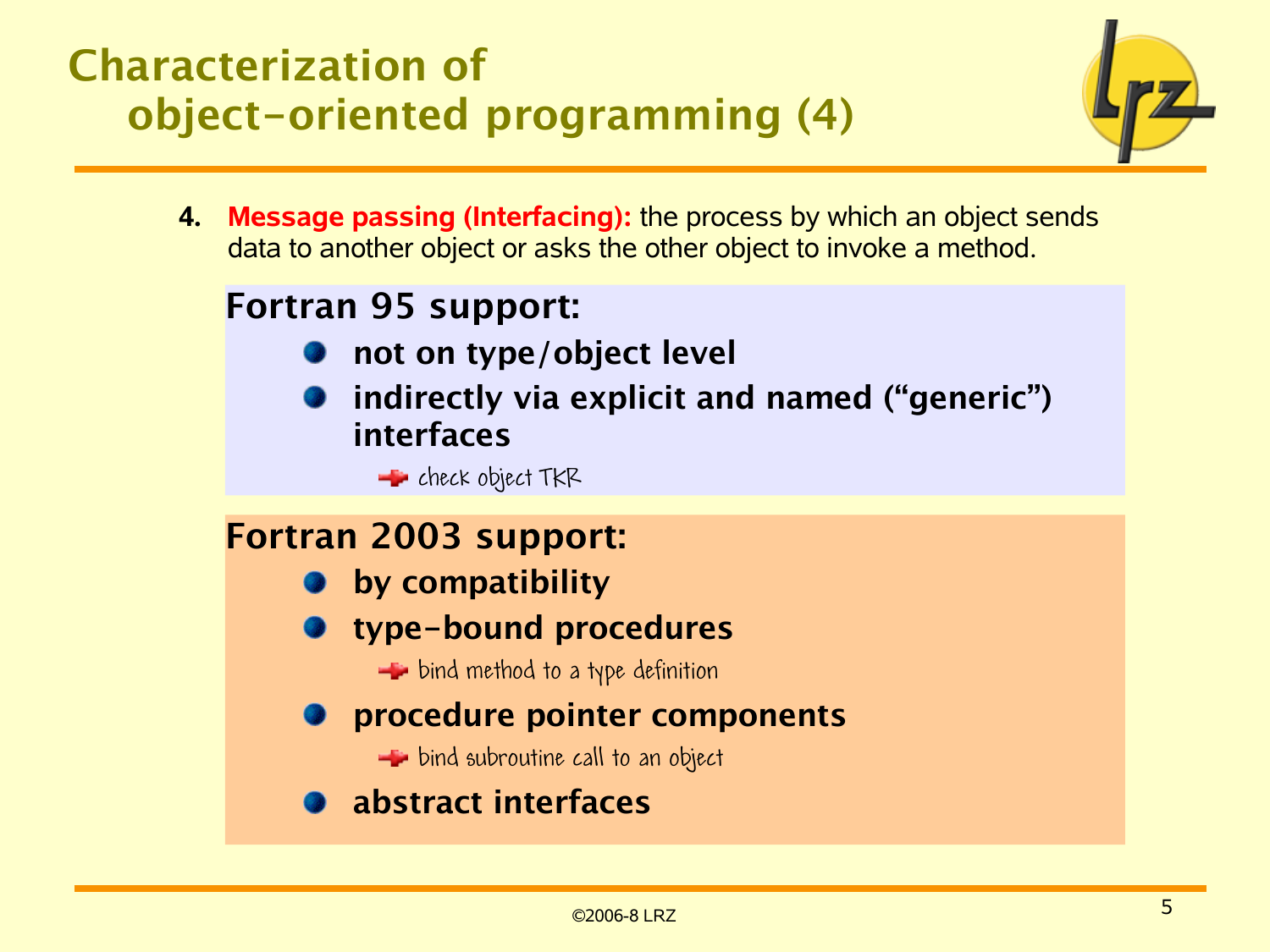## Characterization of object-oriented programming (5)



**5. Inheritance:** mechanism for creating sub-classes, by specialization (subtyping, extending) another class. All data and functions of the superclass(es) are acquired, but data/methods may be added/changed. "Isa" relationship, as opposed to "has-a" relationship induced by composition.

### Fortran 95 support:

no

 $\blacktriangle$  emulate by combining composition, delegation and generic interfaces

## Fortran 2003 support:

### type extension

- $\equiv$  inherit type components (including procedure pointer components)
- $\equiv$  inherit type bound procedures, or override them

### **nultiple inheritance is unsupported**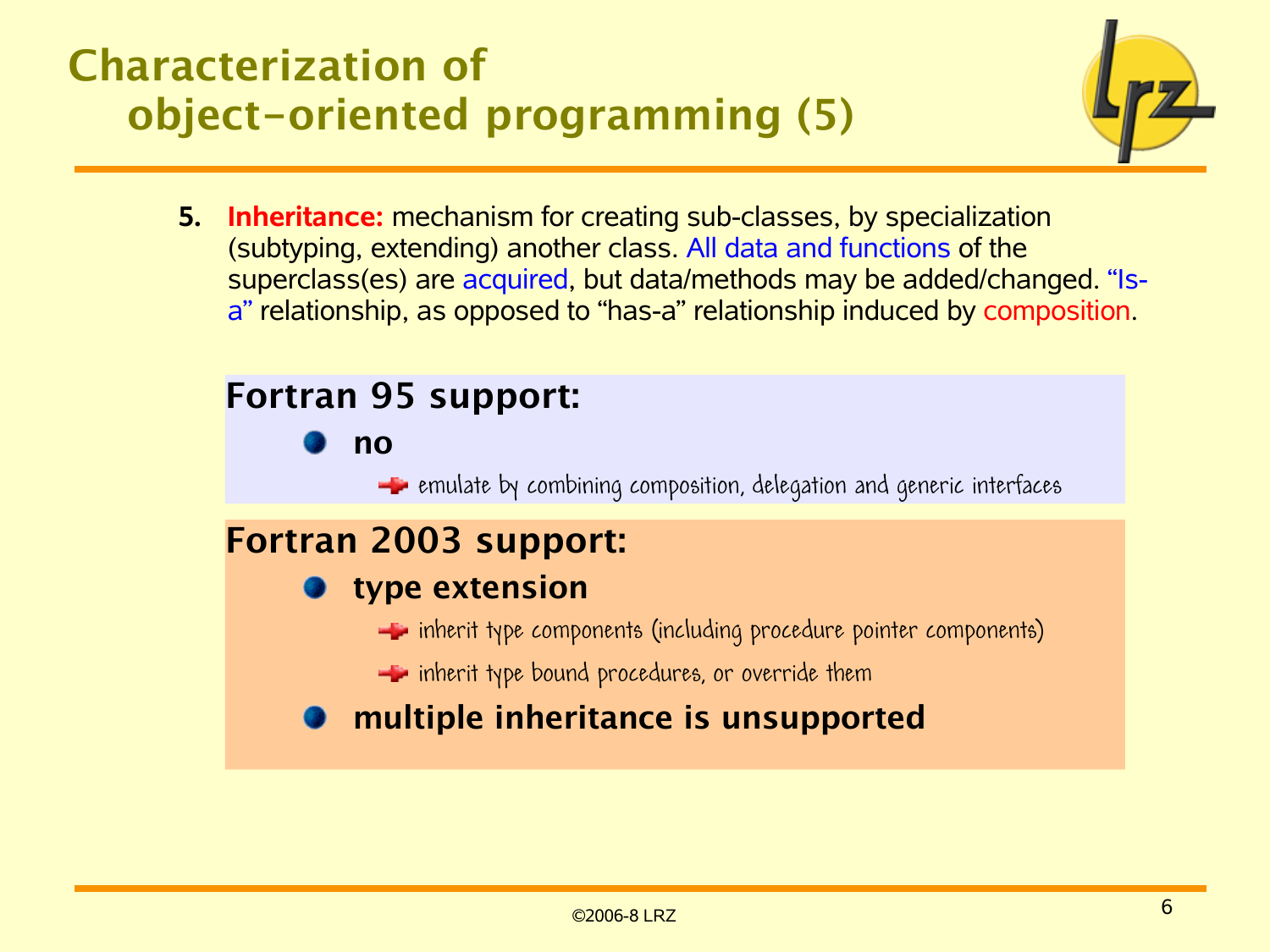## Characterization of object-oriented programming (6)



**6. Abstraction:** Ability of a program to ignore the details of an objects' (sub)class and work at a more generic level when appropriate.

### Fortran 95 support:

- derived data types, type composition
- operator overloading, self-defined operators
- generic interfaces

### Fortran 2003 support:

- **by compatibility**
- generic type-bound procedures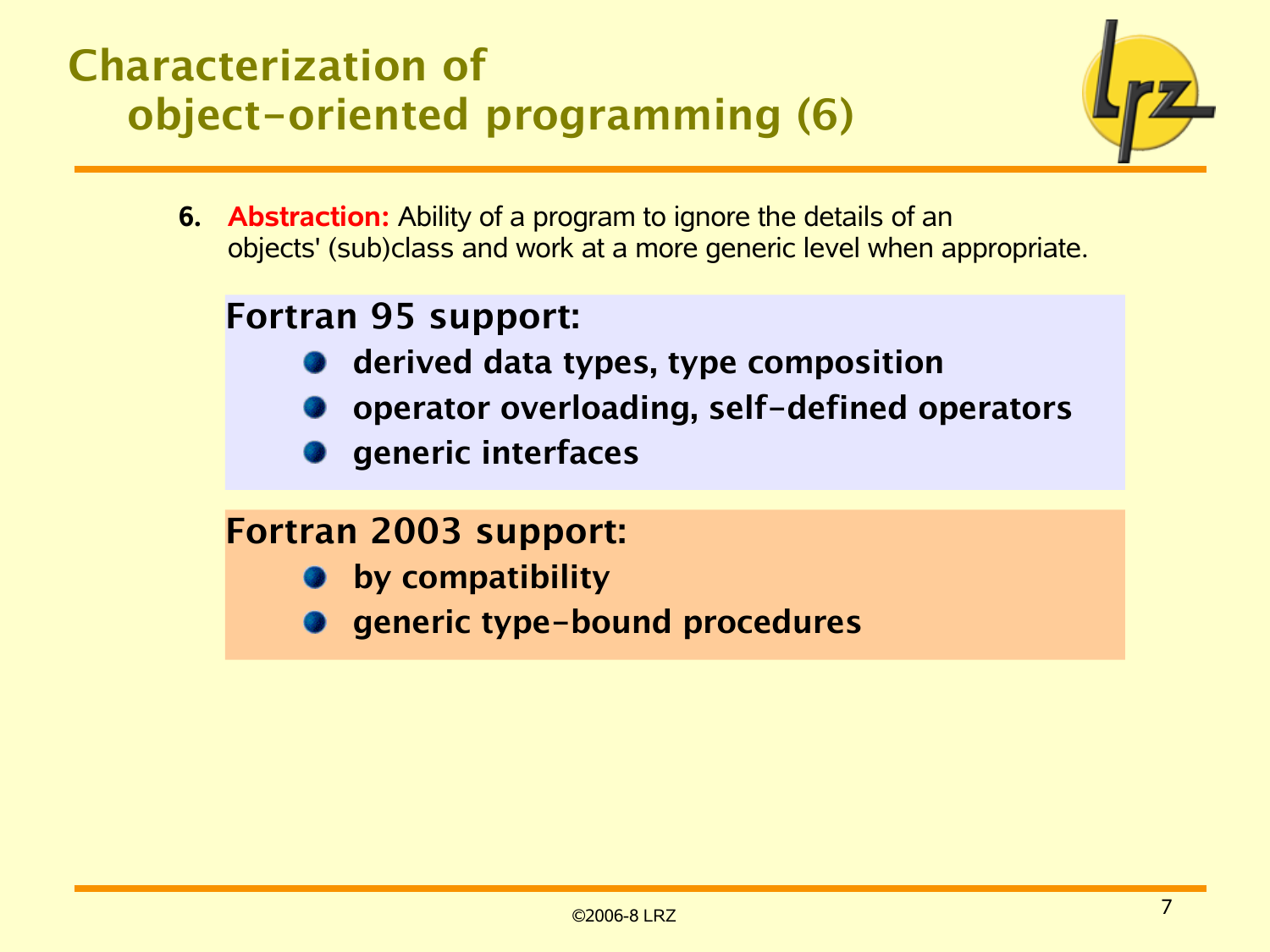## Characterization of object-oriented programming (7)



- **7. Polymorphism:** Behaviour of methods that varies depending on the class membership of objects worked upon.
	- **Static polymorphism: all method calls are fixed at compilation time.**
	- dynamic polymorphism: delay method calling determination to runtime.
	- **P** parametric polymorphism: parameterize functions and data structures over arbitrary values.

## Fortran 95 support:

- static polymorphism via generic interfaces
	- $\blacktriangle$  (limited) emulation of dynamic polymorphism

### Fortran 2003 support:

- **O** dynamic polymorphism
	- **E** dynamic objects
	- $\equiv$  subroutine interface

### parametric polymorphism

very limited: kind and length parameters allowed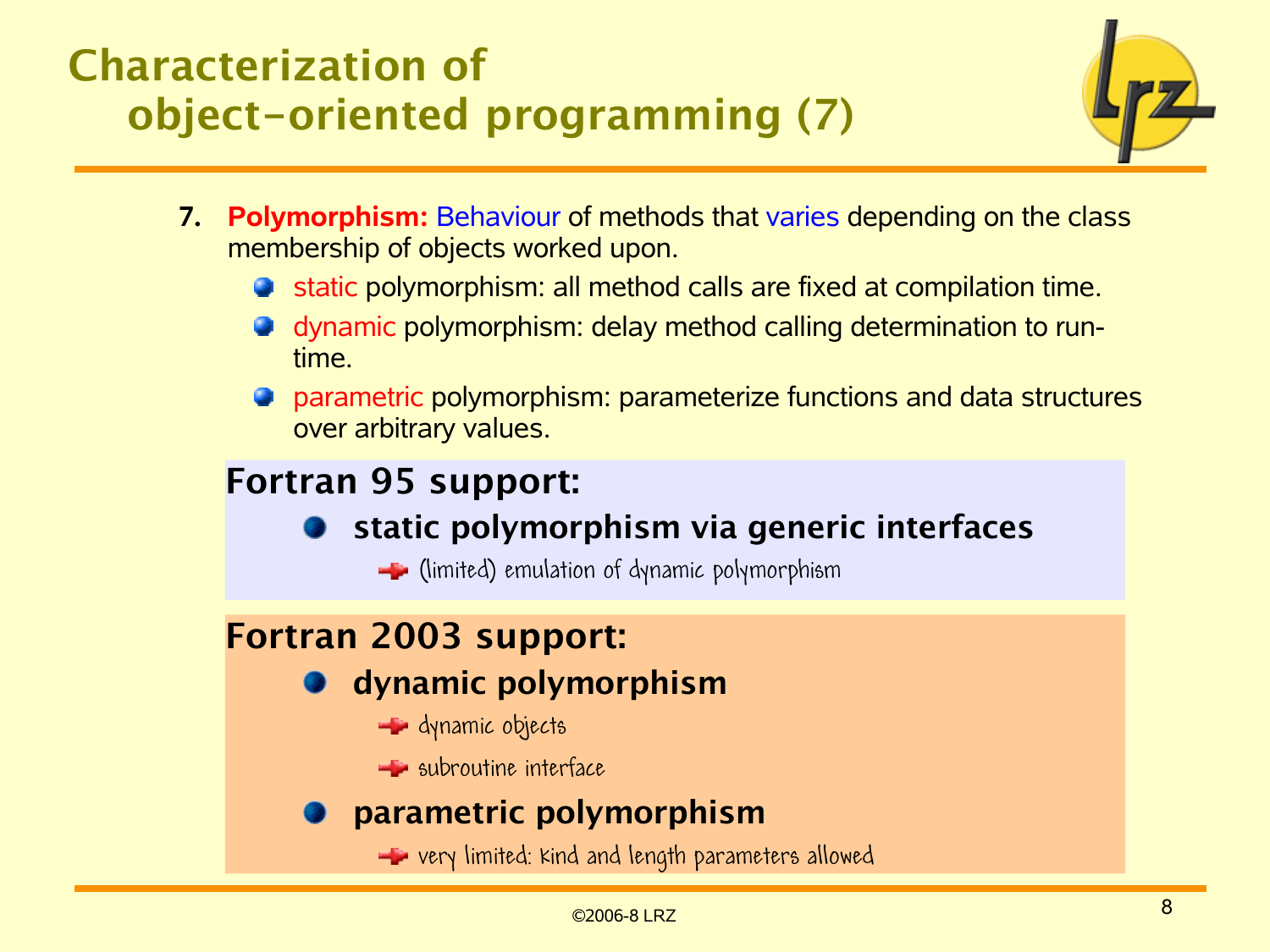## Characterization of object-oriented programming (8)



Problems with terminology

terms and their meaning vary between languages

**E** danger of misunderstandings

### will use Fortran-specific jargon

 $\equiv$  but will also compare with  $C++$  from time to time

## Aims of OO paradigm:

### improvements in

 $\equiv$  re-usability

 $\equiv$  abstraction

 $\equiv$  moving from procedural to data-centric programming

 $\blacktriangle$  reducing software development effort, improving productivity

### indiscriminate usage of OO however may be (very) counterproductive

identify abstract "**software patterns**" which have proven useful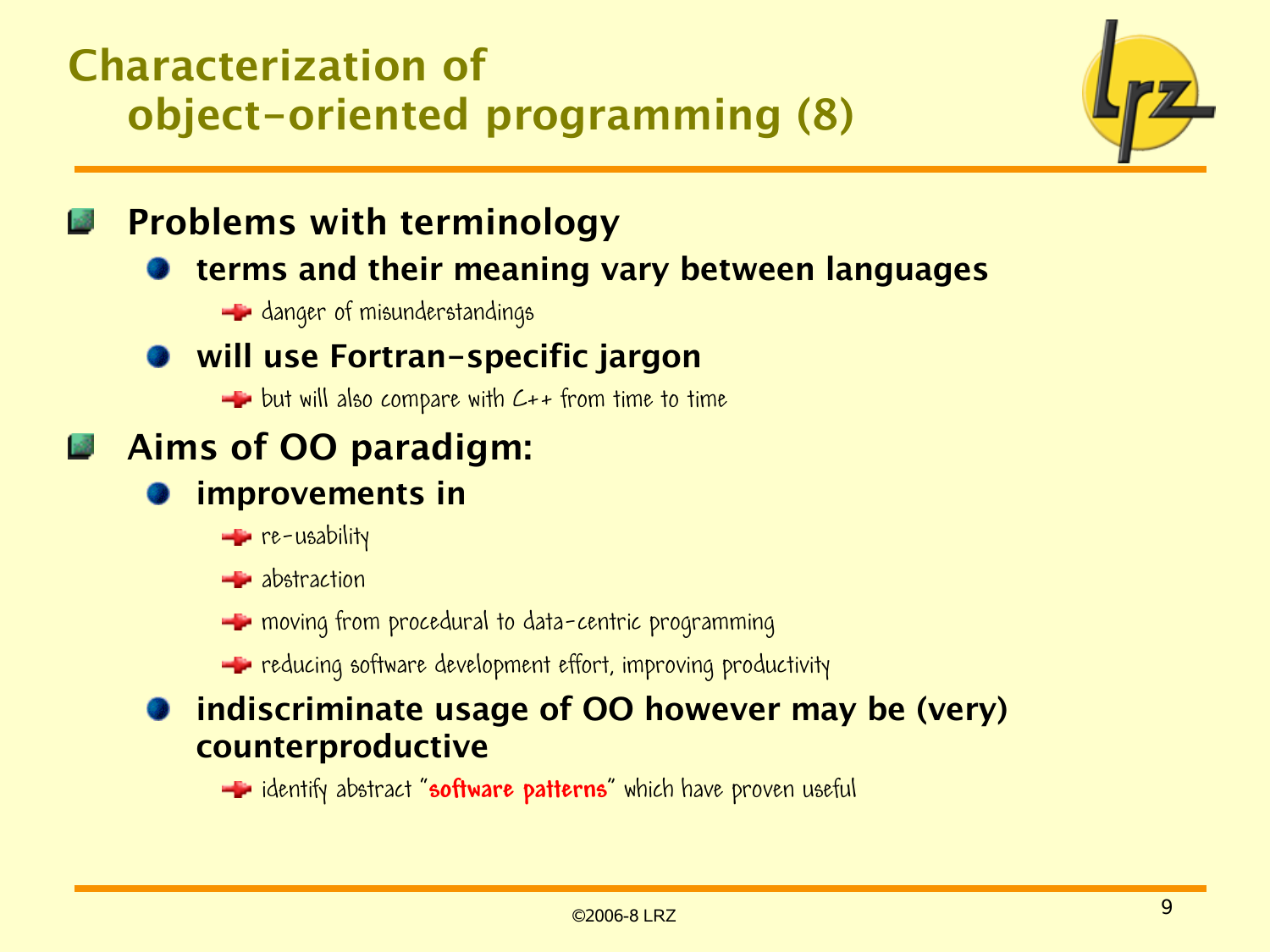## Scope of OO within Fortran



- Fortran 95 supports object-based programming
- Fortran 2003 supports object-oriented programming
- specific intentions of Fortran object model: 1<sub>20</sub>
	- backward compatibility with Fortran 95

broken essentially only with respect to semantic change in treatment of **allocatable** variables

- allow extensive correctness and consistency checking by the compiler
- **The module remains the unit of encapsulation**
- design more reminiscent of Ada than C++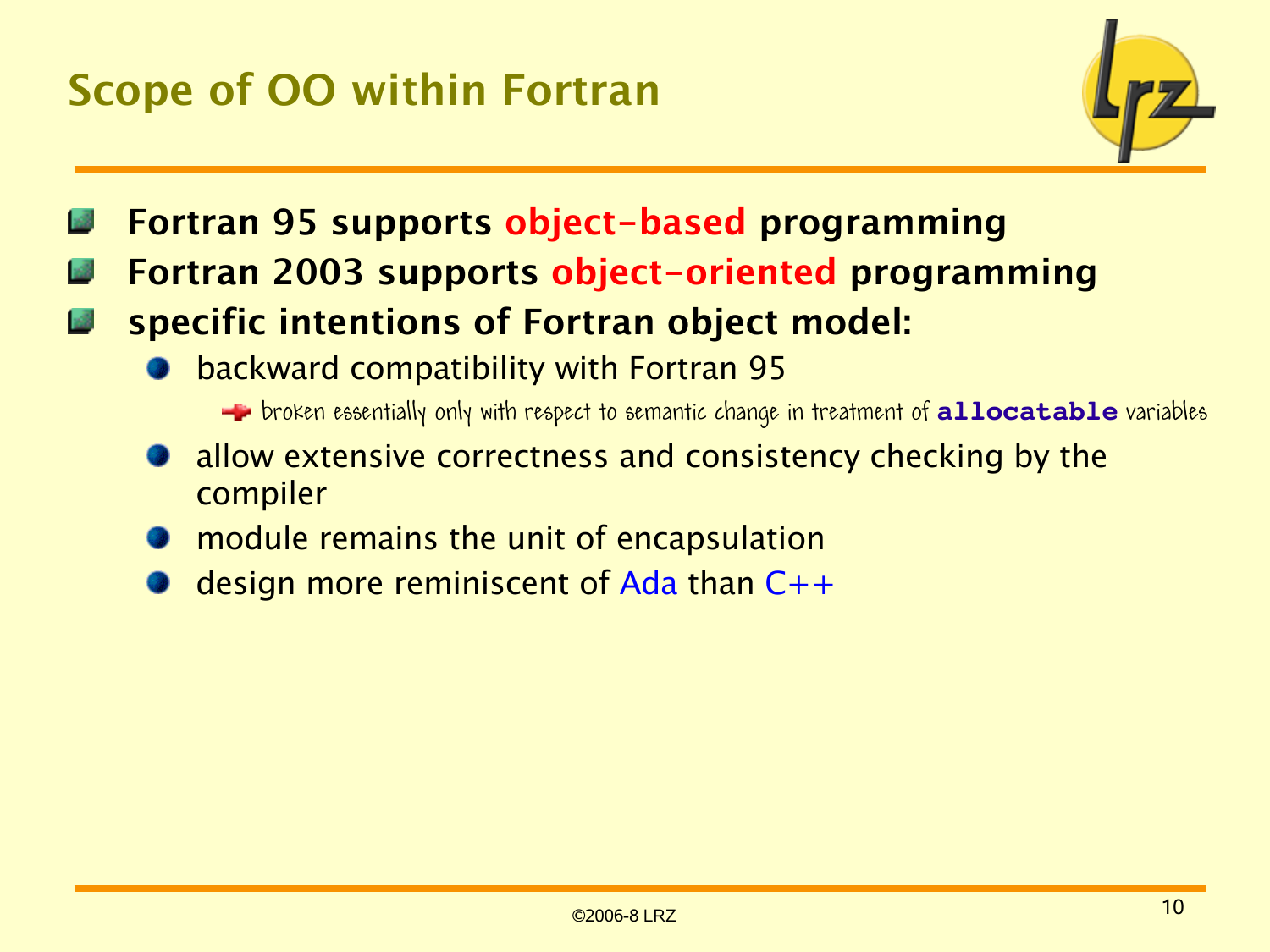

# Type Extension and Polymorphism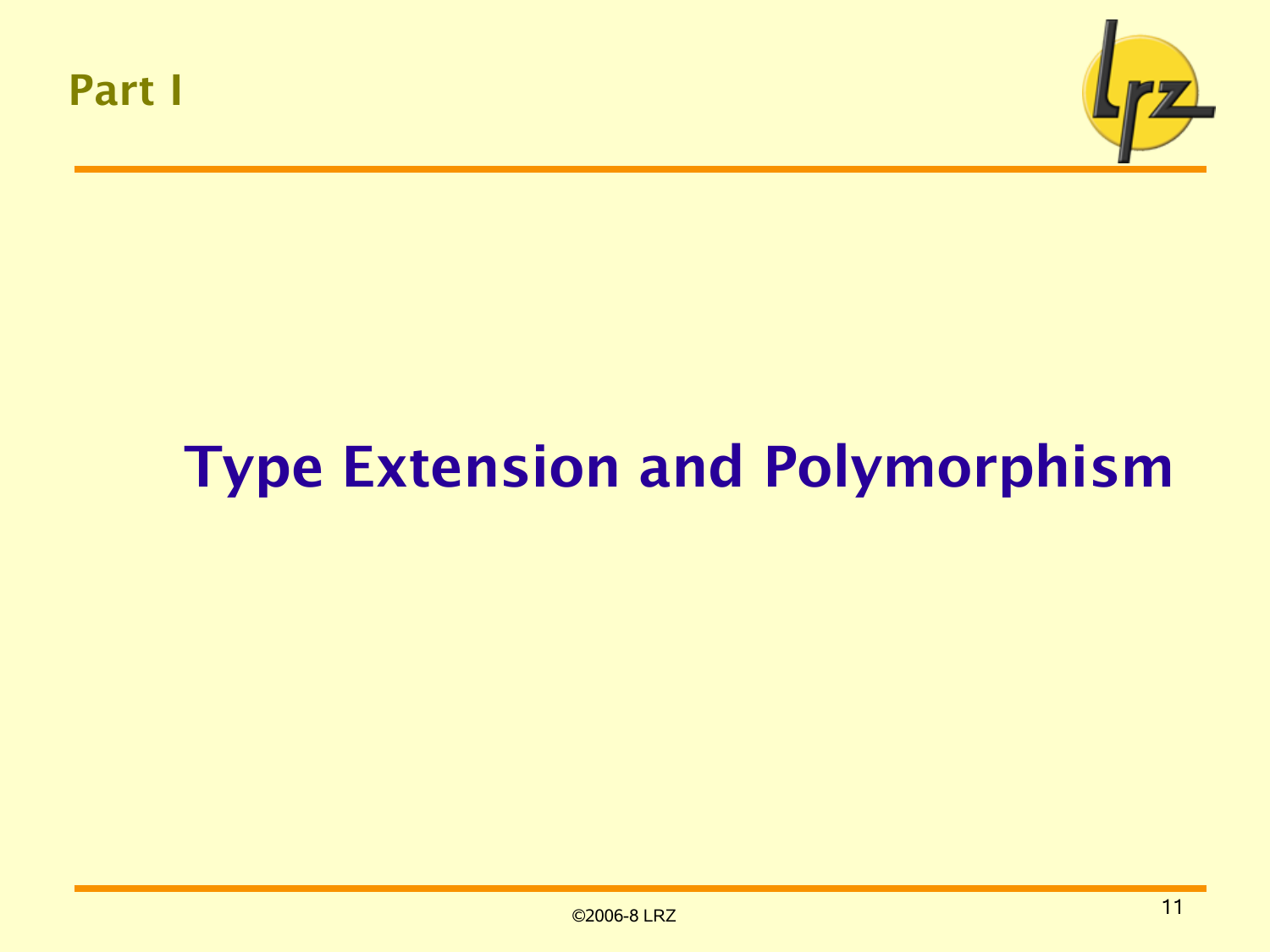## Defining inheritance: Type extension (1)



Type definitions date, datetime



- re-use date definition
	- **datetime** a **specialization** (or **subclass**) of **date**
	- **date** more general than **datetime**

### Fortran concept: type extension

 $\equiv$  single inheritance only

```
type :: date
    private
    integer :: yr, mon, day
end type
:
type, extends(date) :: datetime
    private
    integer :: hr, min, sec
end type
:
type(datetime) :: o_dt
```
## instantiation of objects

- $\equiv$  can be performed as with "standard" derived types
- **E** other possibilities discussed later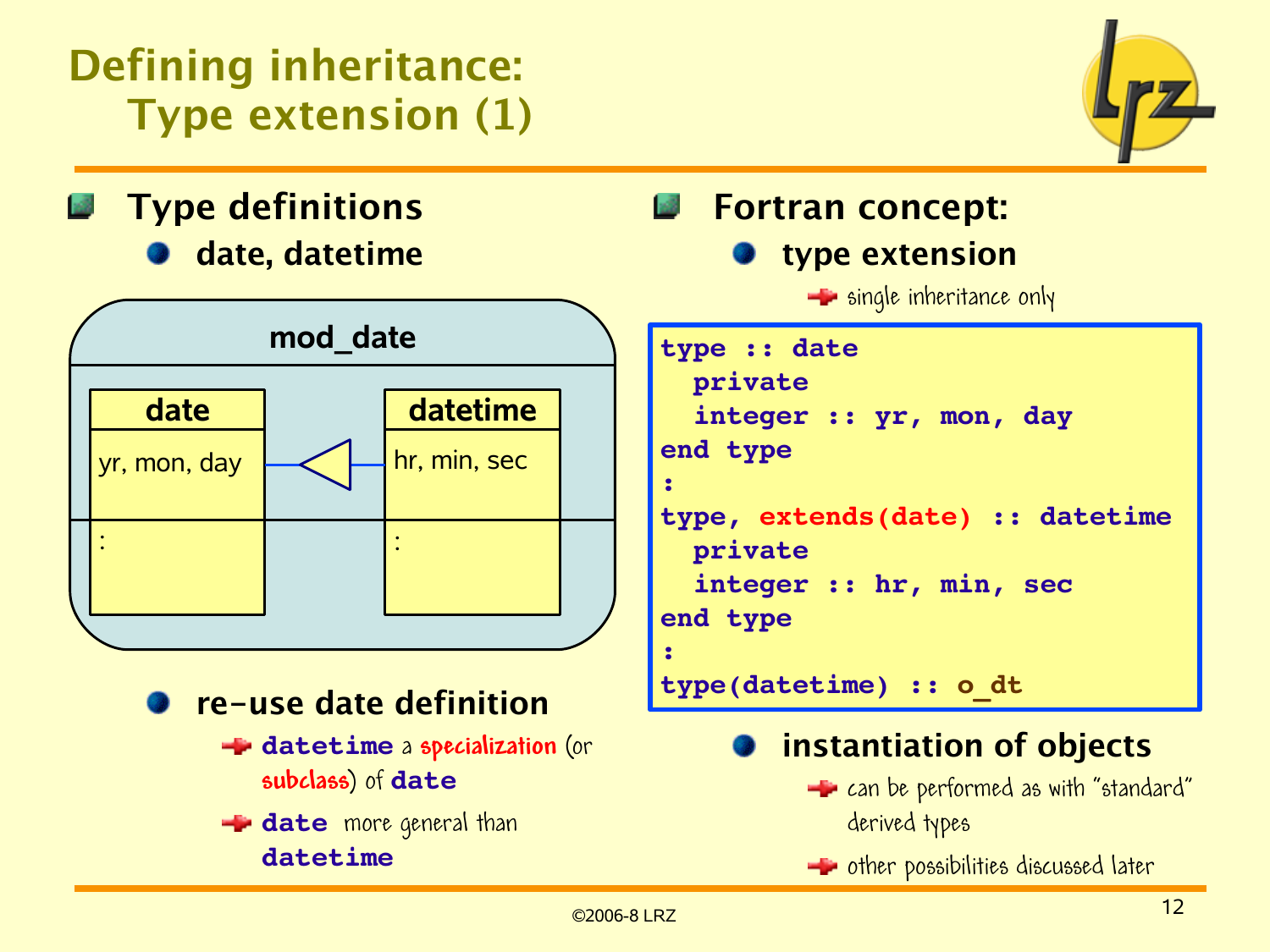## Defining inheritance: Type extension (2)



Accessing component data **Inherited components o\_dt%day, o\_dt%mon, o\_dt%yr**

**additional components** 

- **o\_dt%hr, o\_dt%min, o\_dt%sec**
- parent component(s)
	- $\blacktriangle$  object of parent type
	- **Form recursive references possible**
	- **Executed** is itself inherited
- **o\_dt%date**
- Parent type can be empty
	- will discuss abstract types later

Can have zero additional components

- use only for type differentiation
- or additional type bound procedures not available to parent type
- Type parameters are also inherited
- Which types can be extended?
	- must be derived type
	- may not have the **bind** or **sequence** attribute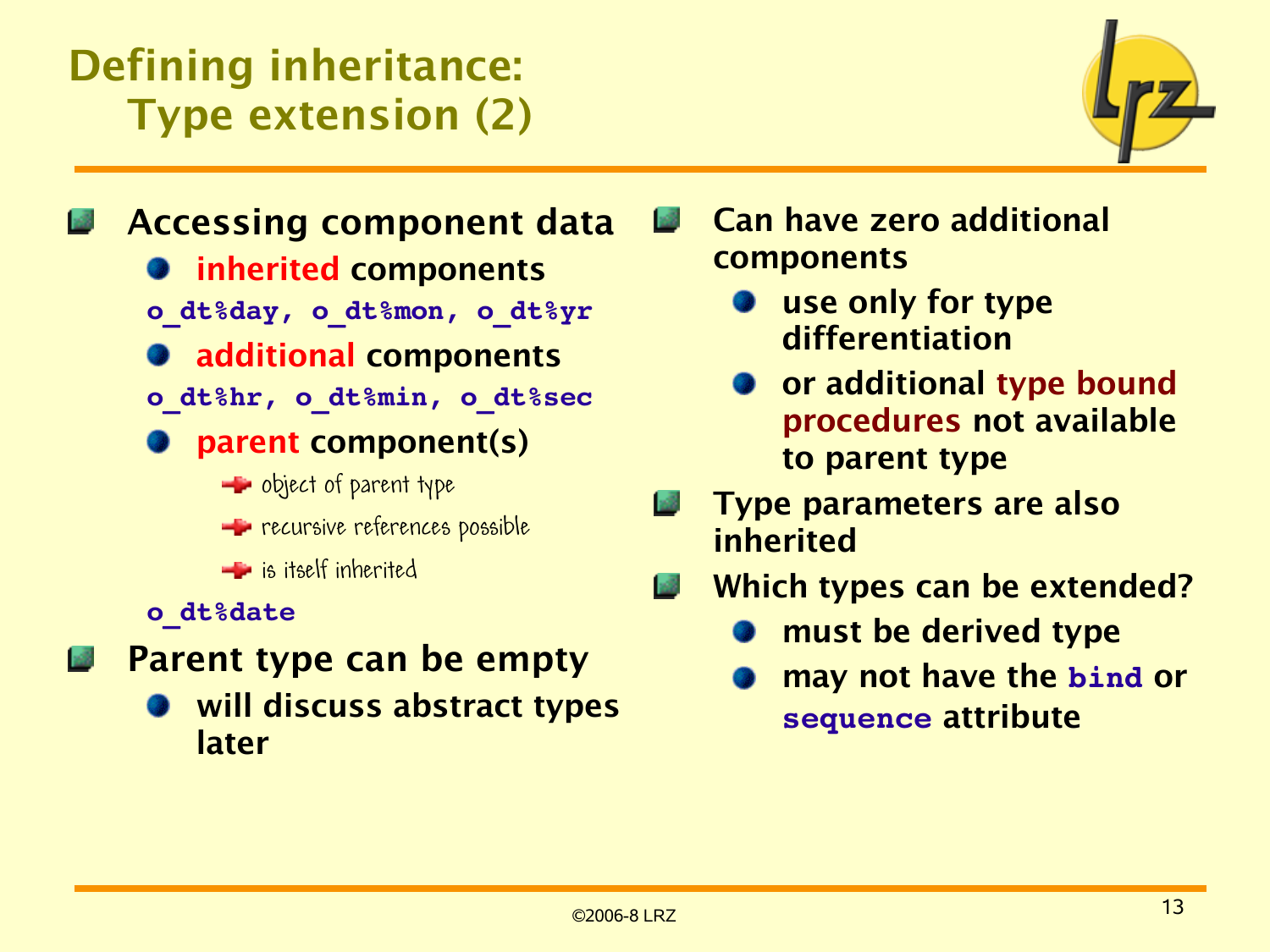

Fortran 2003 allows setting accessibility for each type component individually

```
type :: date
    private
    integer :: yr, mon, day
    character(len=5), public :: tag = 'none '
end type
type, extends(date) :: datetime
    private
    integer :: hr, min, sec
end type
```
all accessibility attributes are also inherited

extended type in different module cannot access private components of parent type

- $\pm$  this is the same as in Fortran 95
- **E** need accessor methods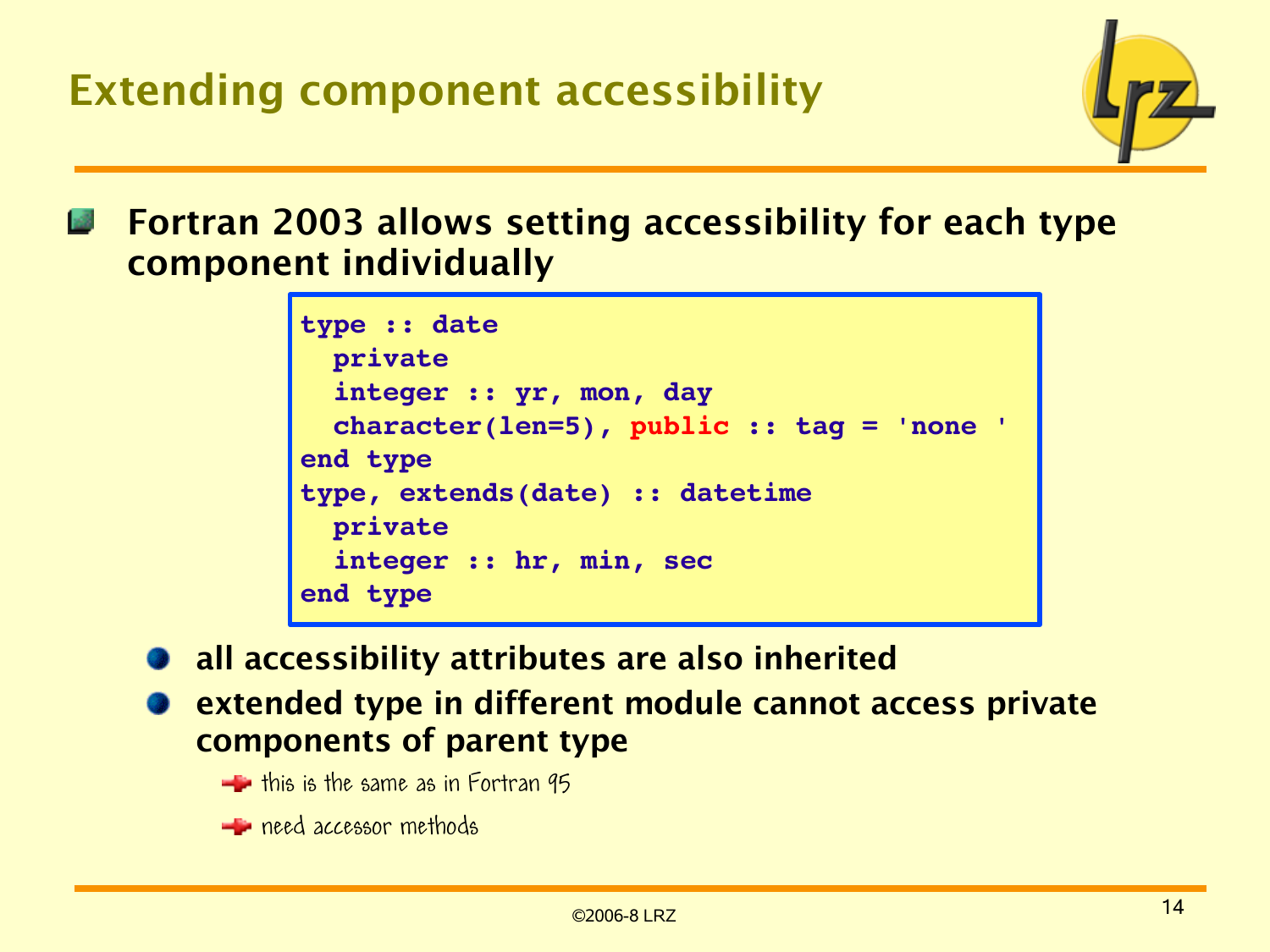## Polymorphism (1)





### Example:

```
class(date), pointer :: p_d
type(date), target :: o_d
type(datetime), target :: o_dt
p_d => o_dt
... = p_d%hr  ! illegal
p_d => o_d
... = p_d%hr  ! worse than illegal
... = p_d%mon ! OK
```
dynamic type changes at run time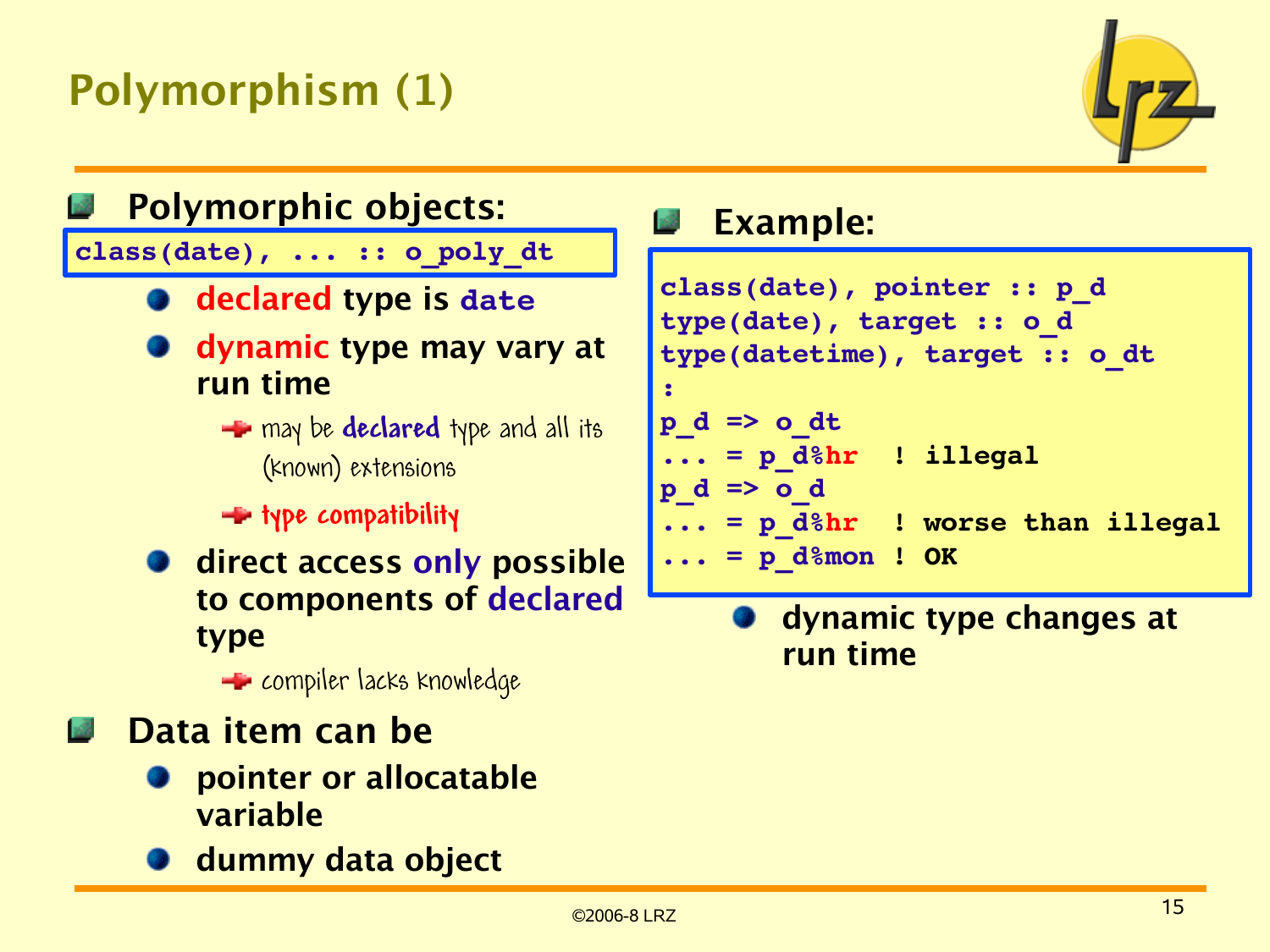## Polymorphism (2):

Dynamic creation of polymorphic entities



### **Fyped allocation**

**class(x), pointer :: p**

**class(x), allocatable :: q**

### **allocate(xx :: p, q)**

**:**

- **xx** of type **x** or an extension of **x**
- **note that allocatable** scalars are allowed in **F03**
- **Sourced allocation**
- **class(xx) :: src**

**class(x), allocatable :: cpy**

**: ! define src** 

**allocate(cpy, source = src)**

**xx** of type **x** or an extension of **x**

### **produces a clone of src**

- $\equiv$  deep copy for allocatable components
- $\blacktriangle$  shallow copy for pointer components

- usual difference between **pointer** and **allocatable**
- For disassociated pointer/unallocated allocatable objects:
	- **O** dynamic type is equal to declared type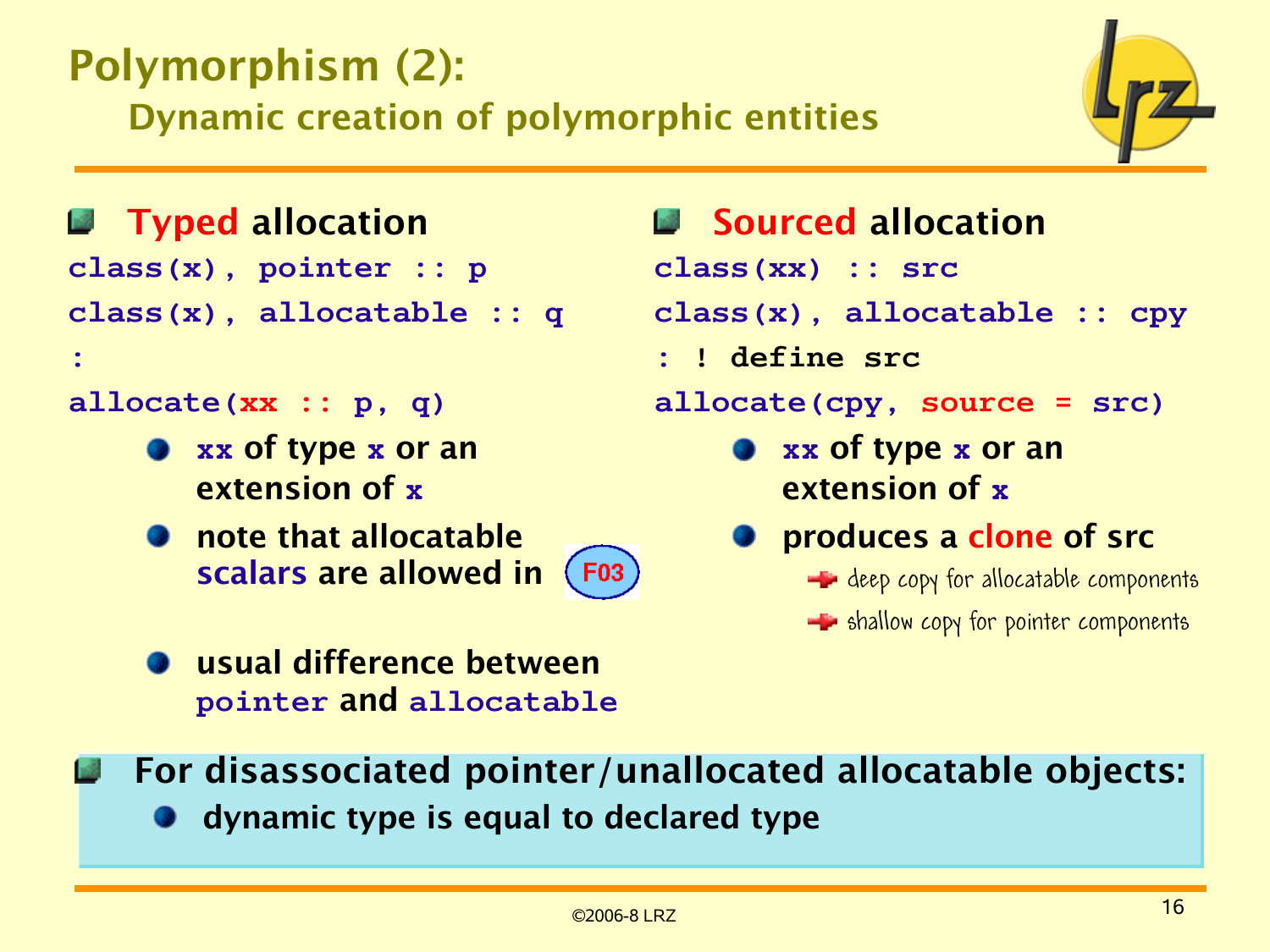## Polymorphism (3): Dynamic type/class resolution



### **select type** construct

- provides access to dynamic parts
- executes alternative code depending on dynamic type

```
class(date), ... :: dt
:
select type(dt)
type is (date)
  :
type is (datetime)
    ... = dt%hr   ! this is OK
class is (...) 
  : 
class default
  :
end select
```
Execution sequence:

- at most one block is executed
- Selection of block:
- 1. find type guard exactly matching the dynamic type
- 2. if none exists, select class guard which most closely matches dynamic type and is still type compatible

 $\blacksquare$  at most one exists

- 3. if none exists, execute block of class default (if it exists)
- Access to components
	- in accordance with resolved type (or class)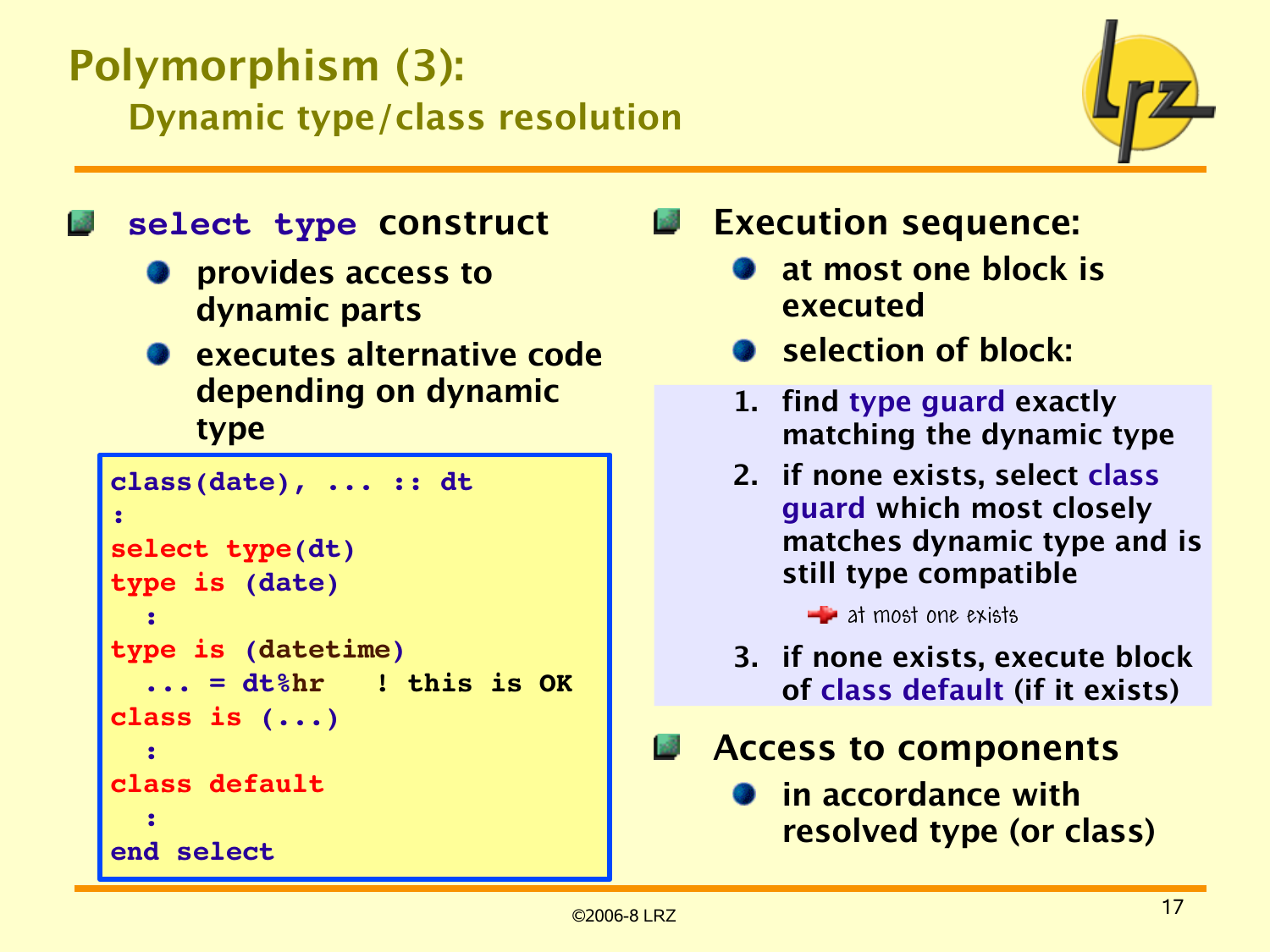## Polymorphism (4):

Additional remarks on dynamic type resolution



Can introduce an associate name to abbreviate referencing:

```
select type(o => x%dt)
type is (date)
  :
type is (datetime)
      = o_{\alpha}hr
  :
end select
```
assumption: subobject **dt** of **x** is of class **date**

Type selection allows both run time type identification run time class identification It is necessary to ensure type safety in the Fortran object model Recommendations:

- test each guard for each new subclass separately
- use **class default** to check for incompletely covered inheritance DAG

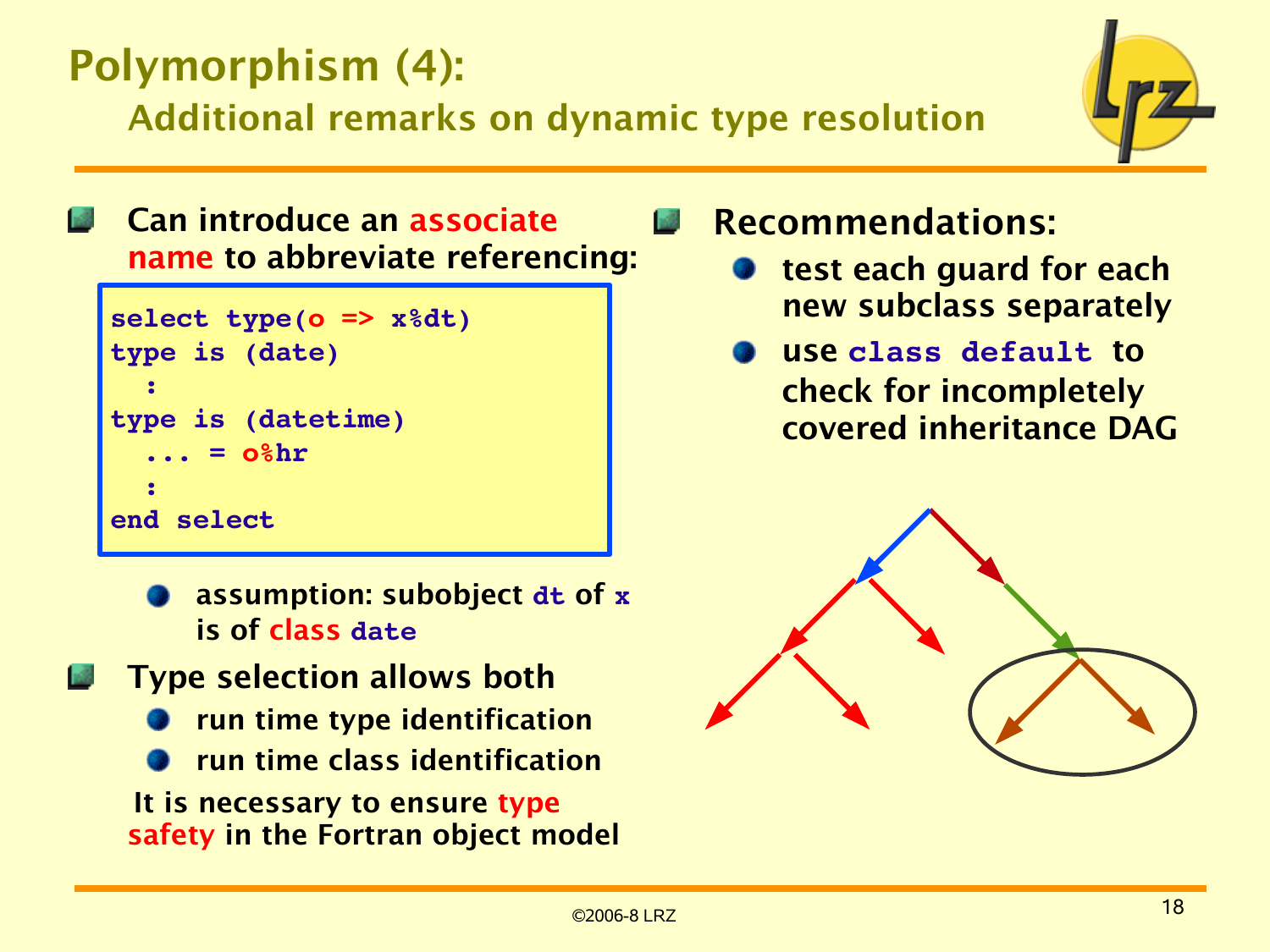Polymorphism (5): Type inquiry intrinsics



Compare dynamic types:

```
extends_type_of(a, mold)
same_type_as(a,b)
```
- functions returning a logical value
- require extensible types as arguments
- arguments can be polymorphic or non-polymorphic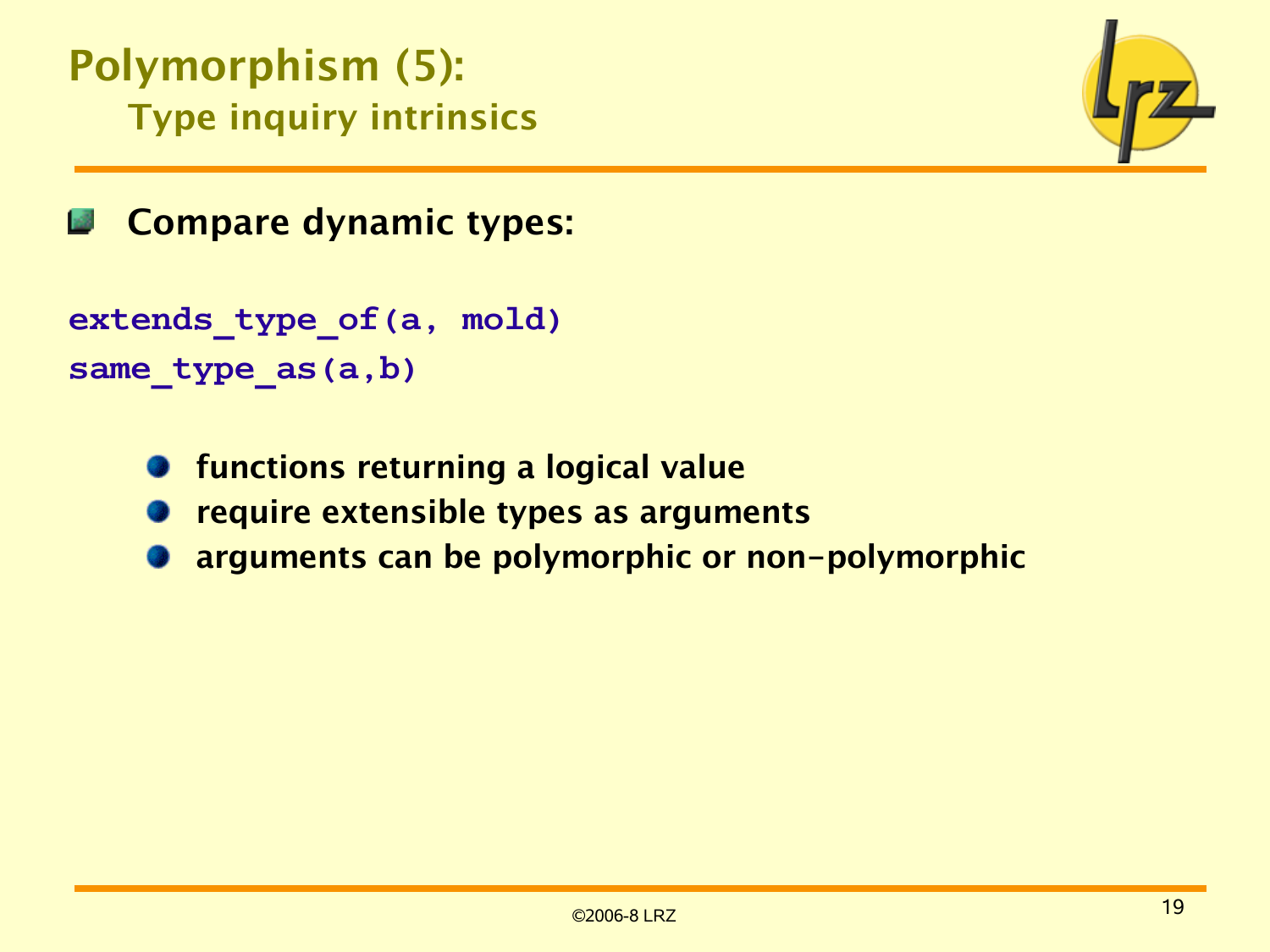## Polymorphism (6): Dummy arguments



### Example:

**subroutine inc\_day(dt, inc) class(date), intent(inout) :: dt integer, intent(in) :: inc**

- **: ! implementation omitted end subroutine**
	- increment **date** object by a given number of days

## **Inheritance mechanism**

- **a** actual argument can be
	- **E** polymorphic or non-polymorphic, of declared type of dummy or an extension
	- **type compatibility**
- dynamic type of actual argument is assumed by dummy

## Example continued:

```
subroutine inc_sec(dt, inc)
    class(datetime), &
                                 intent(inout) :: dt
    integer, intent(in) :: inc
      : ! implementation omitted
end subroutine
```
increment **datetime** object by a given number of seconds

**E** cannot take objects of type **date** as actual argument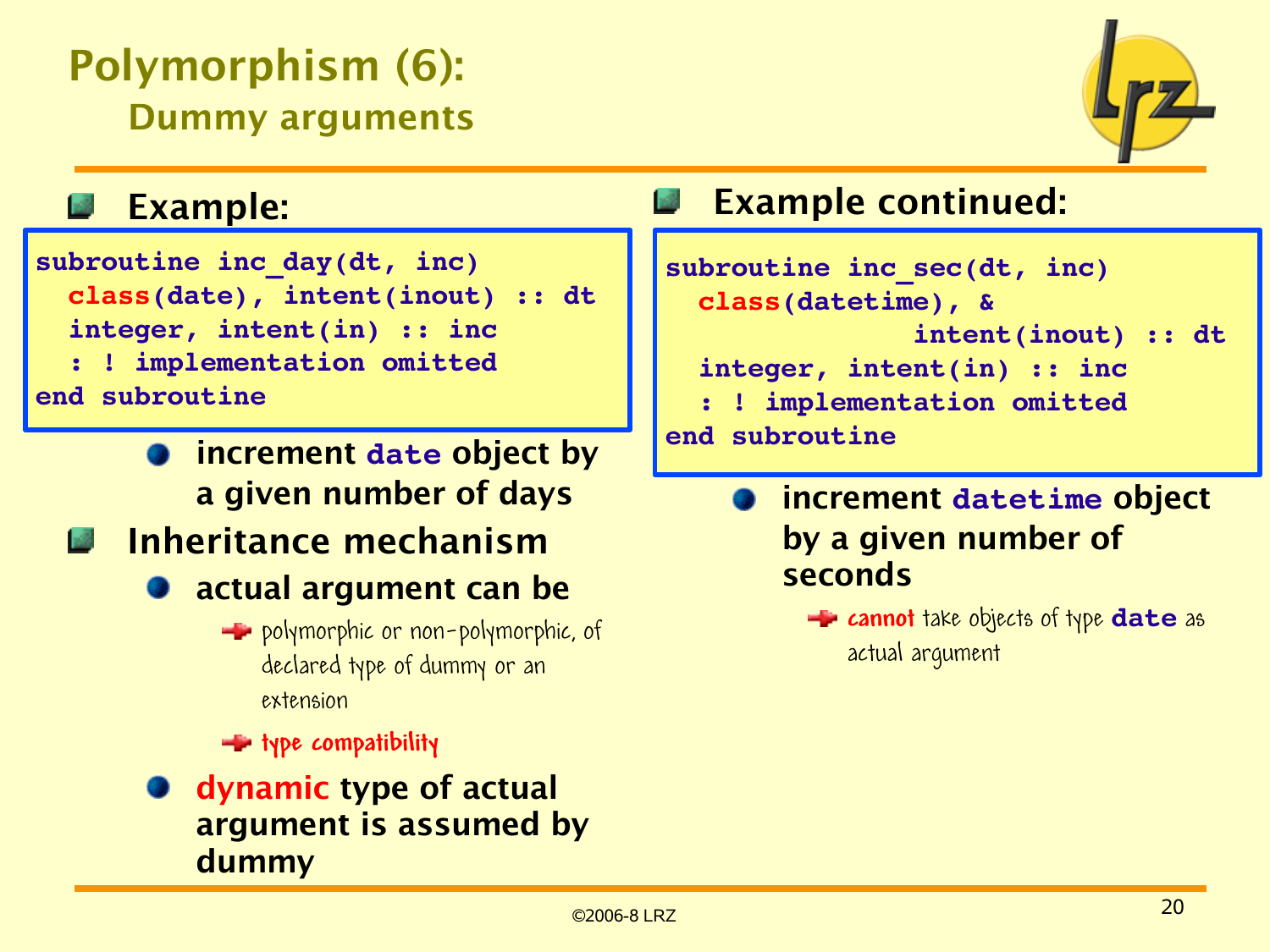## Polymorphism (7): Unlimited polymorphic (UP) objects



- An object capable of being of any of
	- 1. intrinsic
	- 2. extensible
	- 3. non-extensible
	- type is called unlimited polymorphic
- Example:

```
class(*), pointer :: poly_pt
```
## Properties:

- type information is only maintained for 1.+2.
	- $\blacktriangle$  case 3: types with the same structure are considered the same type
- no declared type
- type compatible with all entities
- An UP pointer can point to anything:

```
type(datetime), target :: o_dt
real, pointer :: rval
:
poly_pt => o_dt
allocate(rval) ; rval = 3.0
poly_pt => rval
```
## Dereferencing is illegal

```
poly_pt => o_dt
write(6, *) poly_pt%yr
! will not compile
```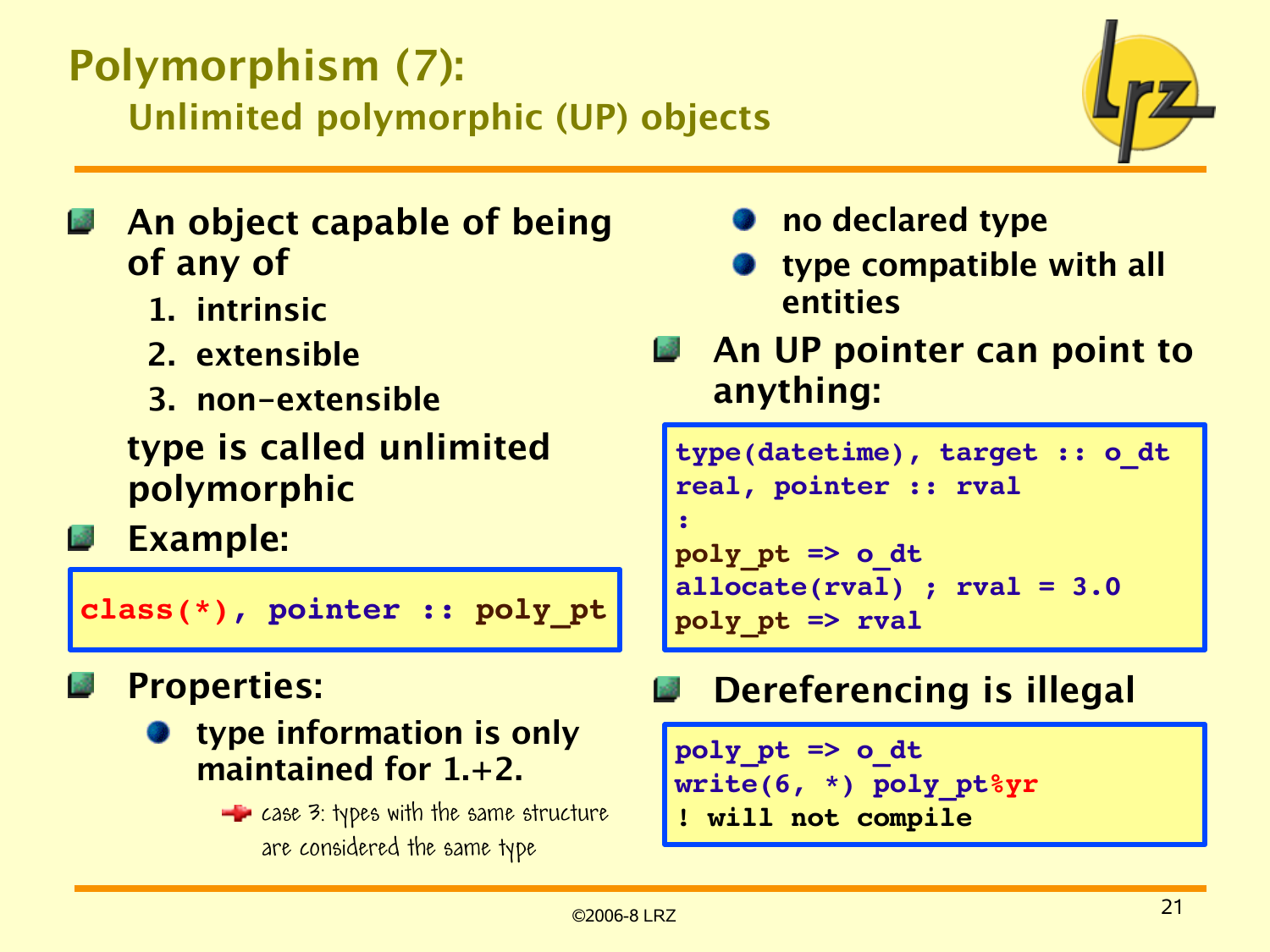## Polymorphism (8):

Dereferencing an unlimited polymorphic object



Need to perform dynamic type resolution

```
type(datetime), pointer :: pt
:
select type (poly_pt)
type is (datetime)
    write(6, *) poly_pt%yr
    pt => poly_pt
type is (real)
    write(6, '(f12.5)') poly_pt
class default
    write(6, *) 'unknown type'
end select
```
- **Use of intrinsic type quard** allowed in this situation
- **Allocation of UP object:** 
	- must use typed or sourced allocation
	- **and specify type parameters** if applicable

#### Non-extensible target **Roof**

can de-reference

```
type, bind(c) :: cvec
    real(c_float) :: x(3)
end type
type :: ivec
    sequence ; integer :: i(3)
end type
type(cvec), target :: ov
type(cvec), pointer :: pv
type(ivec), pointer :: iv
ov = cvec( (/1.1,2.2,3.3/) )
poly_pt => ov
pv => poly_pt
iv => poly_pt
```
but is not type-safe

- also allowed for lhs:
	- $\equiv$  (another) unlimited polymorphic pointer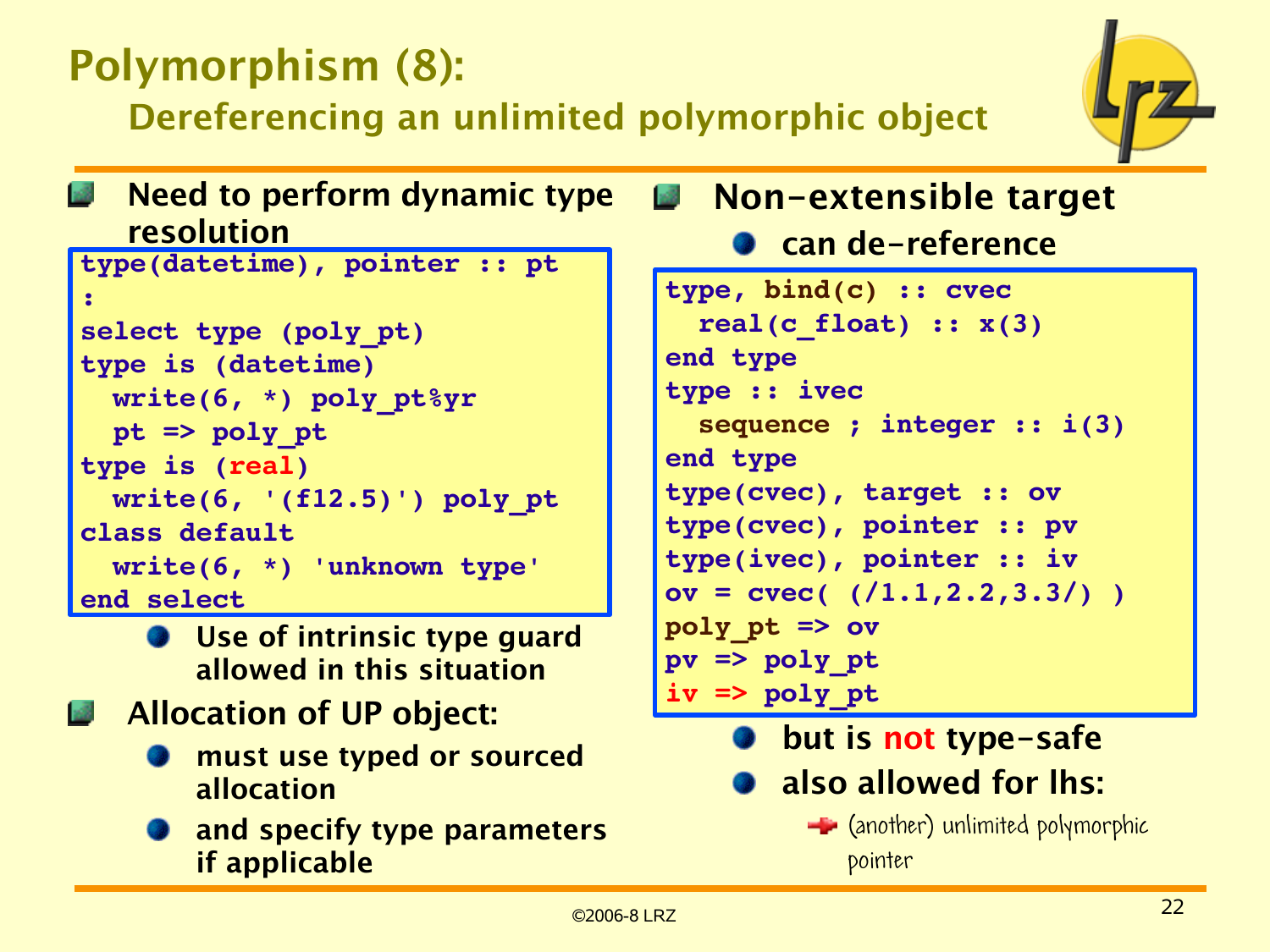## Polymorphism (9) UP object as subroutine argument



### UP dummy argument

```
subroutine upt(this, ...)
    class(*) :: this
  :
end subroutine
```
- actual argument can be of
	- any type
- UP pointer or allocatable **India** dummy argument

```
subroutine upt_pt(this, ...)
    class(*), pointer :: this
  :
end subroutine
```
- type compatibility
	- $\equiv$  implies that the actual argument must **also be UP** and have same attribute

### subroutine can be used to

- **E** establish pointer association, or allocate pointer (depend on **intent**), or
- $\equiv$  (de)allocate allocatable entity
- **F** resolve dynamic type via **select type**

**H** hand on to another subroutine

| $class(*)$ , pointer :: pp |  |
|----------------------------|--|
| 437                        |  |
| ! client usage             |  |
| call upt $pt(pp, )$        |  |

### Not allowed:

hand UP actual argument to non-UP dummy argument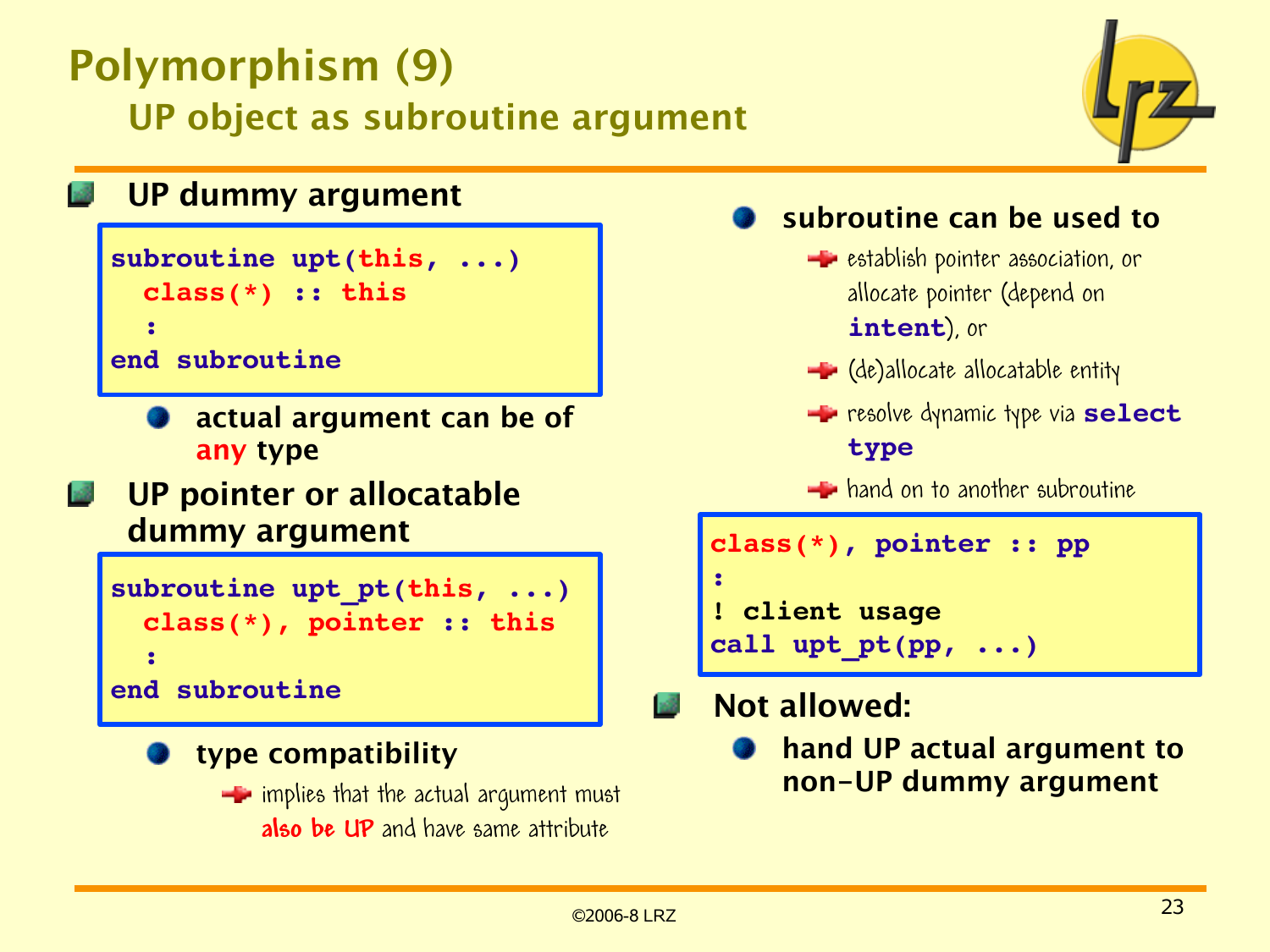



# Types and Procedures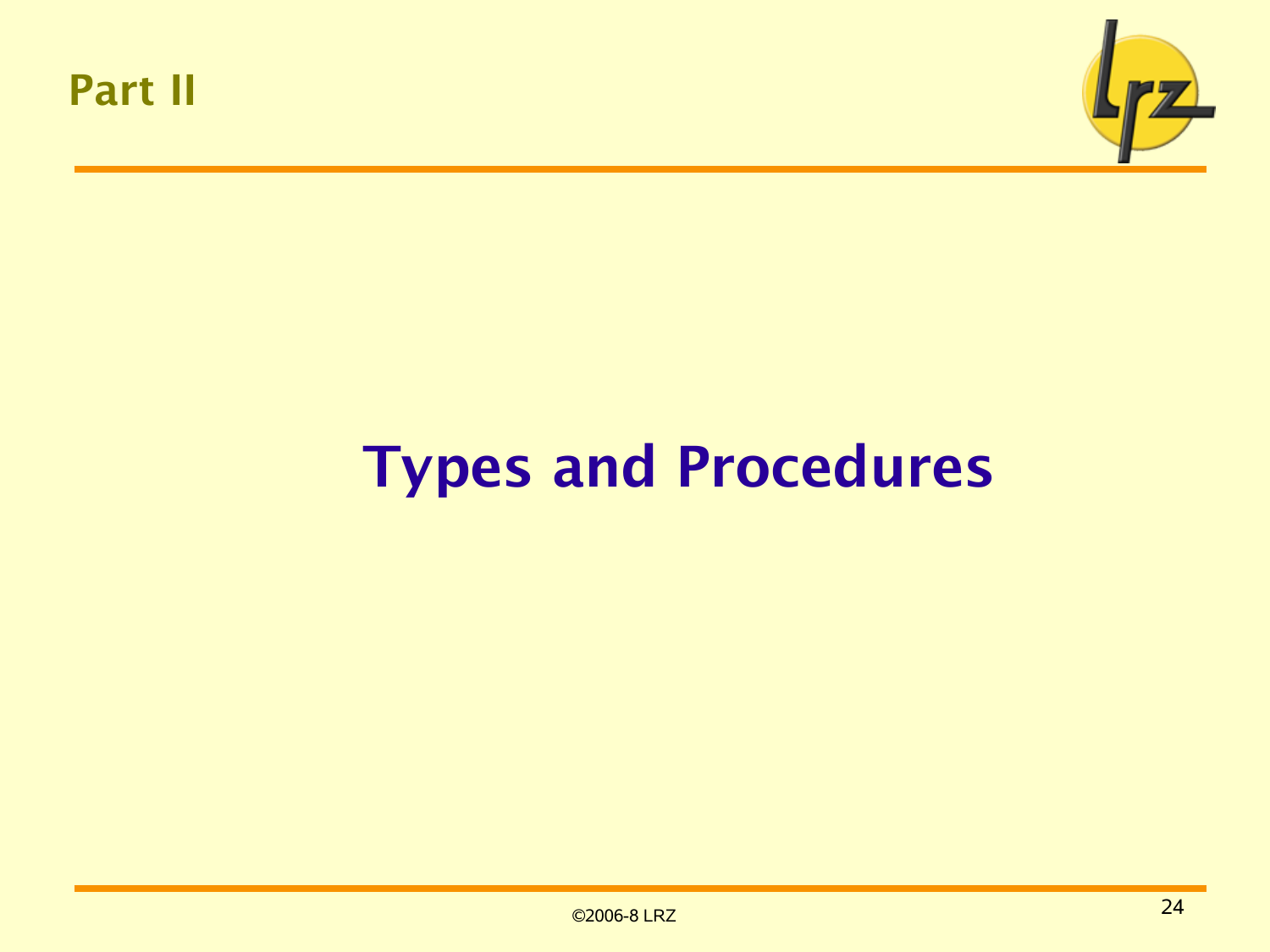## Type bound procedures (1): Binding a subroutine to a type



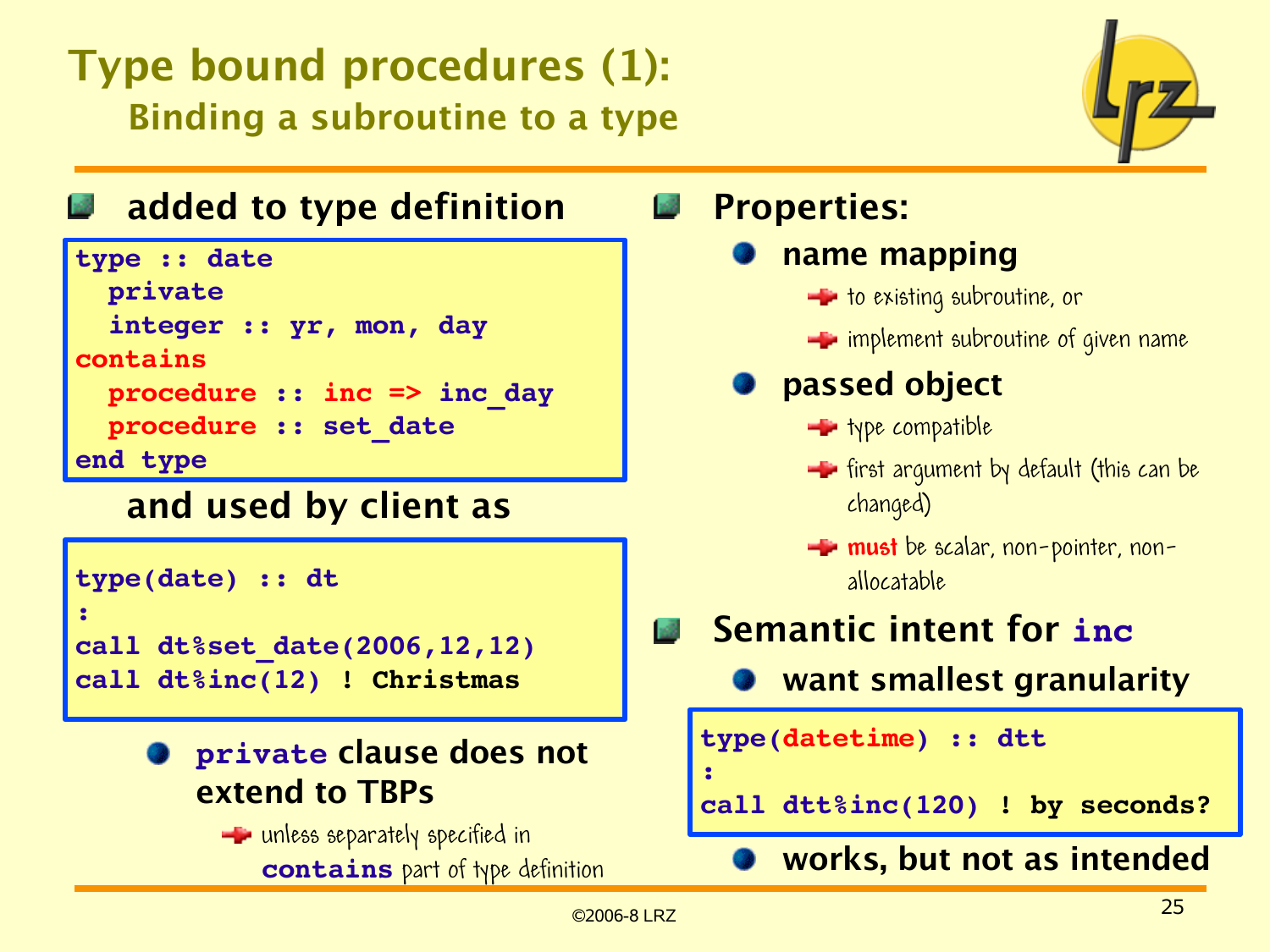## Diagrammatic representation of type bound procedures



### Fortran 95



### implementation assumed accessible

### Fortran 2003



- "%" indicates TBP
- implementation may not be accessible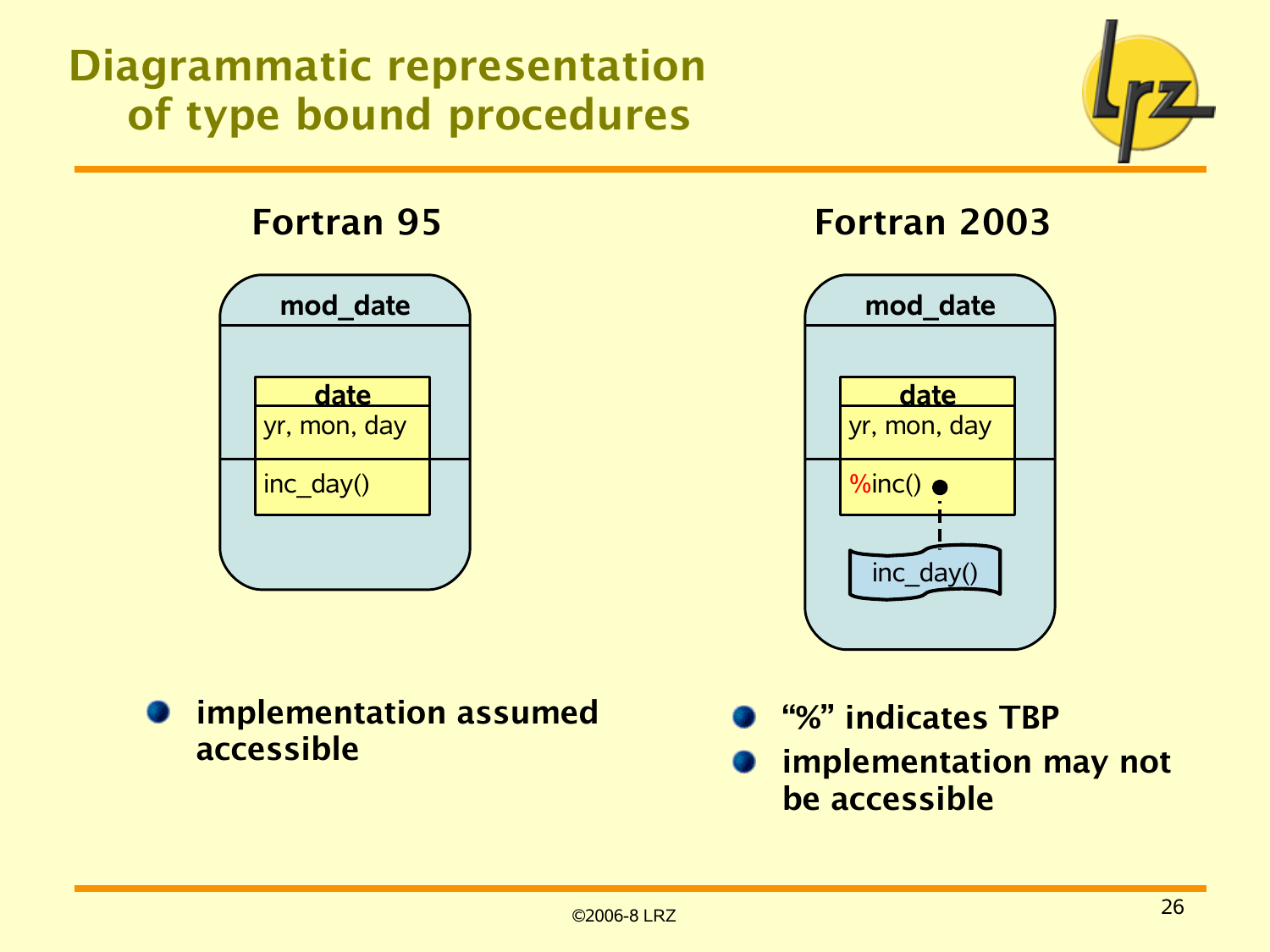## Type bound procedures (2): Overriding TBPs in subclasses



```
type :: date
    : ! as before
contains
    procedure :: inc => inc_day
    procedure :: set_date
end type
type datetime
    : ! as before
contains
    procedure :: inc => inc_sec
end type
```
- With the overriding TBP **Book** 
	- code (previous slide) will now work as intended
- **M** Note:
	- uniform call mechanism
	- no name conflicts with unrelated class
- Not every subclass needs to define an override
	- **•** inheritance mechanism goes upward in DAG until a TBP is found
		- **E** match is with **dynamic** type
		- **E** module procedure does **not** allow this
	- **O** uniquely defined
- If an overriding TBP is 1感 defined
	- **each must have same** interface as the original
		- **E** even same argument keywords!

except

**E** passed object dummy, which **must** be declared **class(extension)**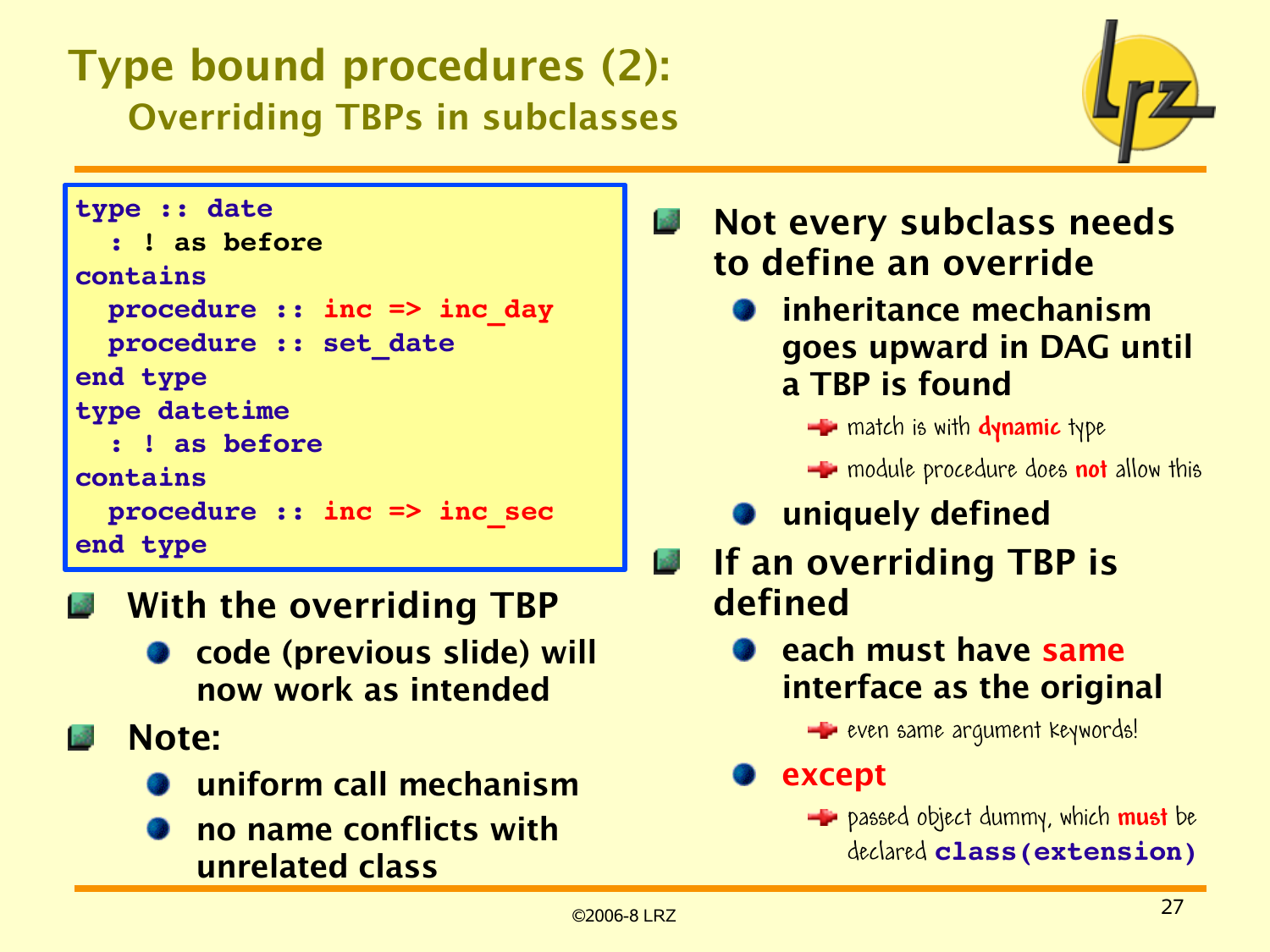## Diagrammatic representation for overriding TBPs





#### non-overridden procedures: 盛

need not replicate since inherited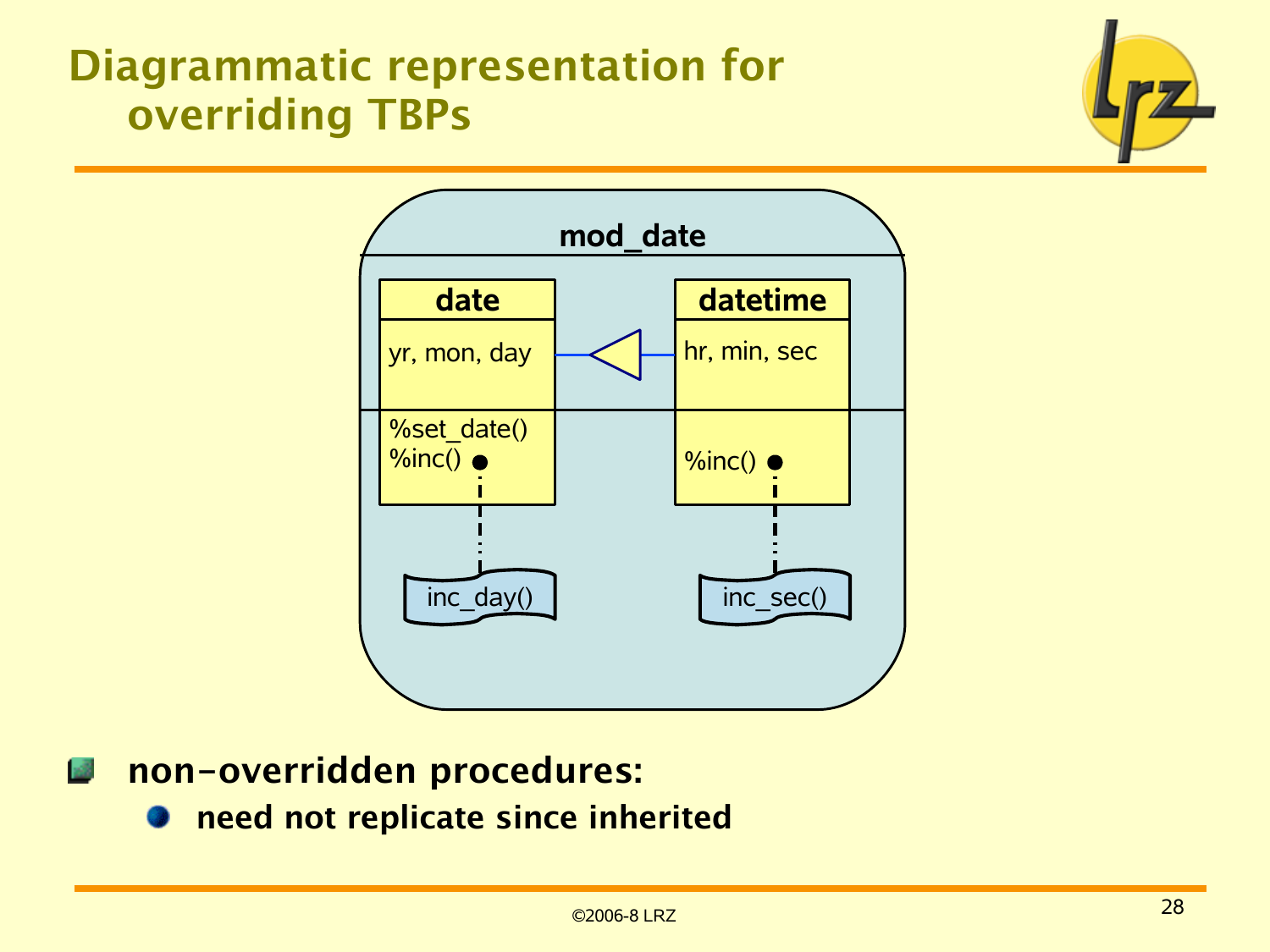## Type bound procedures (3): Enforcing base type inheritance



Passive (by client)

**D** invoke method on parent type

```
type(datetime) :: dtt
:
```

```
call dtt%date%inc(120) ! by days
```

```
E Active (enforced by
   compiler)
```
**set\_date** as example:

```
type :: date
    : ! as before
contains
    procedure :: inc => inc_day
    procedure, non_overridable :: &
                                 set_date
```
**end type**

## Implementation:

```
subroutine set_date(this, &
           yr, mon, day, hr, min, sec)
    class(date), intent(out) :: &
                                 this
    integer(ik), intent(in) :: &
                                 yr, mon, day 
    integer(ik), intent(in), &
                  optional :: hr, min, sec
    :
    select type(this)
    type is (date)
         : ! further type guards
    end select
end subroutine
```
 $\equiv$  already treats all cases

Other rationales are possible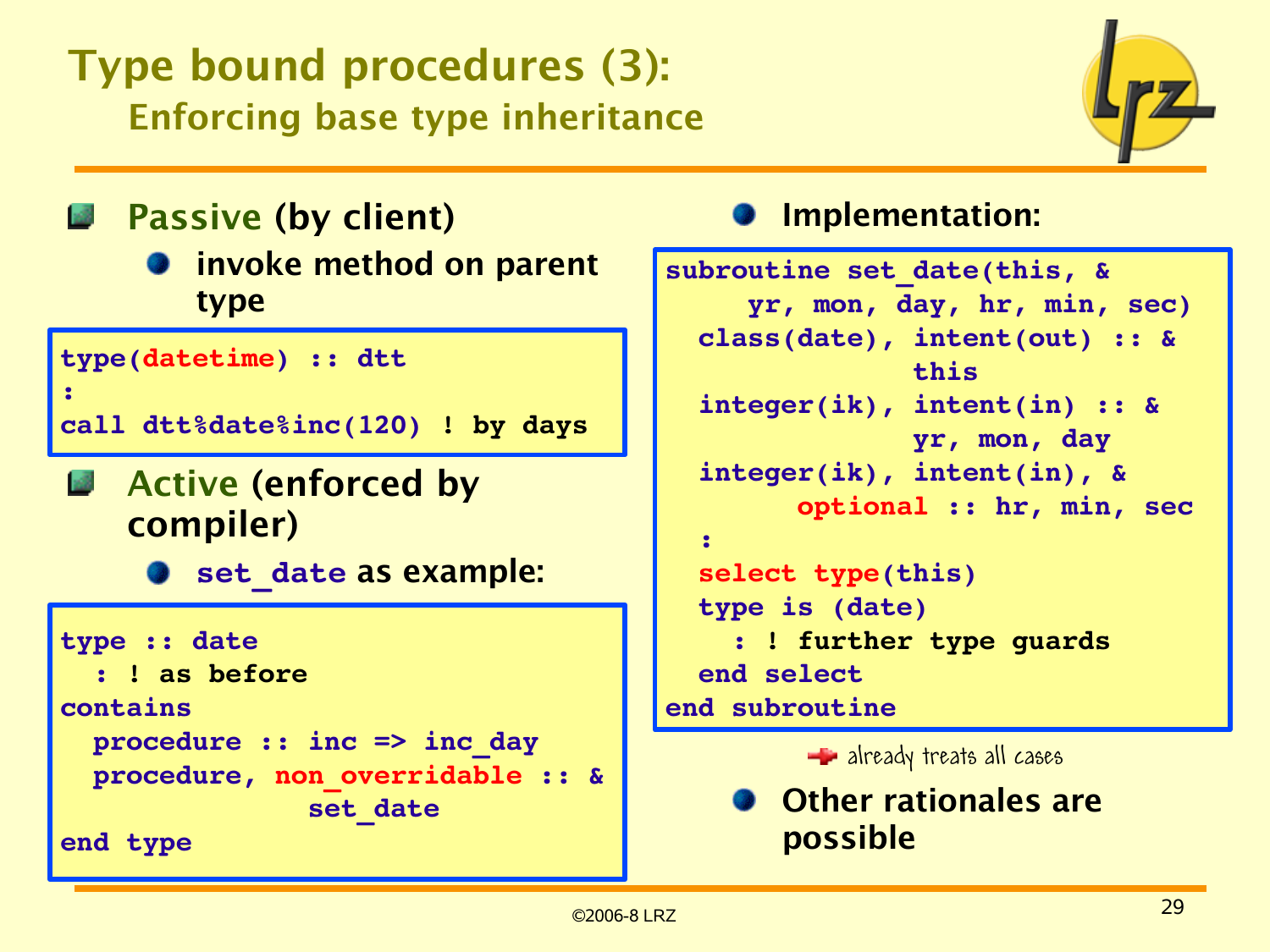## Type bound procedures (4): Variations on passed object dummy



```
1. Have F95 method
subroutine old_meth(a,b,..., &
                        this, ...)
  type(xx) :: this
class  :
         want to modernize:
type :: xx
    ! unchanged
contains
    procedure, pass(this) :: &
                             m_tbp => old_meth
end type xx
      C only 1 change to old meth
           E unless additional component
              references needed for extensions
         need explicit interface
         omit this on TBP call
```
- 2. Module procedure is bound to multiple types
	- **O** need to explicitly specify non-default **pass** in at least one of the type definitions
- 3. Method does not involve object itself at all
	- **O** possible reason: manipulating module globals

```
type :: yy
    ! whatever
contains
    procedure, nopass :: tbp
end type yy
```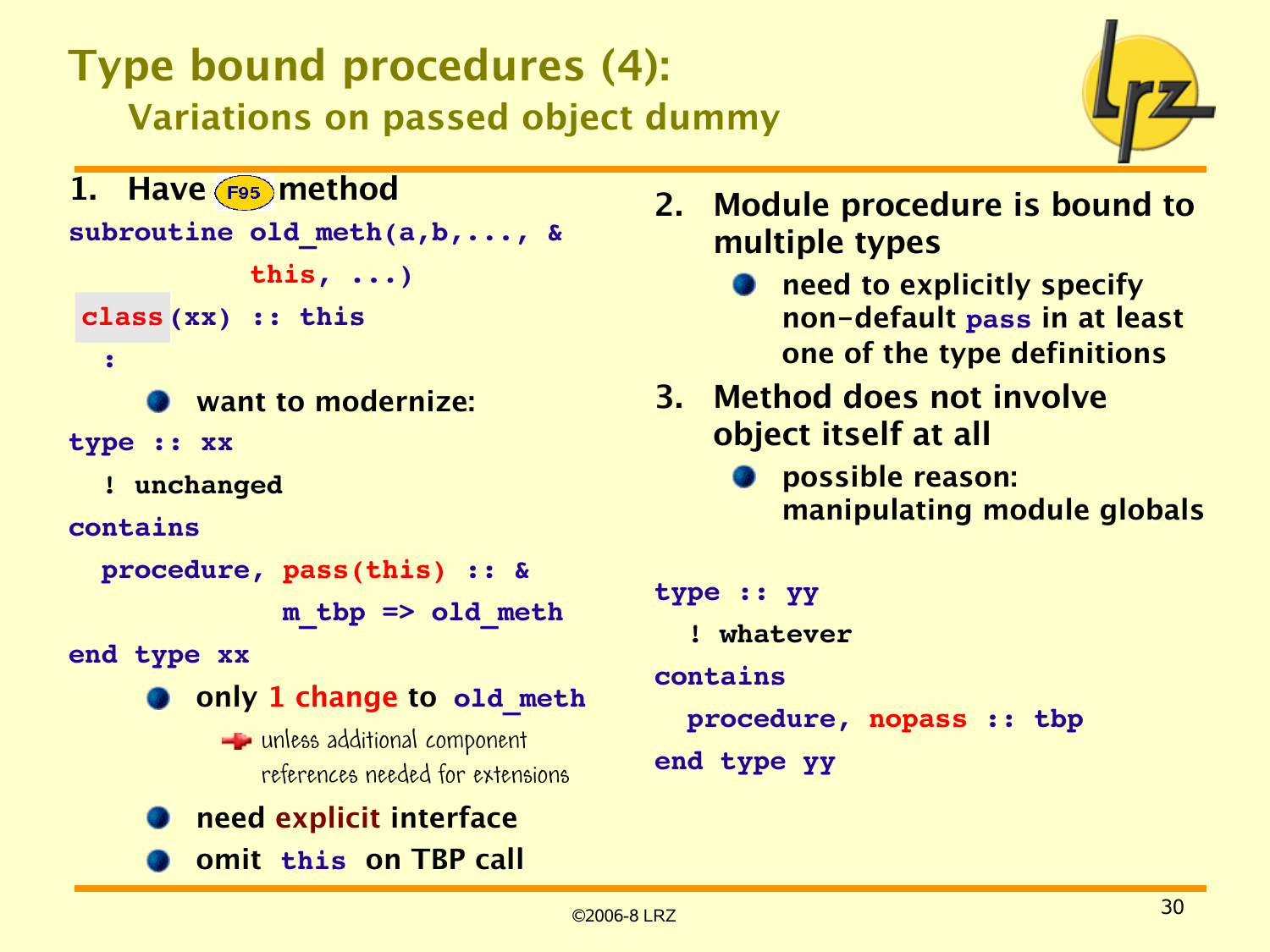## Type bound procedures (5): Generic TBPs



- **Lift restriction of only** varying passed object
- 國 Example:
	- **add increment by date**

```
type :: date
      : ! as before
contains
    private
    procedure :: inc_day, inc_date
    generic, public :: inc =>
                                 inc_day, inc_date
  :
end type
```
interface of **inc\_date**:

```
subroutine inc_date(this, diffd)
    class(date) :: this
    type(date), intent(in) :: diffd
```
- **Only generic name** available in example
- 盛 Resolution of generic TBP's
	- **For all non-passed dummy** arguments
		- $\blacksquare$  type incompatible
		- **TKR** based on **declared** type (!)

 $\equiv$  number can vary

passed object dummy

**E** as for TBP (deferred to run-time)

- Standard generic resolution
	- requires type incompatibility

 $\blacktriangle$  for at least one non-optional arg.

- subclassing only cannot be resolved
	- **E** (non) generic TBPs are therefore qualitatively different!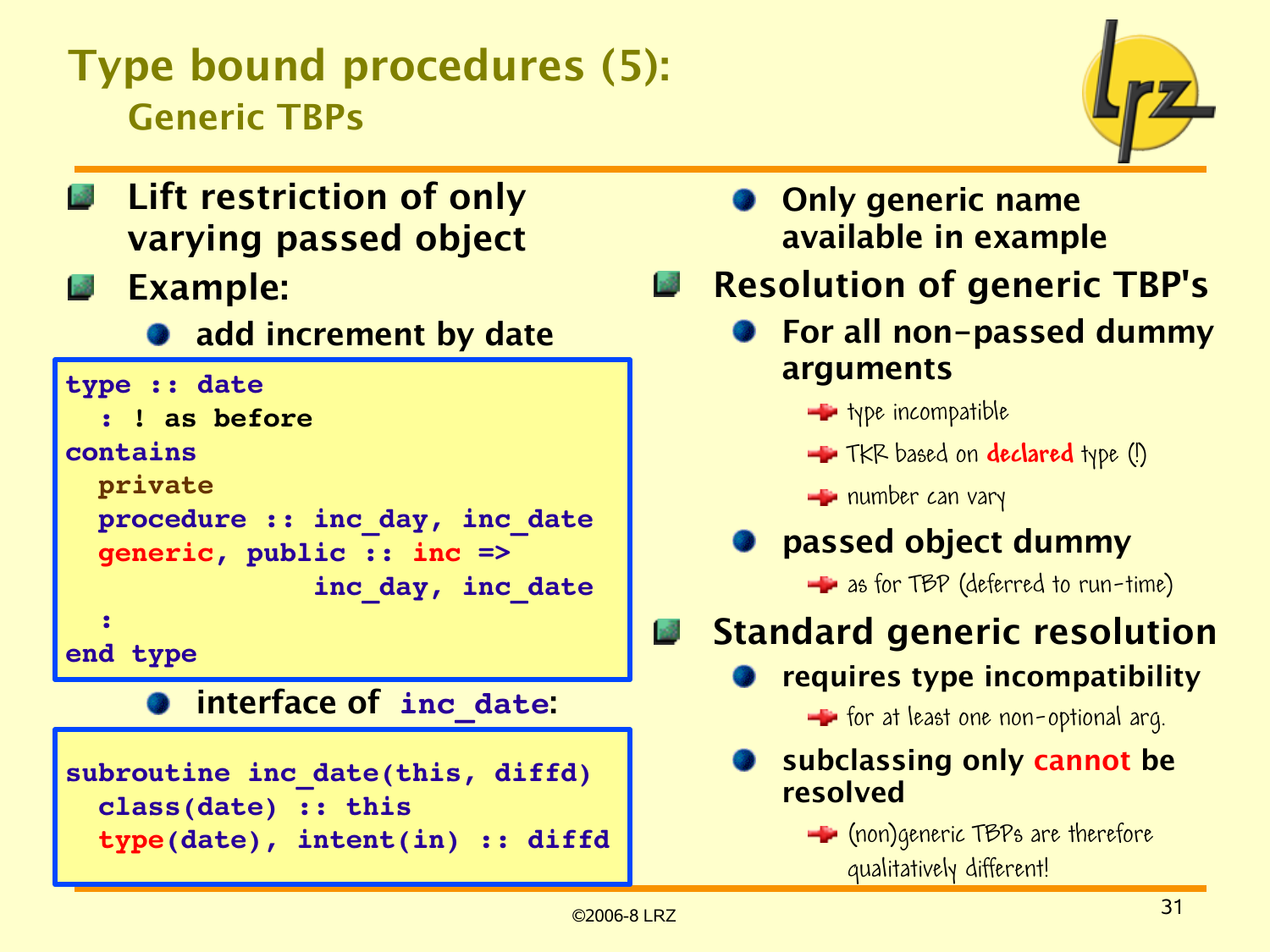## Type bound procedures (6): Generic overriding and overloading



**Subclasses may** 

- need to override a specific to get correct semantics, or
- **Theory and a specific**

```
type :: datetime
    : ! as before
contains
    private
    ! override for granularity
    procedure :: inc_day => inc_sec
    ! add new method to generic set
    procedure :: inc_datetime
    generic, public :: inc => &
                                inc_datetime
    ! beware TKR resolution
end type
```
## Operator overloading:

- operator, assignment, derived type I/O specification
- can be defined as unnamed generic TBP
- **1** not blocked by use, only
- **O** usual resolution rules apply

```
type foo
  :
contains
    procedure :: plus_1
    procedure :: plus_2
    generic, operator(+) => &
                       plus_1, plus_2
end type
```
specific TBP may not have the **nopass** attribute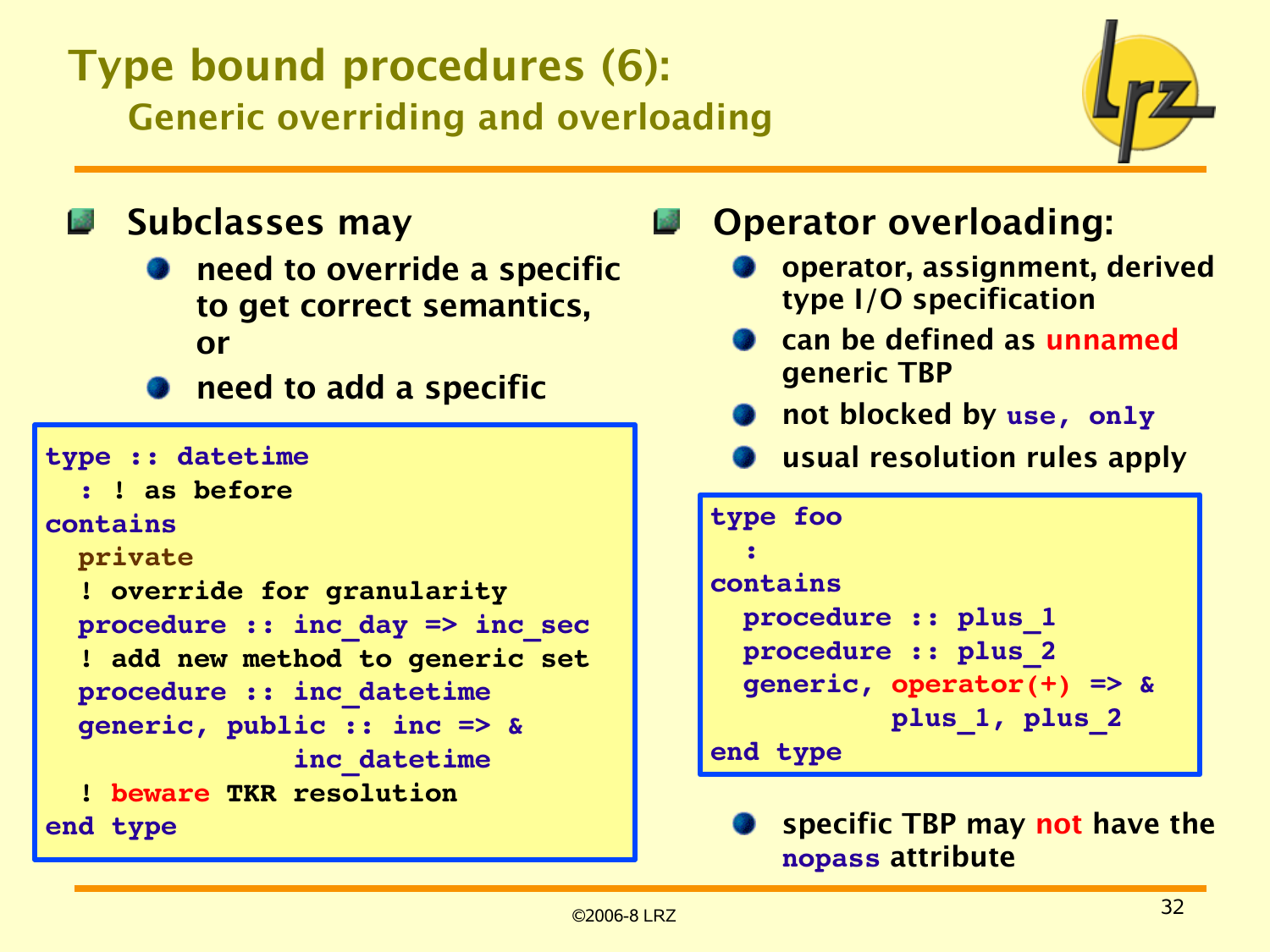## Diagrammatic representation of generic TBPs





use italics to indicate generic-ness **I** all

- provide list of specific TBPs as usual
- overriding in subclasses can then be indicated as previously shown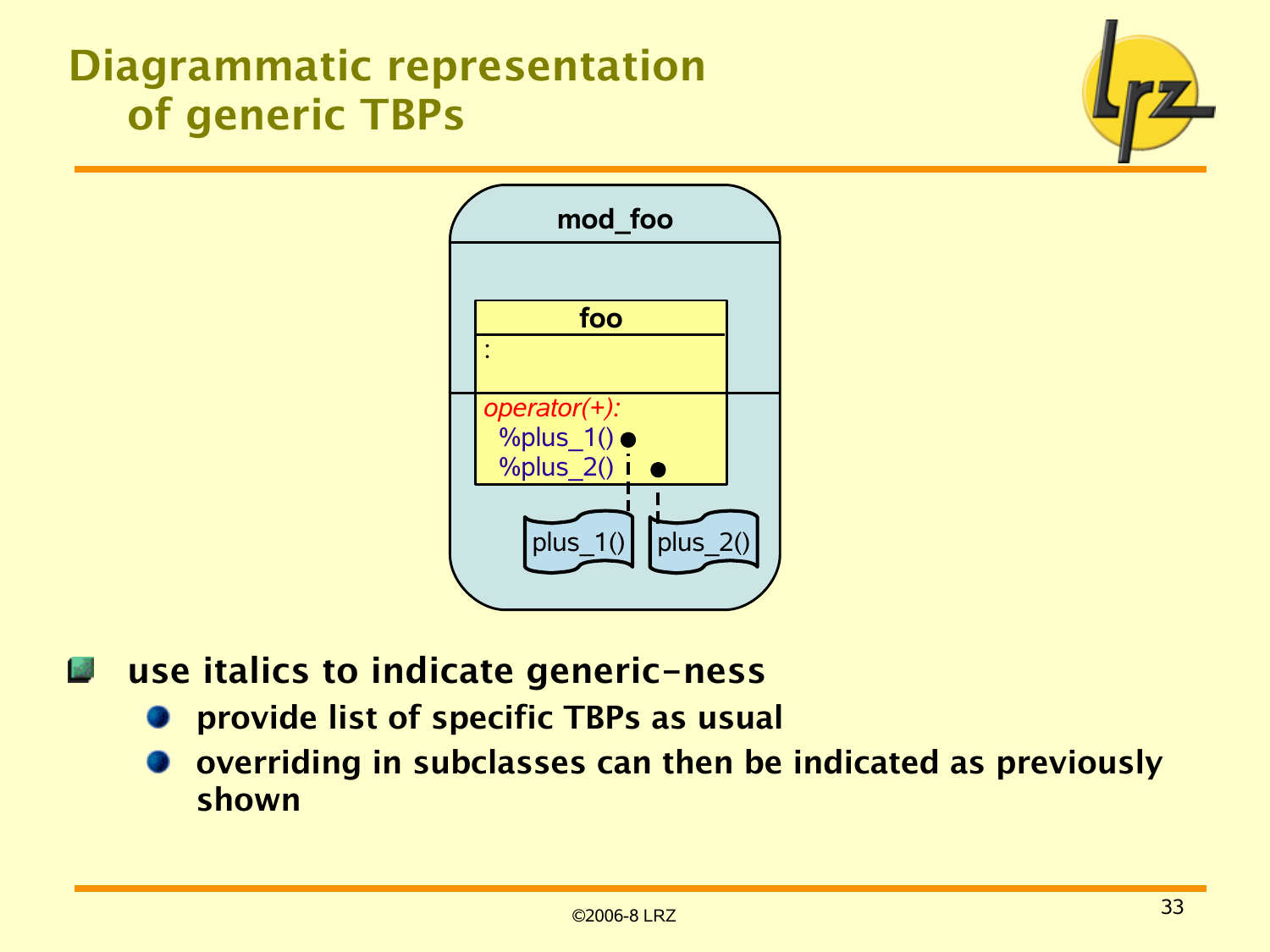## Type-bound procedures (7): Finalization (aka Destruction)



Have a class or object associated with additional state

- **D** open files
- unfinished non-blocking network (MPI) calls
- **allocated pointer components**
- Imagine object goes out of scope
	- unrecoverable I/O unit
	- communication breakdown
	- memory leak
- ➢ Solution: auto-destruct
	- provide type with a method which is called as soon as object of type goes out of scope,
	- **is deallocated,**
	- is passed to an **intent(out)** dummy argument, or
	- is the left hand side of an intrinsic assignment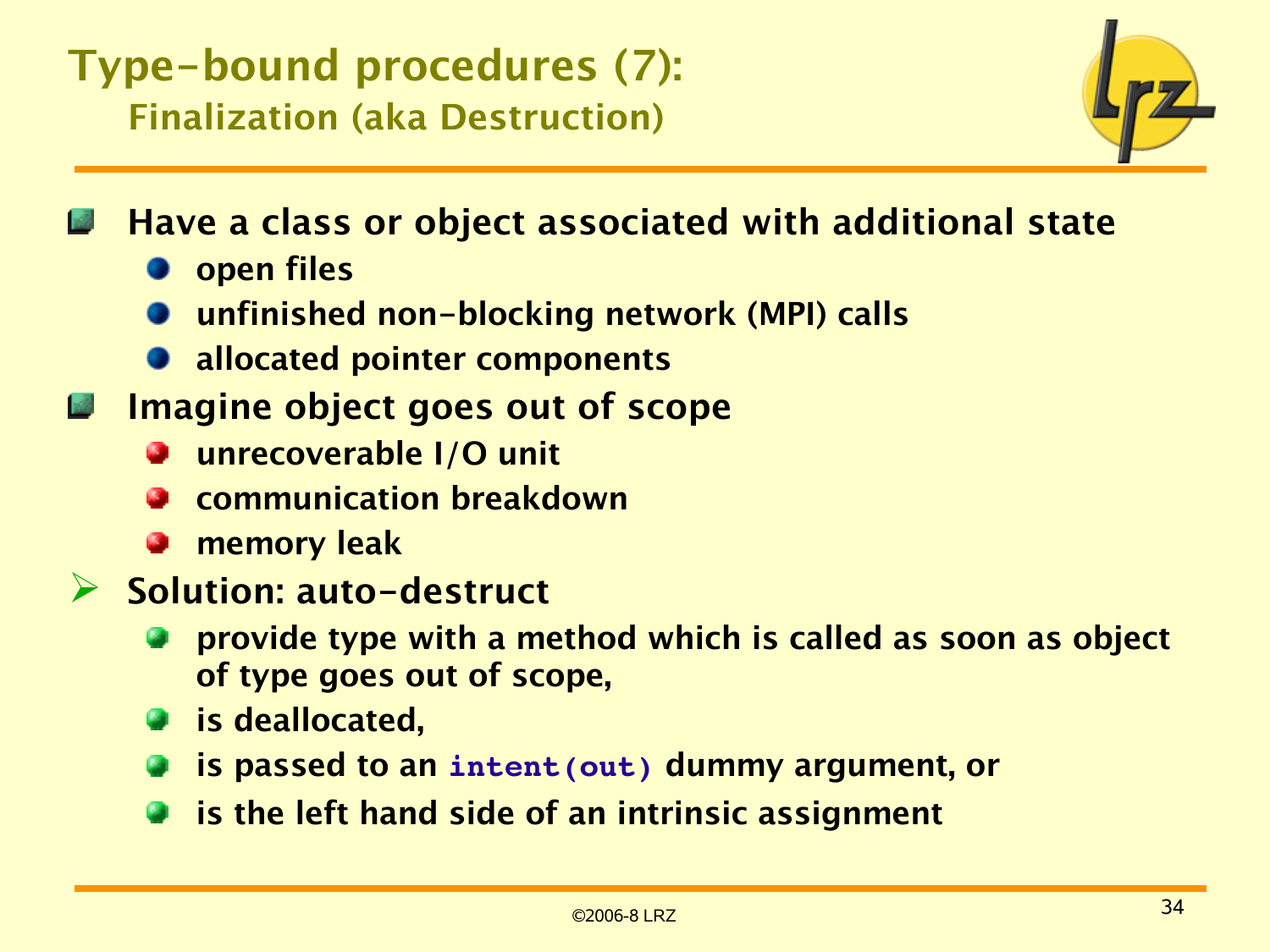## Type-bound procedures (8): Defining a final TBP



## Type definition

```
type tp
    real, pointer :: r(:)
contains
    final :: cleanup
end type
```
#### Finalizer implementation 國

```
subroutine cleanup(this)
    type(tp) :: this
    if (associated(this%r)) then
! assume target was
! dynamically allocated
        deallocate(this)
    end if
end subroutine
```
#### Differences to "normal" TPBs: 13

## not normally invoked by user

 $\blacktriangle$  automatically executed as described on previous slide

### must have a single dummy argument

- $\equiv$  of type to be finalized
- **E** non-polymorphic
- **Formallishm** non-allocatable
- $\equiv$  all length type parameters assumed

### generic set of finalizers is possible:

- $r$ ank
- $\blacktriangle$  kind parameter values
- **E** multiple execution order processordependent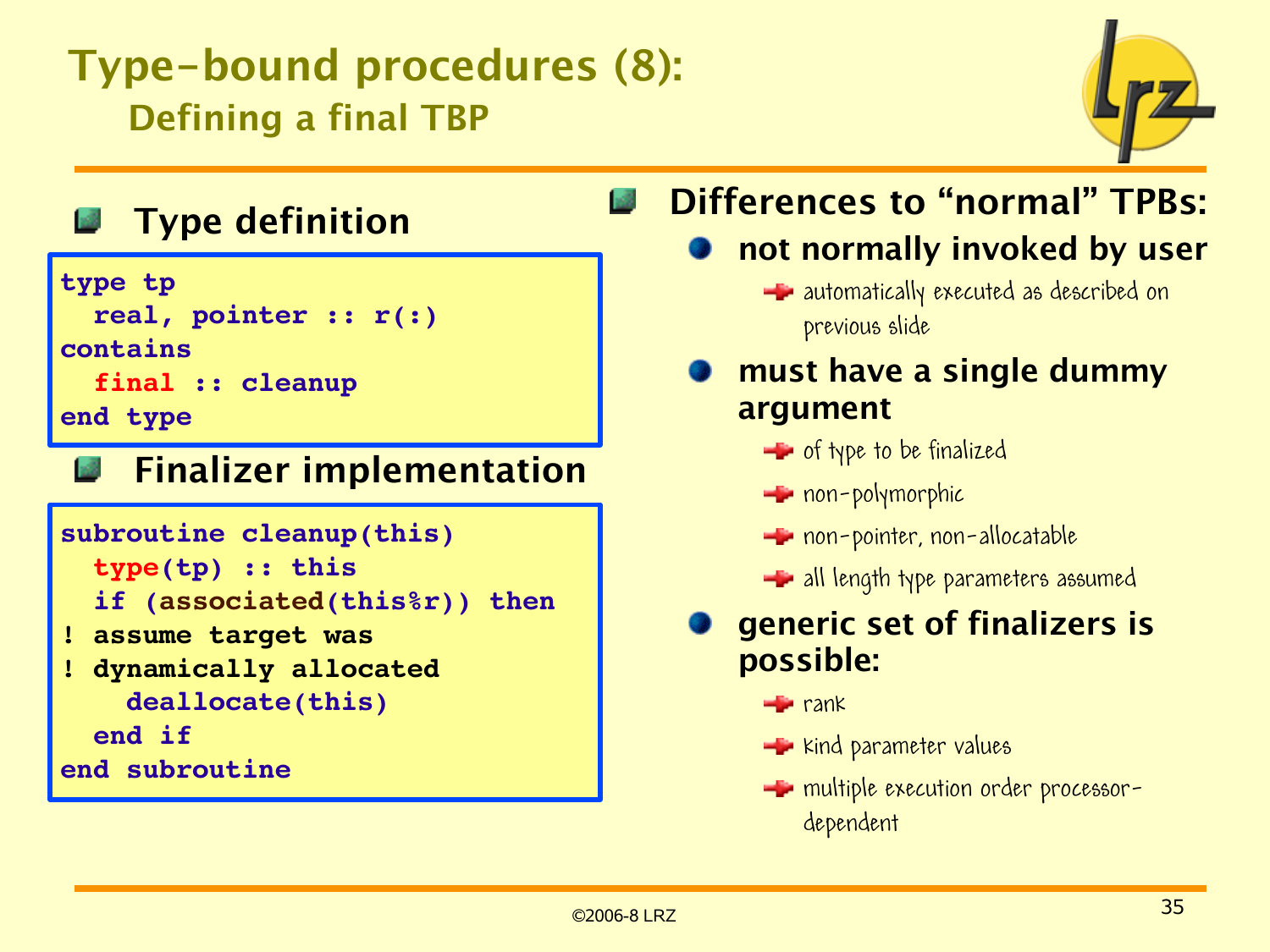## Diagrammatic representation of Finalizers



Layering of finalizers



If an object of type **tp** goes out of scope

- first **cleanup()** is called
- then **destroy()**
	- $\equiv$  unless contd is a pointer component, which needs to be accounted for in **cleanup()**



Finalizer is not inherited **I** all 1.Z by extensions

- reflected in nonpolymorphic argument
- exact type match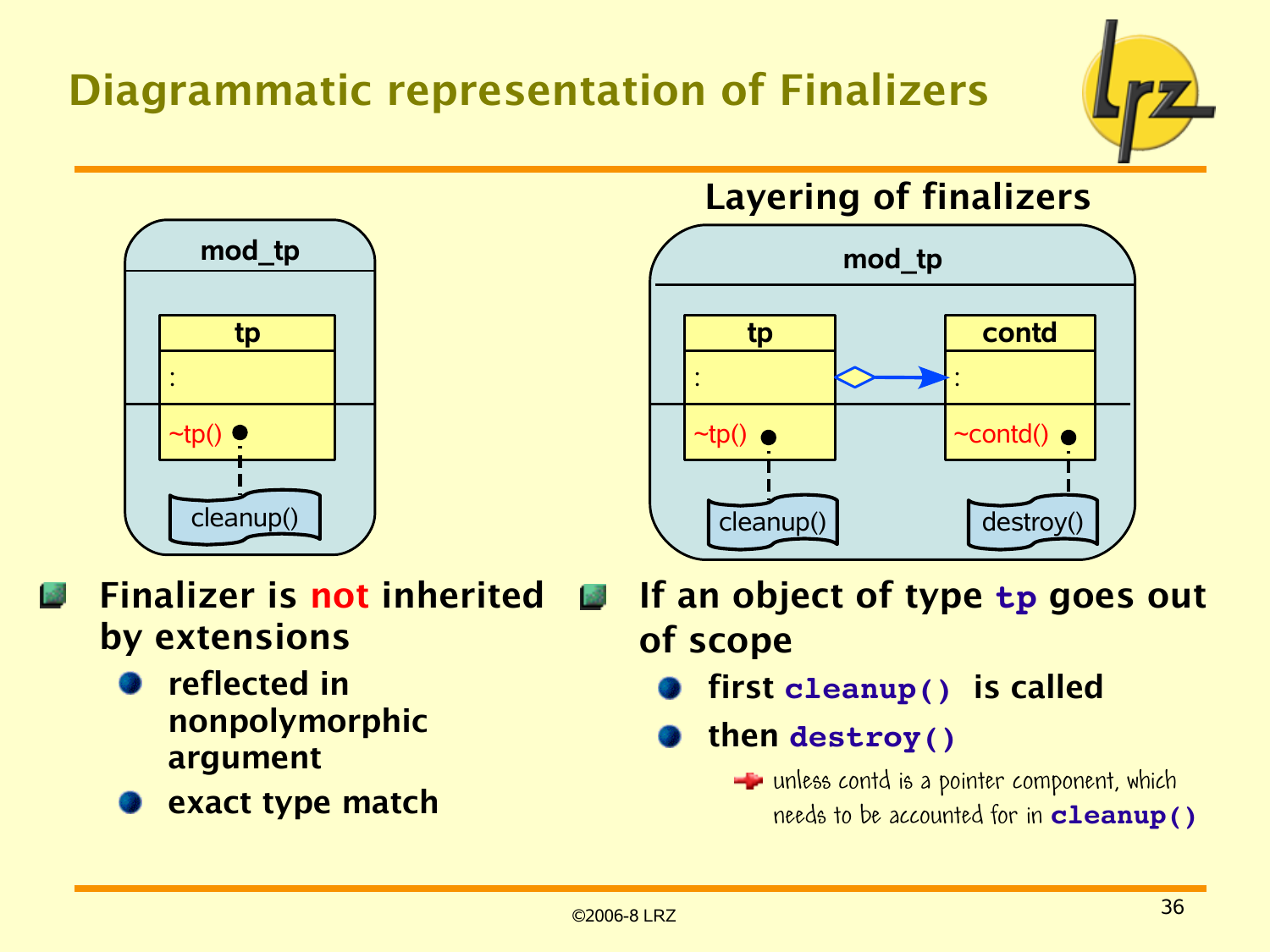## Type-bound procedures (9): Finalization of type extensions





- If **tp** is a subclass of **base**, and an object of type **tp** goes **A** out of scope
	- **The first cleanup() is called**
	- then **destroy()**
- this applies recursively in the case of more than one  $\mathbb{Z}$ inheritance level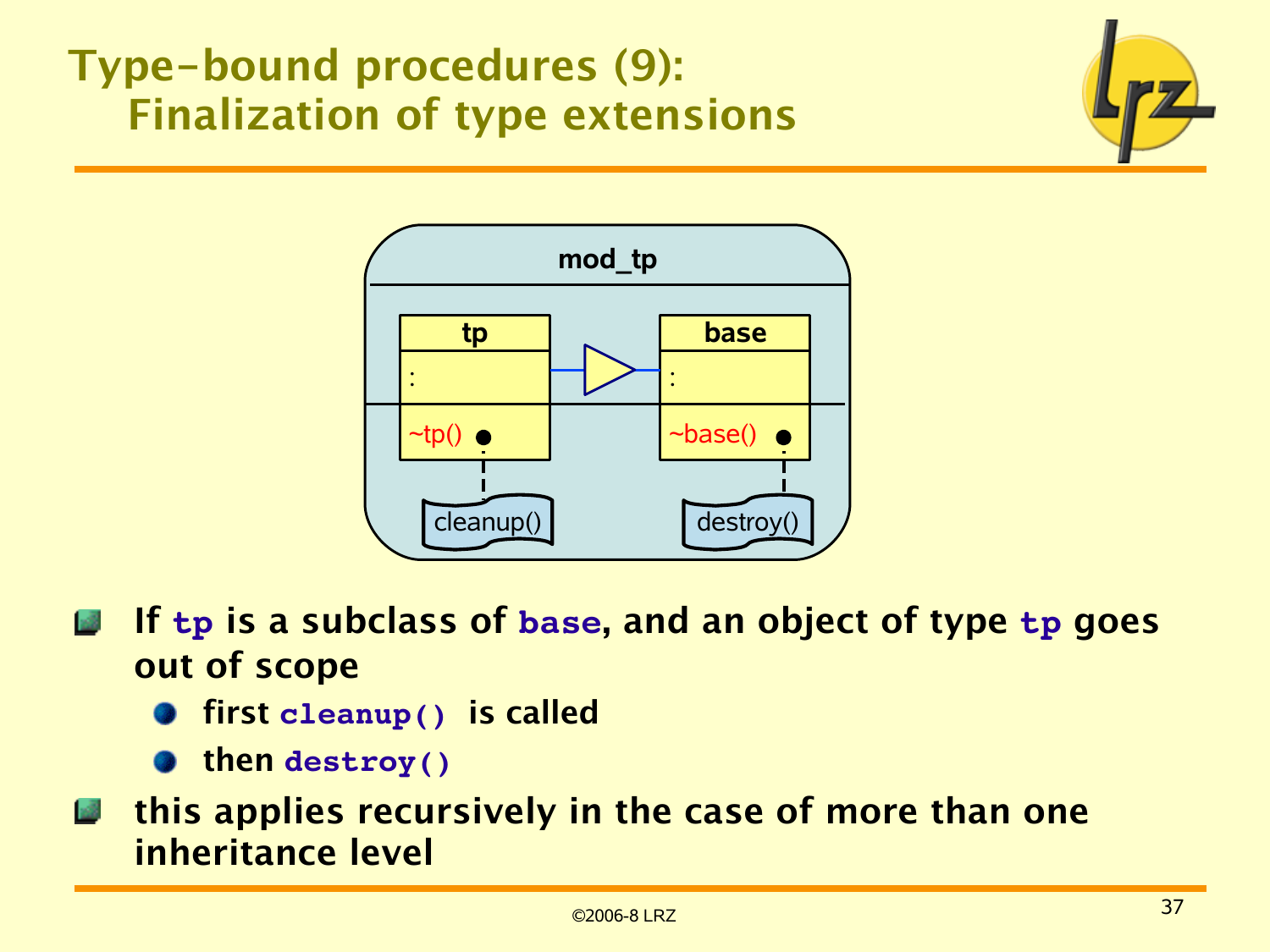## Pointers to procedures



 $Up$  to  $F95$ :

- pointer can only point at data object with target attribute
- $New in (F03)$ :
	- associate pointer with a procedure
	- **Explicit or implicit** interface
	- target may be a function or subroutine
		- association with target
			- $\equiv$  analogous to dummy procedure
			- **E** no generic or elemental interface possible

## Procedure pointer variables:

```
interface
    subroutine subr(x)
        real, intent(inout) :: x
    end subroutine 
end interface subr
procedure(subr), pointer :: pr
! implicit interface pointers:
procedure(), pointer :: pr_2
external, pointer :: pr 3 => null()real :: y
! client use:
```

```
pr \Rightarrow subr; call pr(y)
```
- target is a procedure known by explicit interface
- or implicit interface

 $\equiv$  avoid if possible

implementation of **subr()** only needed if dereferenced (?)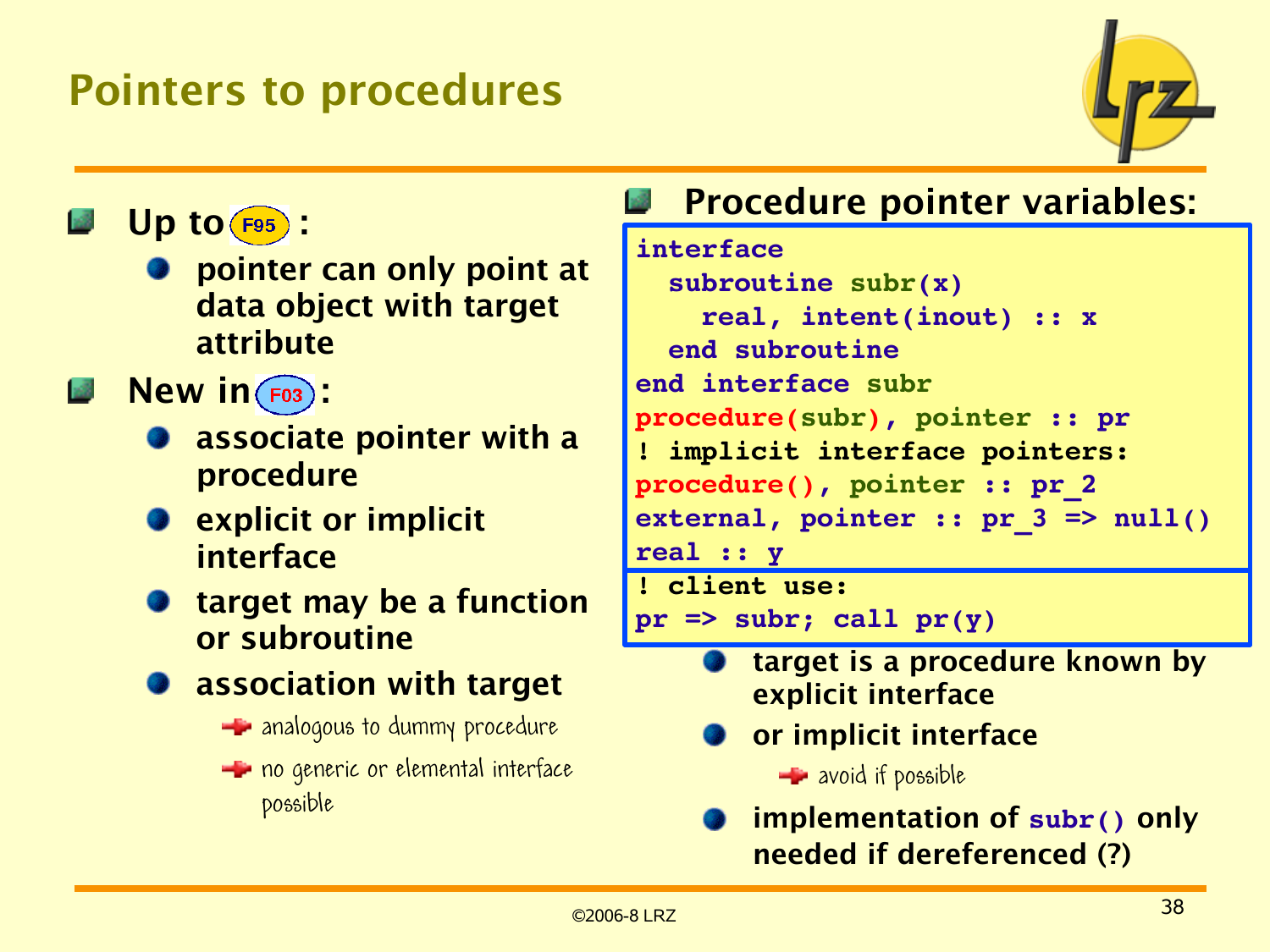## Procedure pointers as type components: object-bound procedures



```
type xx
 :
 procedure(foo), pointer :: &
                   p \Rightarrow null()contains
  : ! TBPs come here!
end type
```
### Properties as for variables

- for explicit interface, component can point to any procedure with the same interface
- Important difference:
	- **by default, the calling object** is passed as  $1<sup>st</sup>$  argument
	- need to have interface like (see foo above right)

```
subroutine foo(this, ...)
   class(xx) :: this
! must be polymorphic
  :
```

```
end subroutine
```
- or alternatively use **[no]pass** attribute in type definition
- **nopass** must be specified if interface is implicit
- Client use in this example:

```
type(xx) :: o_xx
procedure(foo) :: bar
:
o_xx%p => bar
call o_xx%p(...)
```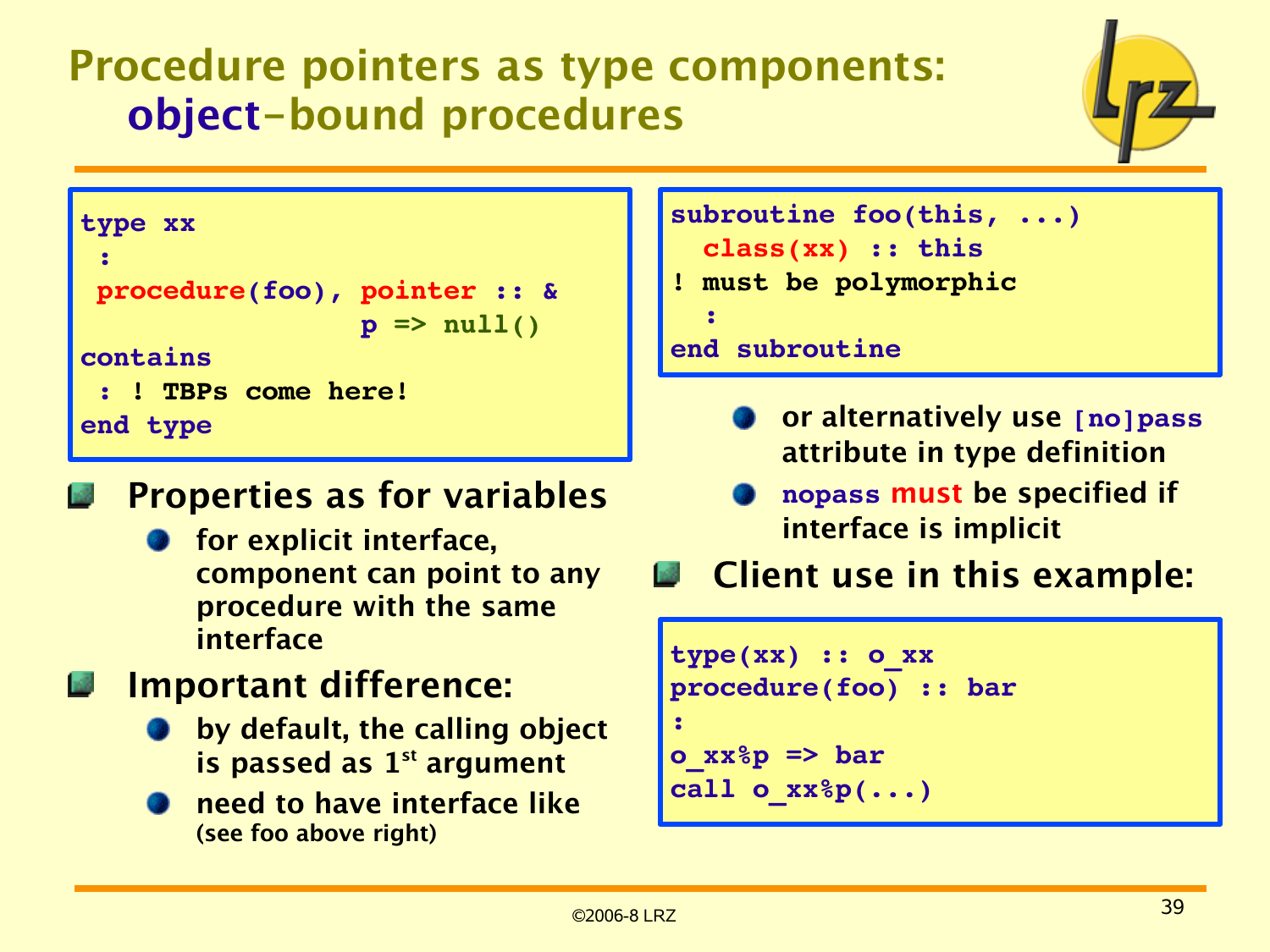



# Interfaces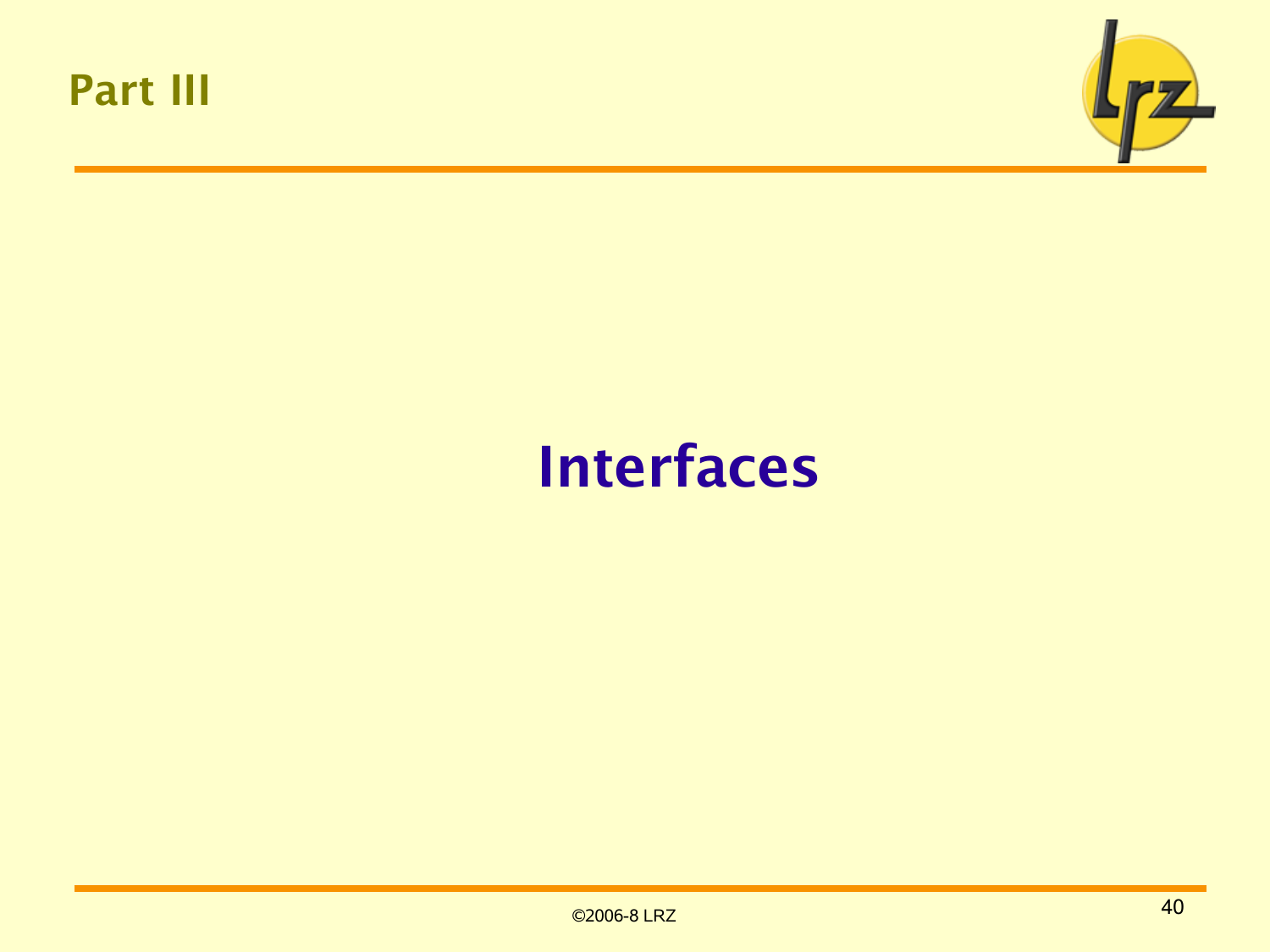## Dummy argument association for (non-) polymorphic objects



|                    | Dummy argument                                                 |                                                                                             |                                                                                                                                     |  |
|--------------------|----------------------------------------------------------------|---------------------------------------------------------------------------------------------|-------------------------------------------------------------------------------------------------------------------------------------|--|
| Actual<br>argument | type $()$                                                      | $class$ ()                                                                                  | class $()$ , &<br>[pointer   allocatable]                                                                                           |  |
| type $()$          | Fortran 95<br>type matching<br>rules apply                     | <b>Actual argument</b><br>must have same<br>declared type as<br>dummy or be<br>an extension | <b>No</b>                                                                                                                           |  |
| class()            | Actual argument<br>must have same<br>declared type as<br>dummy | (type compatibility)<br>[passed object:<br>auto-selects<br>suitable TBP<br>at run time]     | <b>Actual argument</b><br>must have same<br><b>declared</b> type +<br>attribute as<br>dummy.<br><b>[passed object</b><br>dummy: No] |  |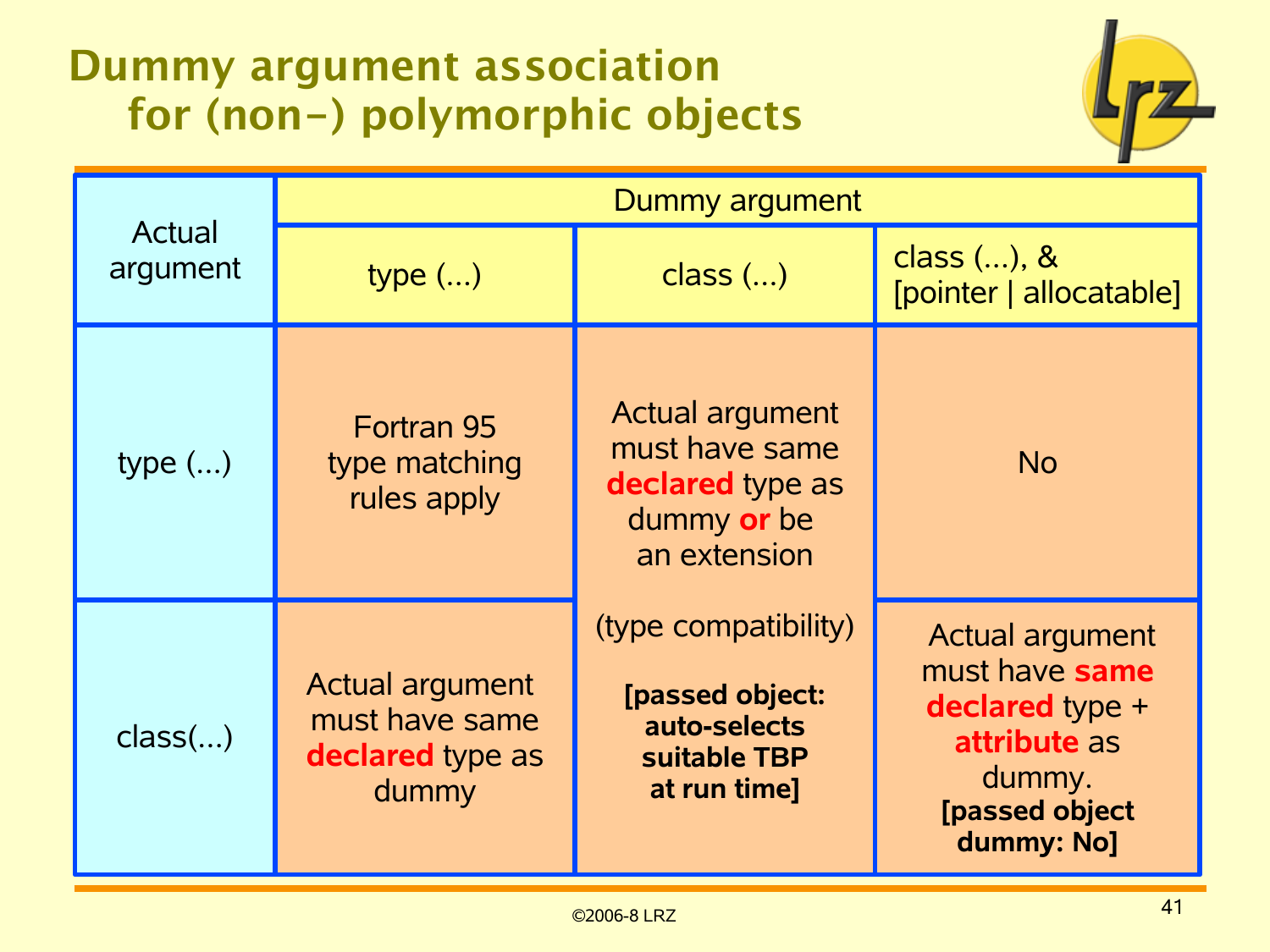Function results and polymorphism



## Remember - polymorphic object must be

**D** either a dummy argument

**Exercise** not the case for a function result

- **OF have the pointer or allocatable attributes**
- Hence, a function result can only be polymorphic if it **Register** additionally has either the **pointer** or **allocatable** attributes
- However, default assignment of function result to a 12 polymorphic object not allowed
- Hence, **Incident** 
	- assignment must occur to a non-polymorphic object, with respect to which the function results' declared type is the same or an extension, or
	- sourced allocation must be used to transfer the result to a polymorphic object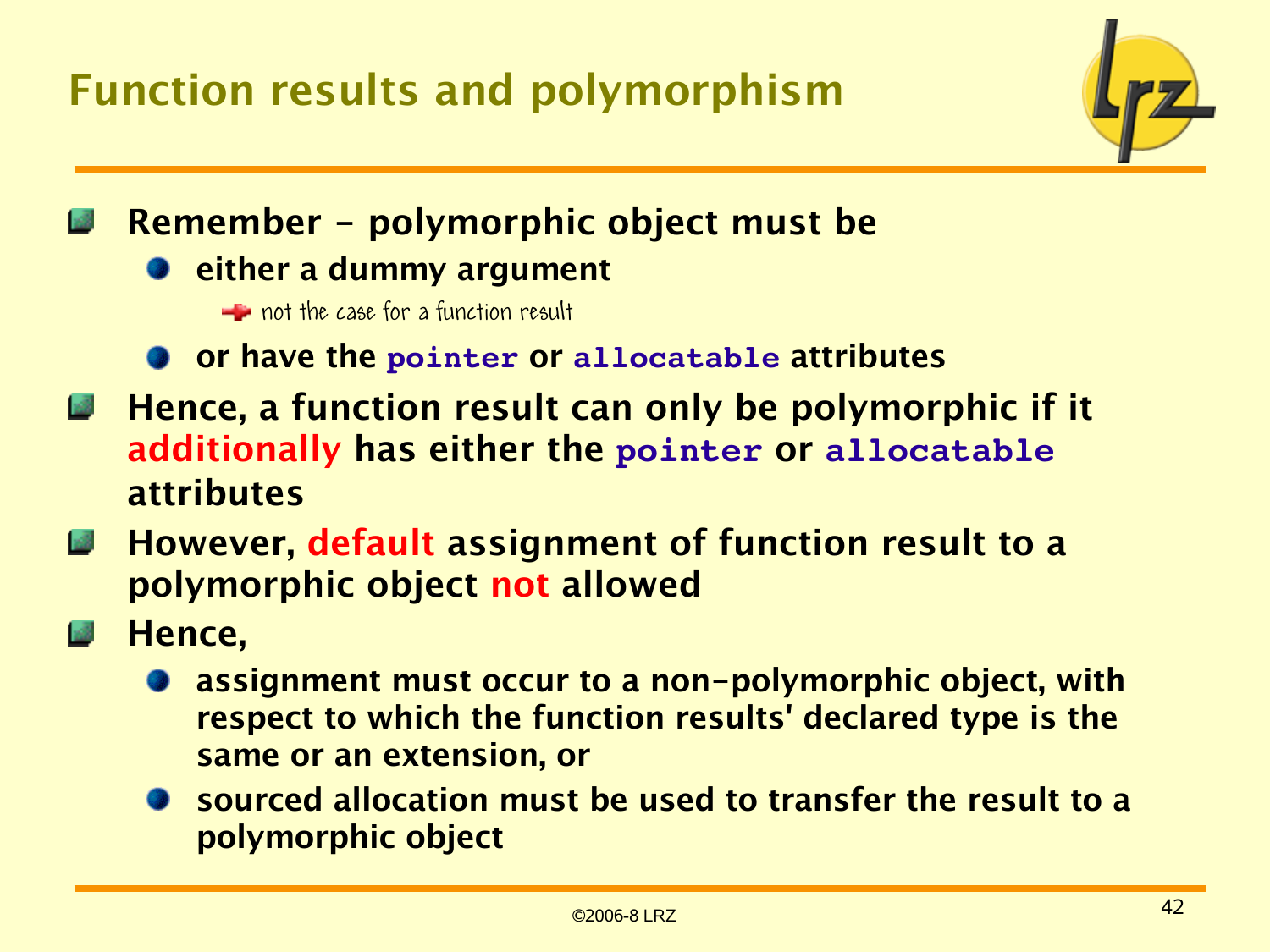## Extensions to the interface concept (1): The **import** statement



#### Interfaces in module For  $F($ <sub>F03</sub>) this was fixed: 13 specification section **module mod\_foo module mod\_foo type :: foo type :: foo : : end type end type interface interface** subroutine m foo(this, ...) subroutine m foo(this, ...)  **import :: foo type(foo) :: this type(foo) :: this ! OK : ! illegal in : end subroutine end subroutine end interface end interface end module end module**access to host entities is not possible from interfaces

need to specify interface in

**Exercise by use** association

separate module

 $\blacktriangle$  break encapsulation

can import any module entity

 $\blacktriangle$  no argument: all entities available

### also applicable to interfaces for dummy procedure arguments

 $\equiv$  of contained subroutines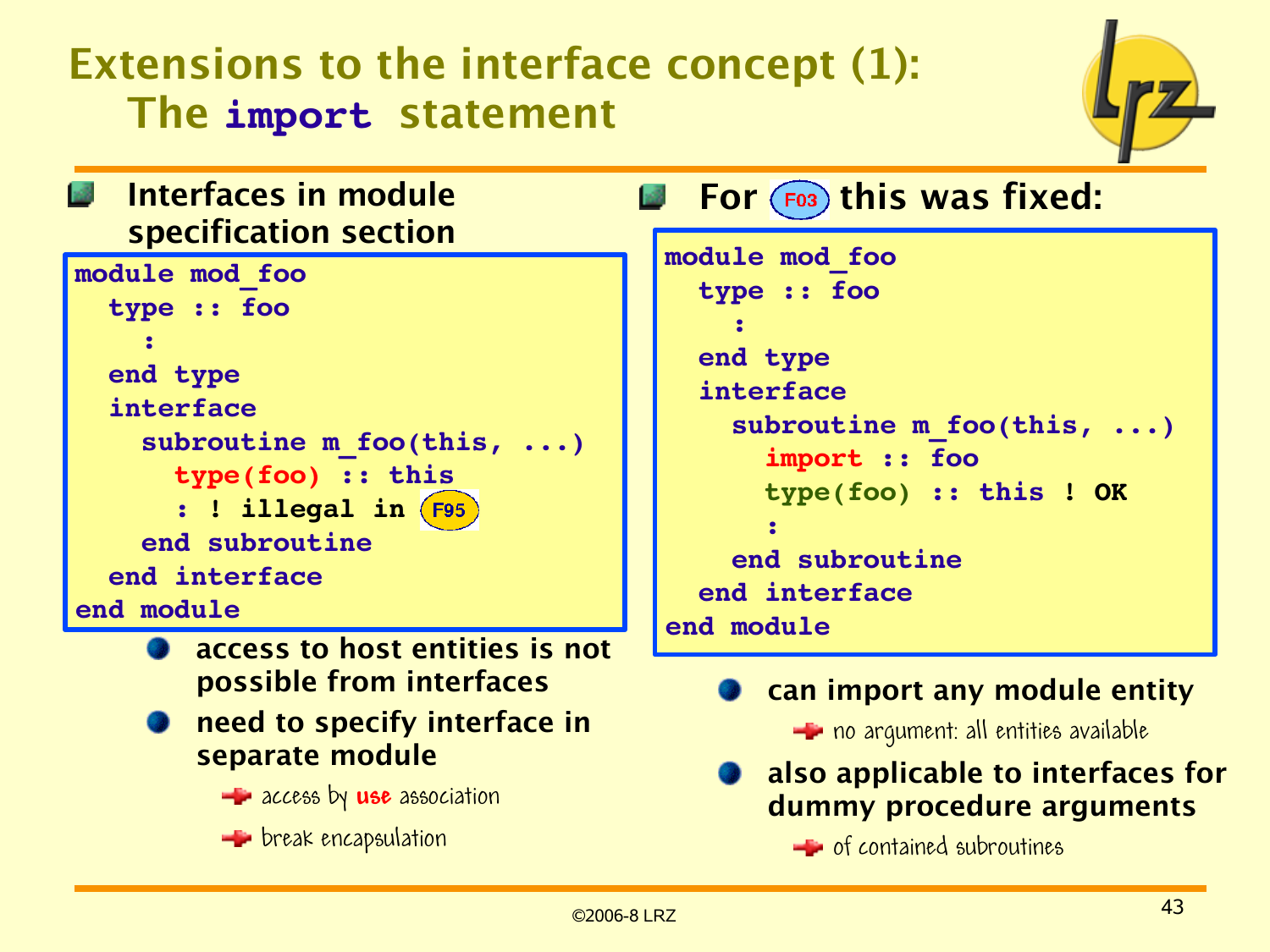## Extensions to the interface concept (2): Abstract interfaces



### Scenario:

**Subroutines with same** function as dummy argument

```
:
subroutine foo_23(x, f, y)
    real, intent(in) :: x
    real, intent(out) :: y
    interface
        real function f(x)
            real, intent(in) :: x
        end function
    end interface
  :
end subroutine foo_23
subroutine foo_24(a, b, f, res)
:
```
### requires replication of interface

## Solution:

- **•** provide an explicit interface
- **S** for which no actual implementation must exist

```
module mod_interf
    abstract interface
        real function fun(x)
             real, intent(in) :: x
        end function
    end interface
:
end module
subroutine foo_23(x, f, y)
    use mod_interf 
  :
    procedure(fun) :: f
  :
end subroutine foo_23
```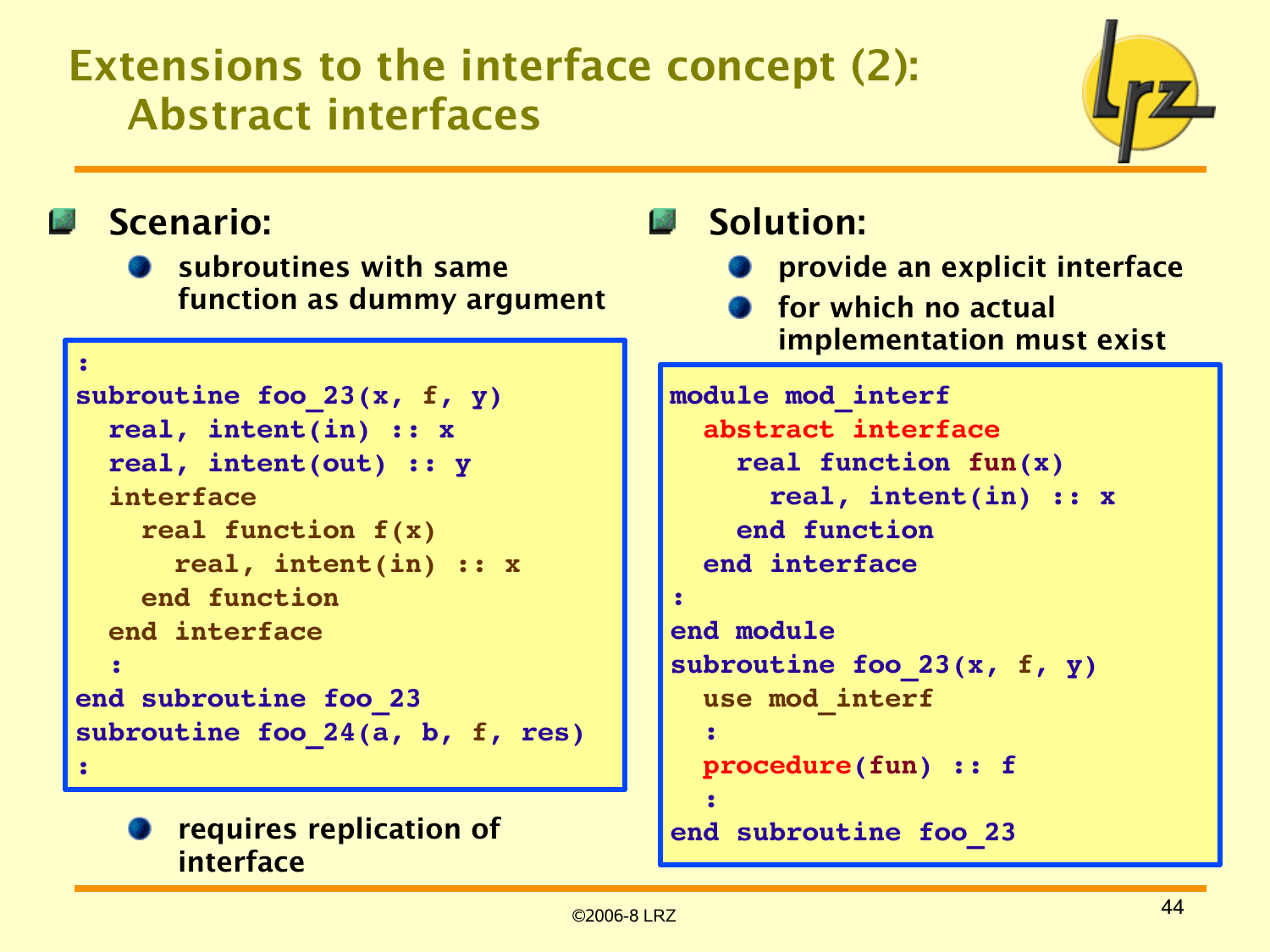## Extensions to the interface concept (3): Interface classes



### Abstract type

- no object of such a type can exist
- can have components or not
- can have TBPs
	- **E** may **enforce** client override in subclass
	- $\blacktriangle$  typically specified via an abstract interface if no implementation available

```
type, abstract :: handle
  :
contains
    procedure(open_handle), &
        deferred :: open
  :
end type handle
```

```
abstract interface
  subroutine open handle(this,...)
        import :: handle
        class(handle) :: this
    :
    end subroutine
end interface
```
- Declaration fixes interface
- Polymorphic variable can **In 1999** have abstract type as declared type
	- **but not as dynamic type**
- **deferred** attribute only **All** allowed in abstract types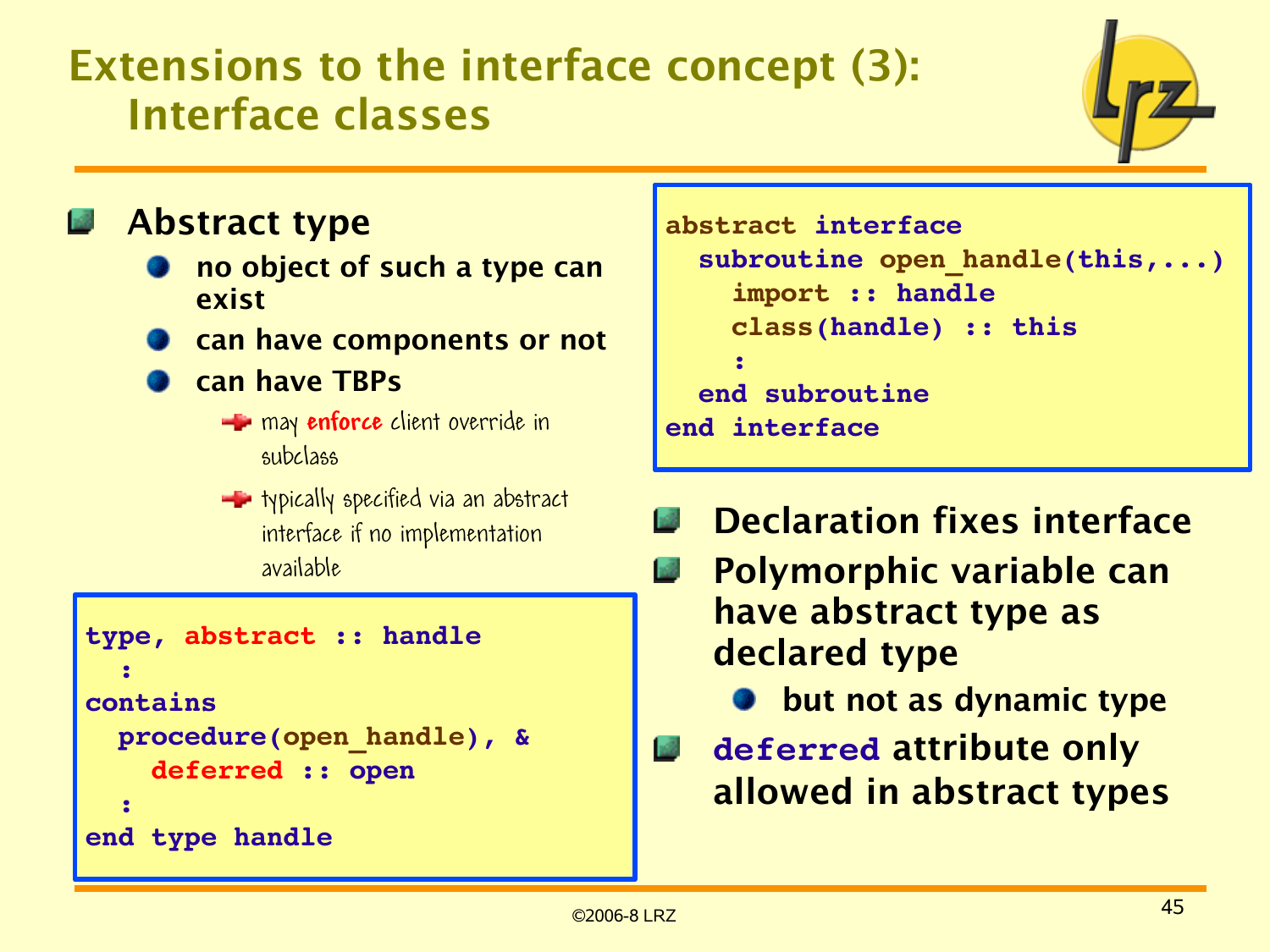## Extensions to the interface concept (4): Subclassing an interface class

```
module mystuff
    use mod_handle
    type, extends(handle) :: &
                                                   fhandle
    contains
        procedure :: open => fopen
! will not compile without above
    end type fhandle
contains
    subroutine fopen(this, ...)
        class(fhandle) :: this
         : ! further details omitted
    end subroutine
end module mystuff
```

```
program client
    use mystuff, only : fhandle
! nothing else is needed
    implicit none
    type(fhandle) :: my_fhandle
  :
    call my_fhandle%open(...)
! object is passed as 1st dummy
  :
end program client
```
### **Extension module Client usage**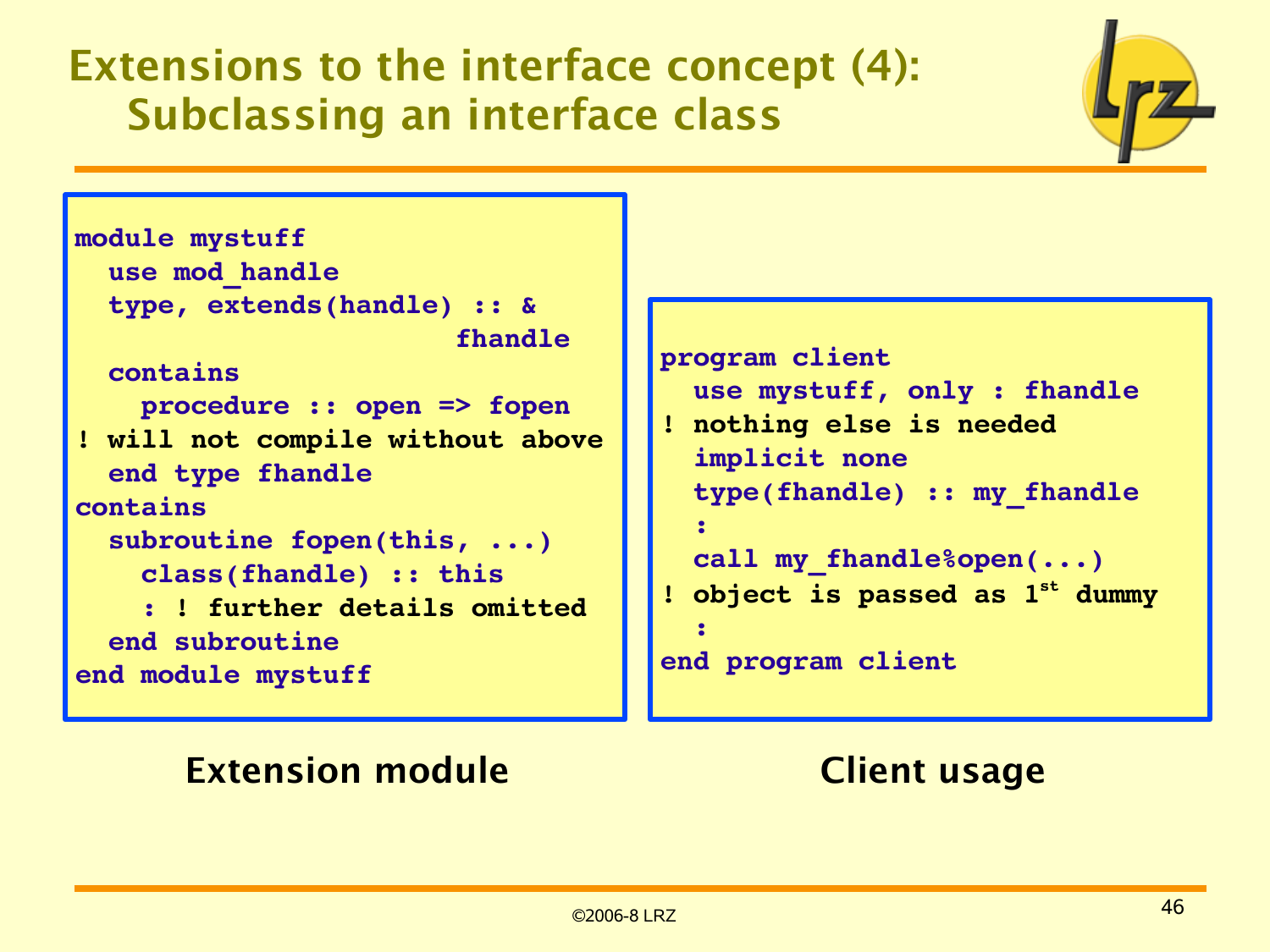## Diagrammatic representation of an interface class and its realization



Will typically use (at least) two separate modules

- e.g., binary version of abstract type vendor-provided
- abstract class and abstract interface indicated by italics
	- non-overridable part  $\rightarrow$  "invariant method"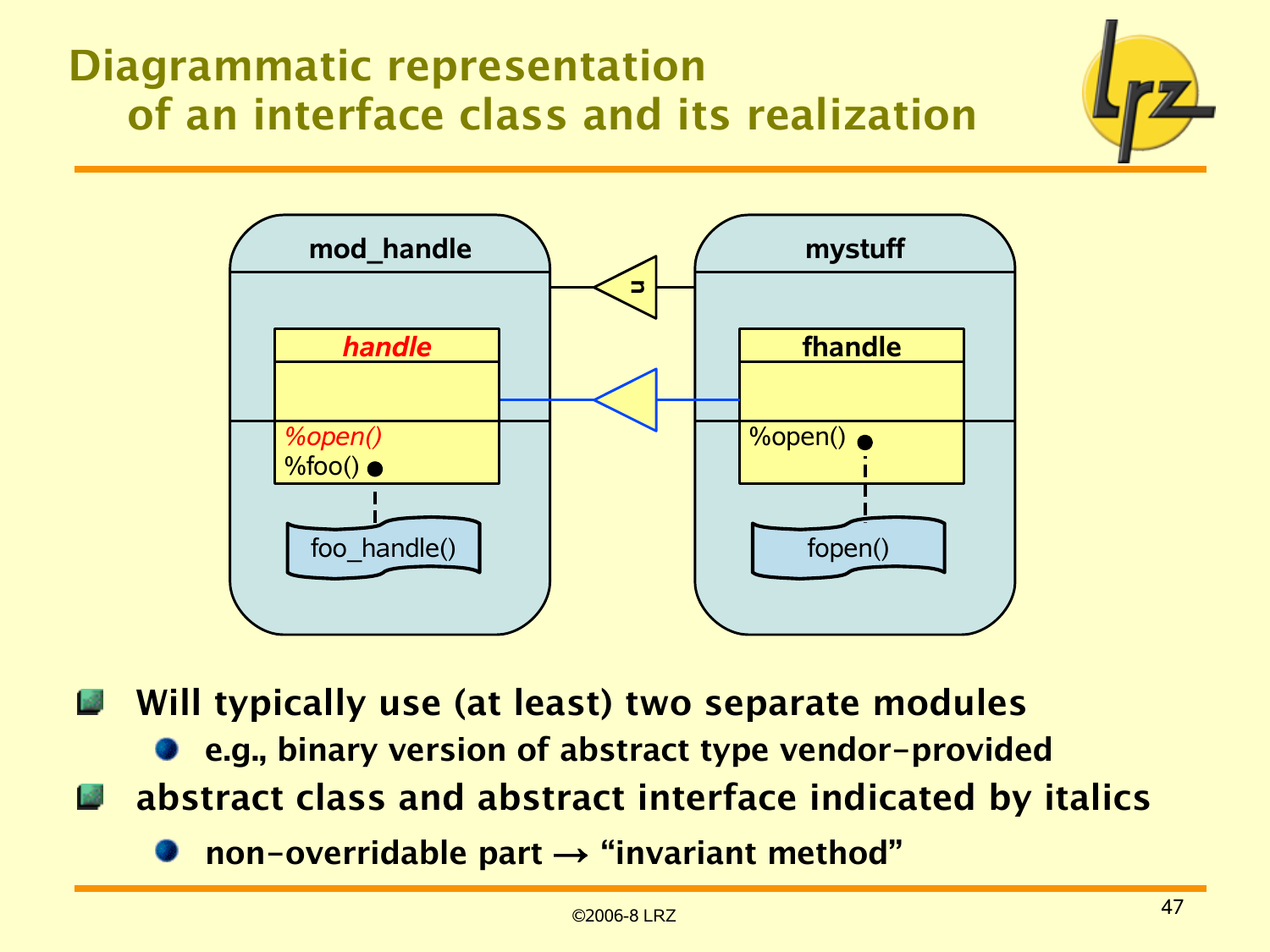## Extensions to the interface concept (5): Generalizing generic interface blocks



**interface foo\_generic module procedure foo\_1 module procedure foo\_2 end interface**

### can be replaced by

**interface foo\_generic procedure foo\_1 procedure foo\_2 end interface**

## with generalized functionality: referenced procedures can be

- **P** external procedures
- **dummy procedures**
- procedure pointers

## Example:

```
interface foo_gen
! provide explicit interface
! for external procedure
    subroutine foo(x,n)
        real, intent(out) :: x
        integer, intent(in) :: n
    end subroutine foo
end interface
interface bar_gen
    procedure foo
end interface
```
- is legal in  $(F^{03})$
- is illegal if  **module procedure**

 is used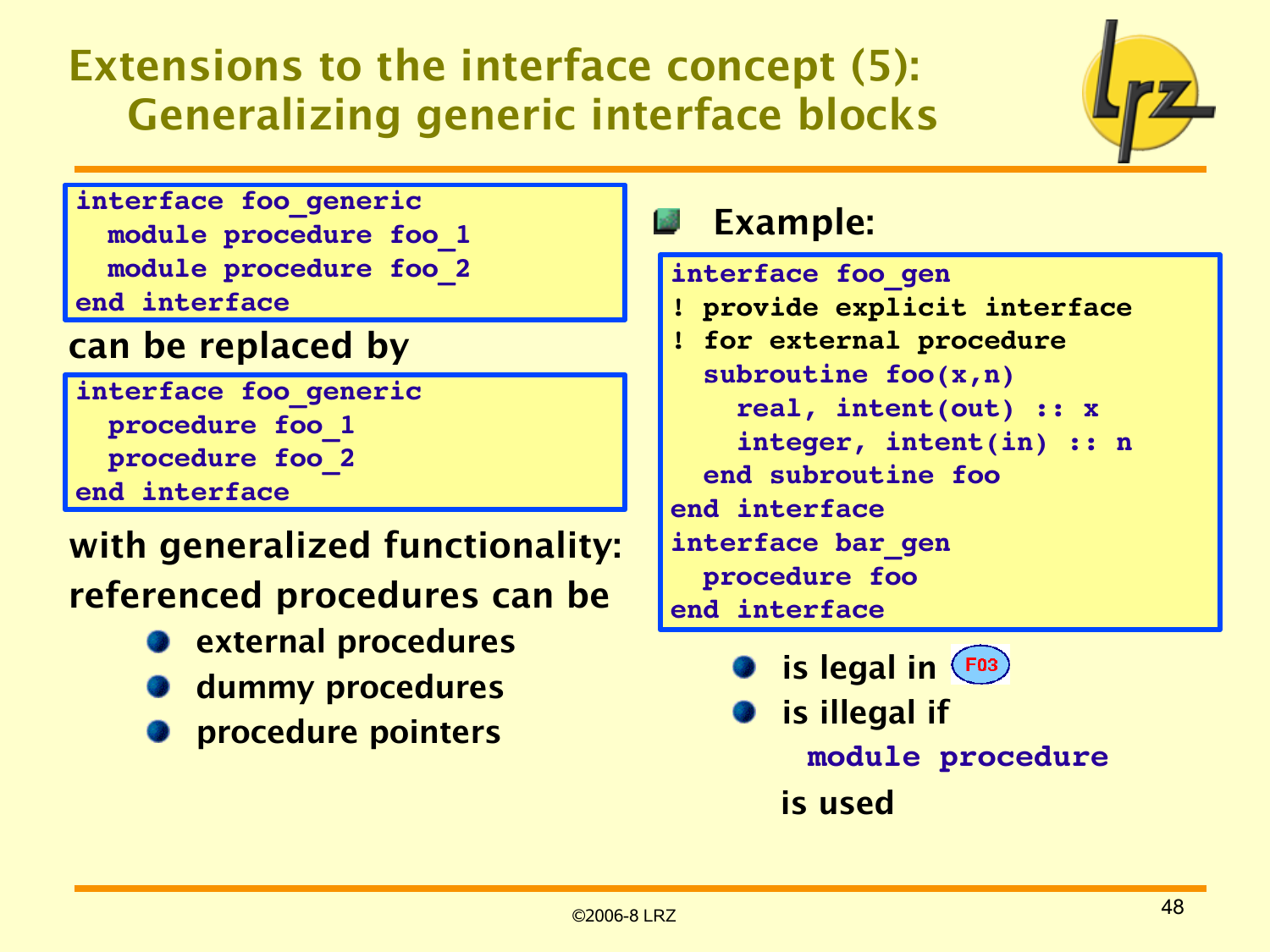## Extensions to the interface concept (6): Submodules – TR 19767



## Problems with modules

- tendency towards monster modules for large projects
	- **the type component privatization also** prevents being able to break up modules

### recompilation cascade effect

- $\blacktriangle$  changes to module procedures would not actually require recompilation
- workarounds are available, but somewhat clunky

## Solution:

- split off implementations (module procedures) into separate files
- these files are called submodules
	- $\equiv$  need only to recompile these and their descendants for changes to an implementation
- need to reference parent modules in submodule

 $\equiv$  access to module specifications is by **host association**

need to spell out explicit interface in module specification section

Note: no compiler support today (Feb 2008)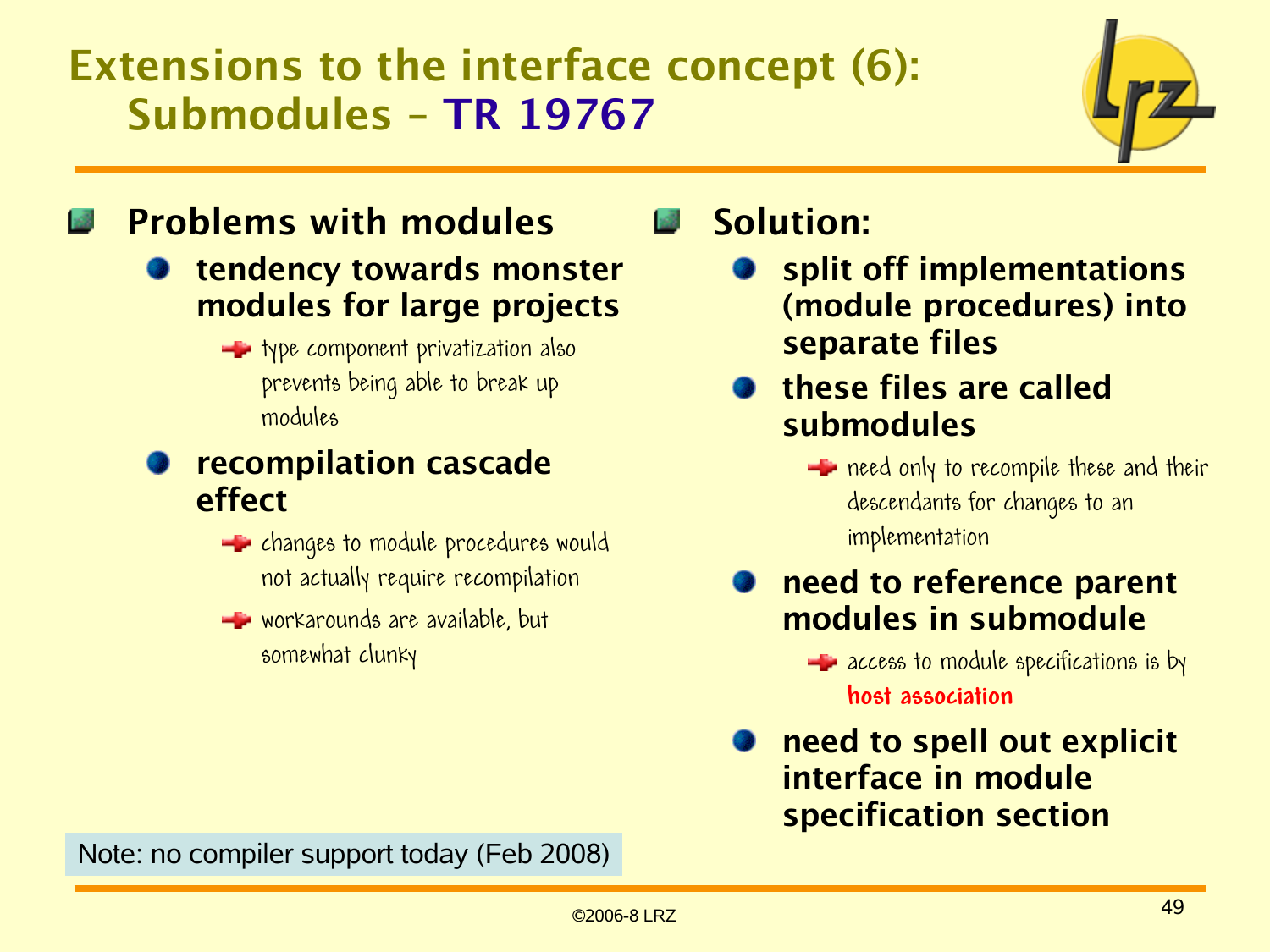## Extensions to the interface concept (7): Submodules (cont'd)



| 國<br><b>Example</b>                                                                                                      | n                                           |
|--------------------------------------------------------------------------------------------------------------------------|---------------------------------------------|
| <b>S</b> first, the module:                                                                                              | submod                                      |
| module mod date<br>type :: date<br>: ! as previously<br>end type                                                         | $\mathbf{L}$<br>contai<br>mod<br>$!$ inte   |
| interface<br>module subroutine &<br>inc day(dt, inc)                                                                     | end<br>end st                               |
| import :: date<br>class(date), &<br>intent(inout) :: dt<br>integer, intent(in) :: inc<br>end subroutine<br>end interface | Ca<br>e<br>S <sub>1</sub><br>S <sub>1</sub> |
| end module                                                                                                               |                                             |

- note keyword indicating separate module procedure
- default **public** attribute

### ext, the submodule:

| submodule (mod date) date methods<br>: ! specification part |
|-------------------------------------------------------------|
| contains                                                    |
| module procedure inc day                                    |
| ! interface taken from mod date                             |
| : ! implementation                                          |
| end procedure inc day                                       |
| end submodule date methods                                  |

- an omit interface or specify exactly identical to module
- specifications in submodule necification section
	- $\equiv$  only accessible within submodule or its children

**E** access contents via pointers / TBPs

similar for "normal" subroutines within submodule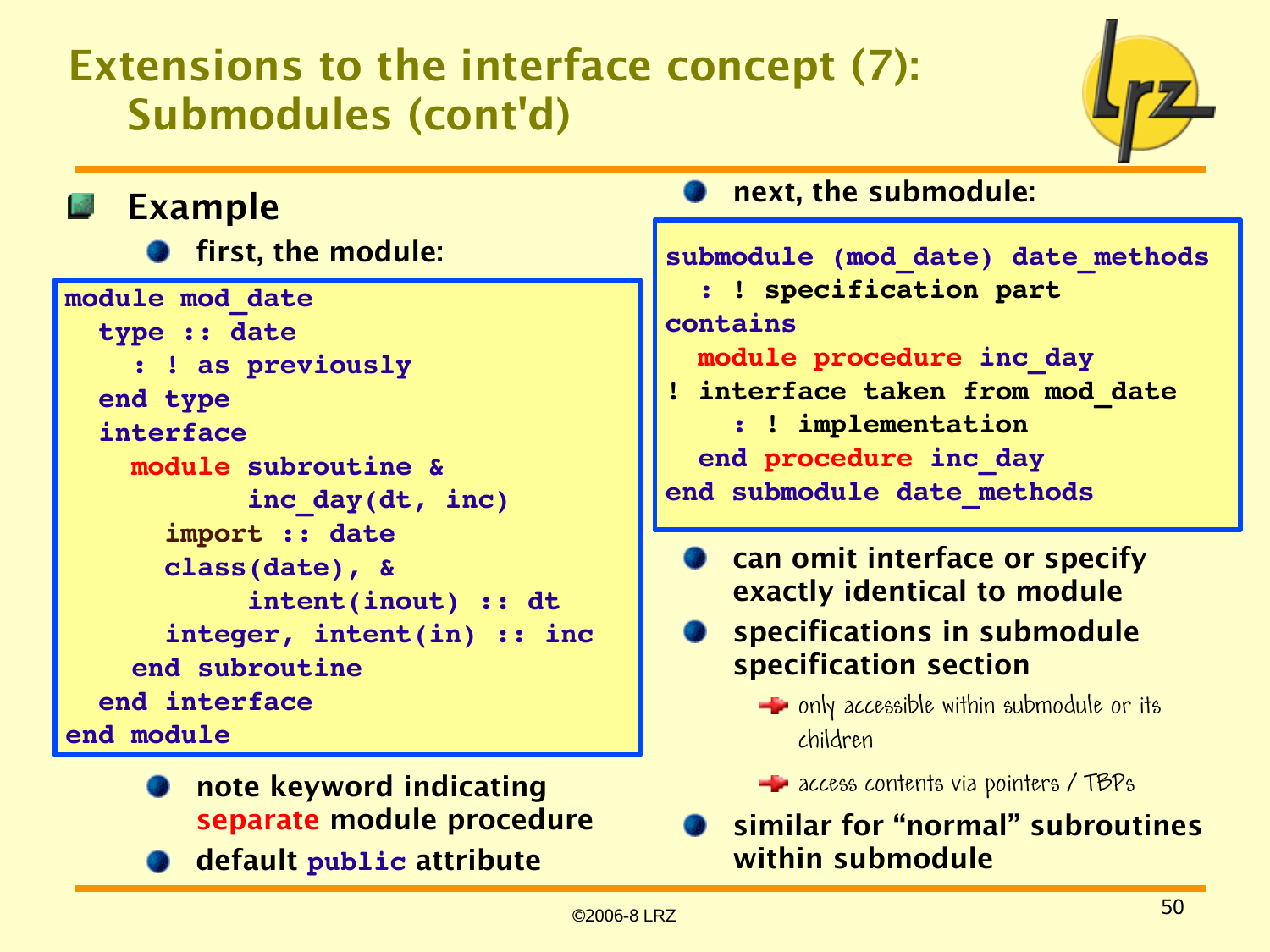## Diagrammatic representation of submodules





### "I" (for "implementation") within circle indicates that a submodule is referred to

©2006-8 LRZ 51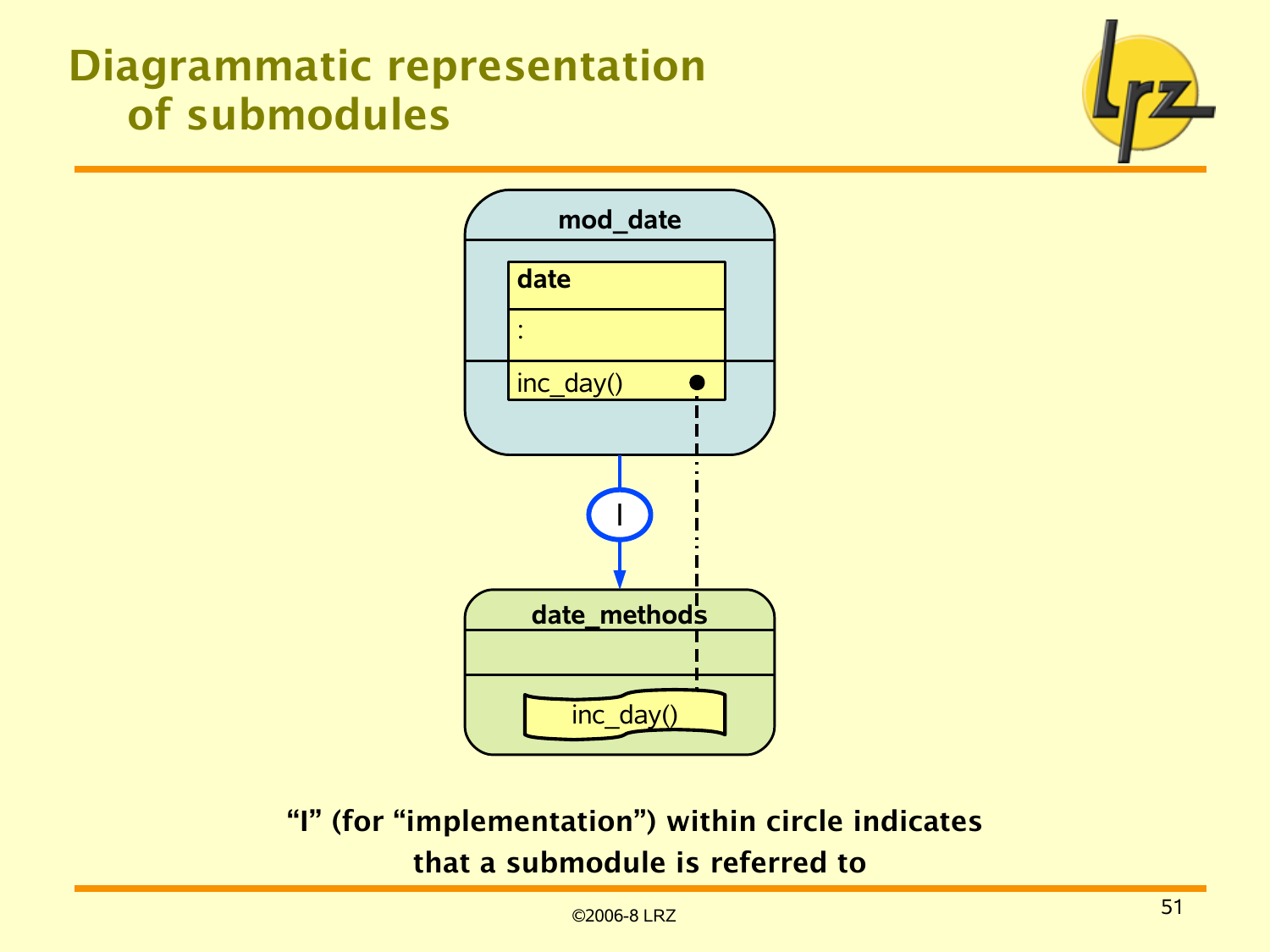## Final remarks on submodules: handling use dependencies





direct or indirect use association of parent module is disallowed (pure F95 apart submodule use)



(Use e.g., polymorphism to satisfy type dependencies)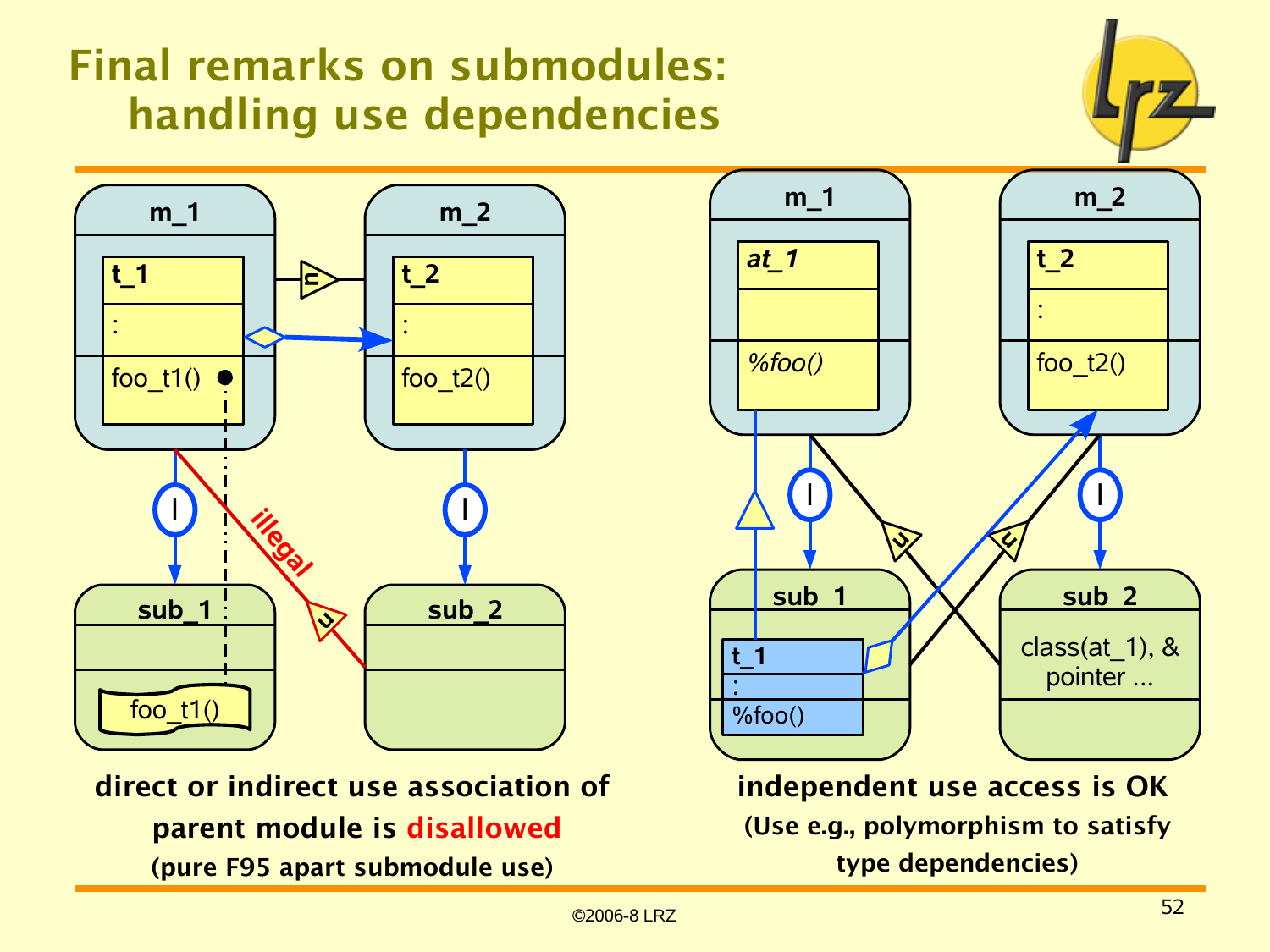



# Generic Programming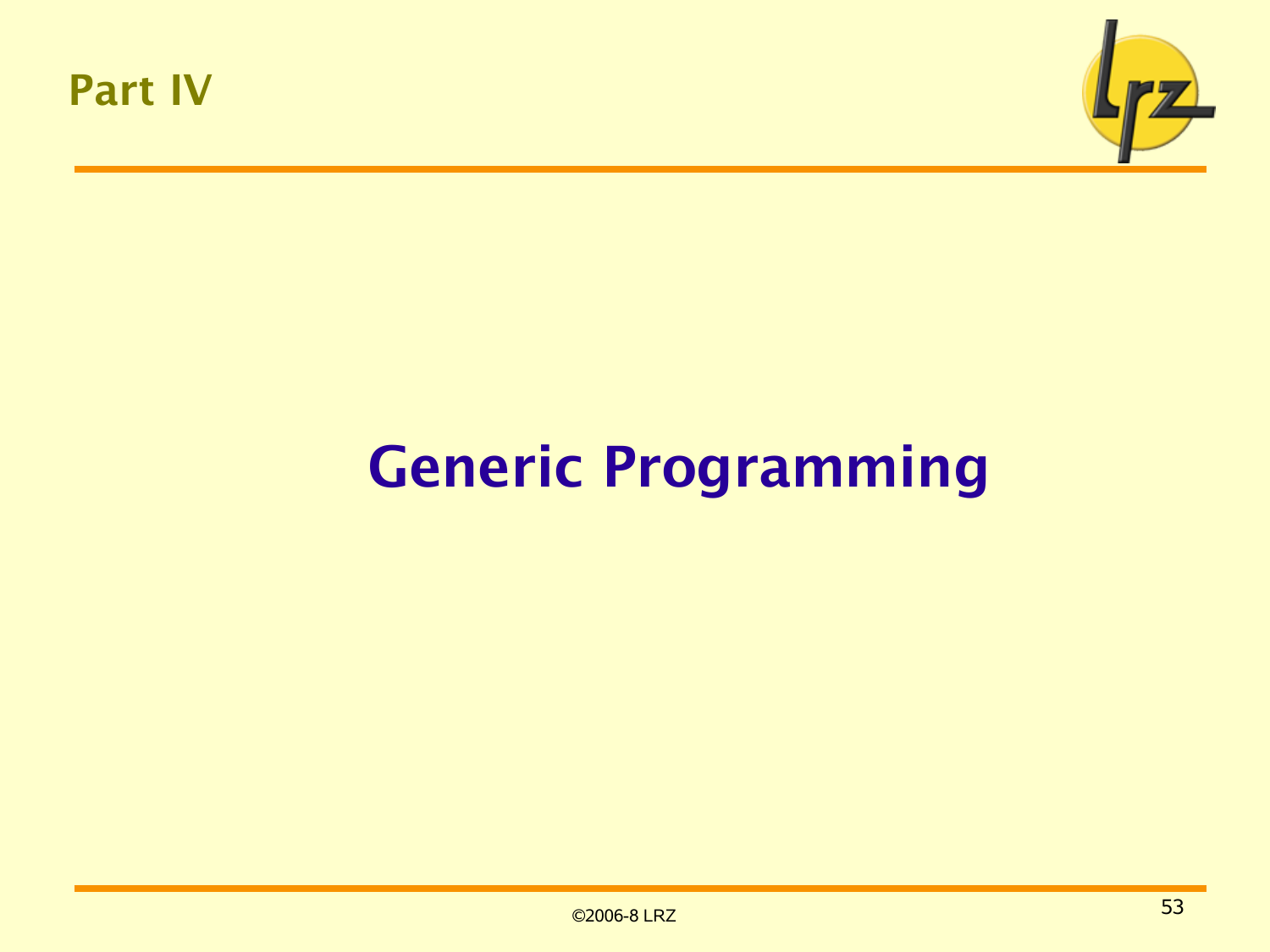

## Example: linked list

```
type :: list
    type(<anything>) :: stuff
    type(list), pointer :: &
       next => null()contains
   procedure :: add_item
   procedure :: delete_list
end type
```
would like to put anything into a list

cf. C++ **class template**

- per-list constraints might be needed
- **The above code fragment** is not Fortran
- Container in general:
	- abstract data type containing collections of other objects
	- methods provided to manage the object substructure
- Further classification: 國
	- value containers
		- $\equiv$  store copies of objects
	- reference containers
		- **Store references to objects**
		- $\blacktriangle$  objects externally managed
		- $\equiv$  must be persistent during lifetime of container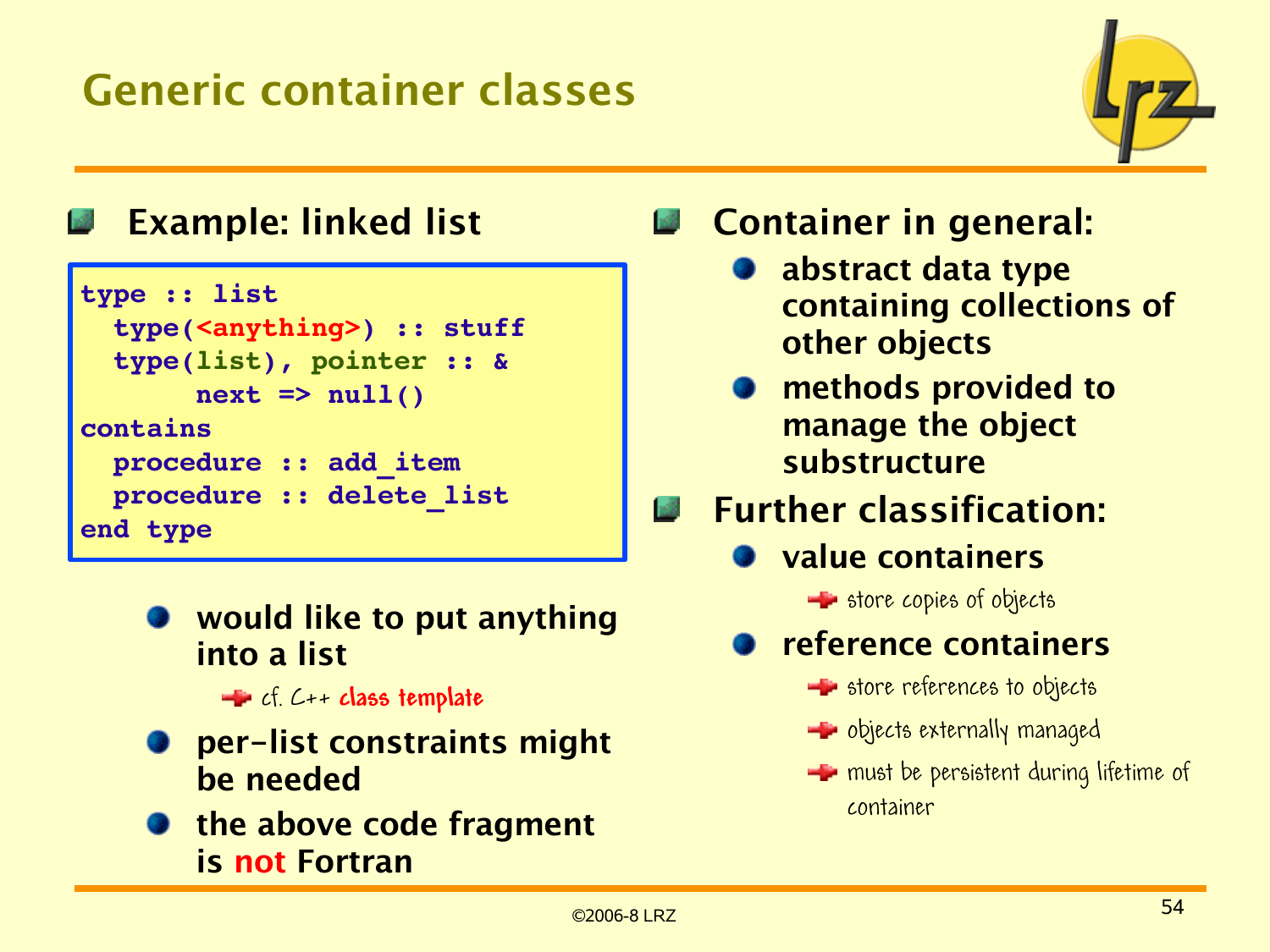# F95) Exploiting the renaming feature (1)



### Write container methods once **The Type definitions**

```
  type :: list
        type(dummy) :: stuff
        type(list), pointer :: &
        next => null()  end type
    interface add_item
        module procedure insert
    end interface
  :
contains
    subroutine insert(this, stuff)
        type(list) :: this
        type(dummy), intent(in) :: &
                                     stuff
    :
    end subroutine
```
# **• here: within a single module**

```
module all_types
    type :: t1
    :
    end type
    type :: t2
    : 
    end type 
contains
  :
end module all_types
```
file list.inc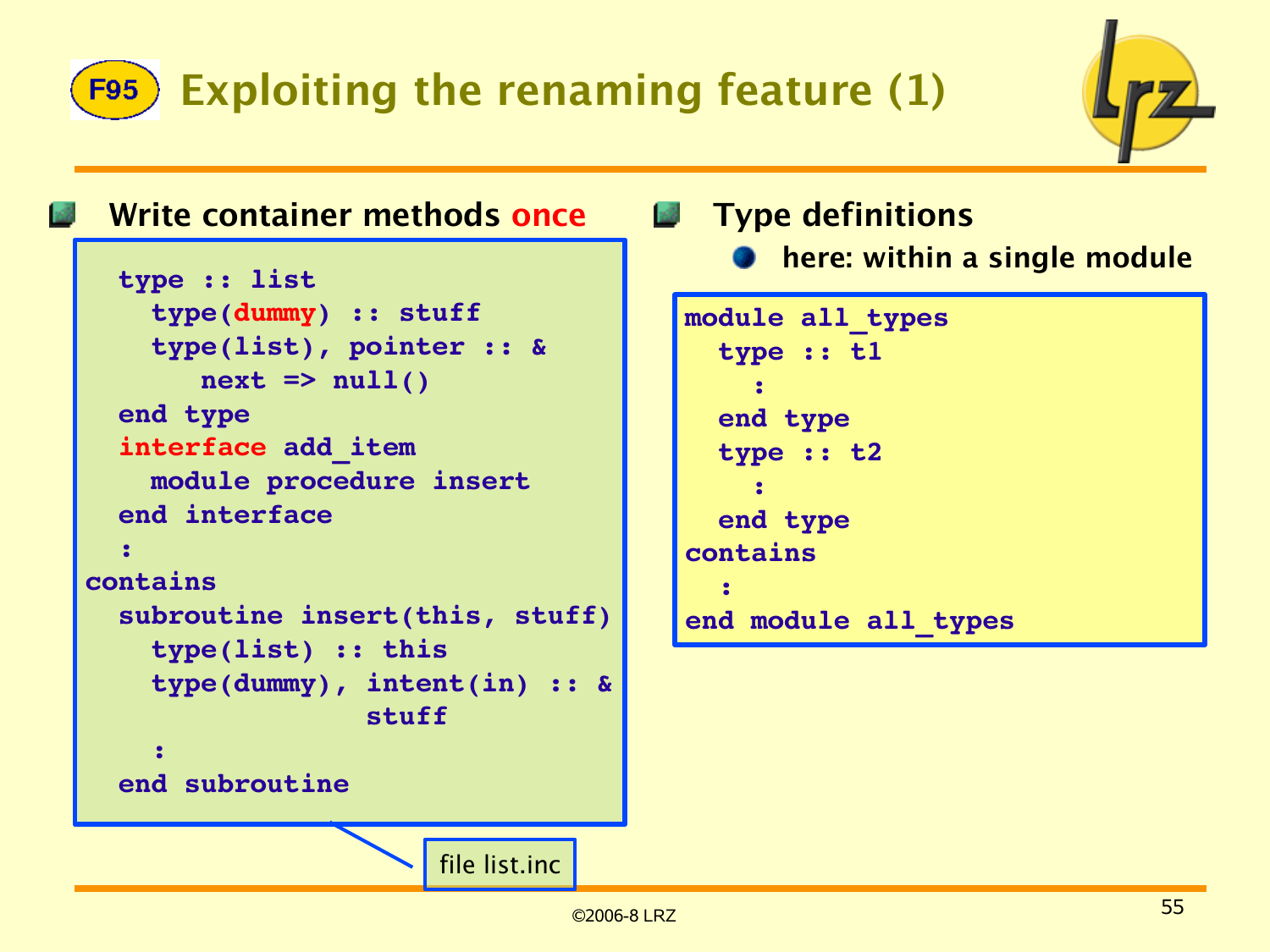## Exploiting the renaming feature (2)



### Create full set of generics:

```
module mod_l_t1
    use all_types, dummy => t1
    include 'list.inc'
end module 
module mod_l_t2
    use all_types, dummy => t2
    include 'list.inc'
end module
```
- script-generated from full list of required types
- Client use:
	- also requires use of renaming feature
	- otherwise type definition of **list** is non-unique within client

| call add item(mylist t1, o t1) |
|--------------------------------|
| call add item(mylist t2, o t2) |
|                                |
|                                |

### Issues:

- while only one implementation, somewhat clunky to use
	- $\equiv$  generic only on implementation level, not on usage level
- for globals in implementation rename also needed
- some compilers have problems with generic resolution (bugs)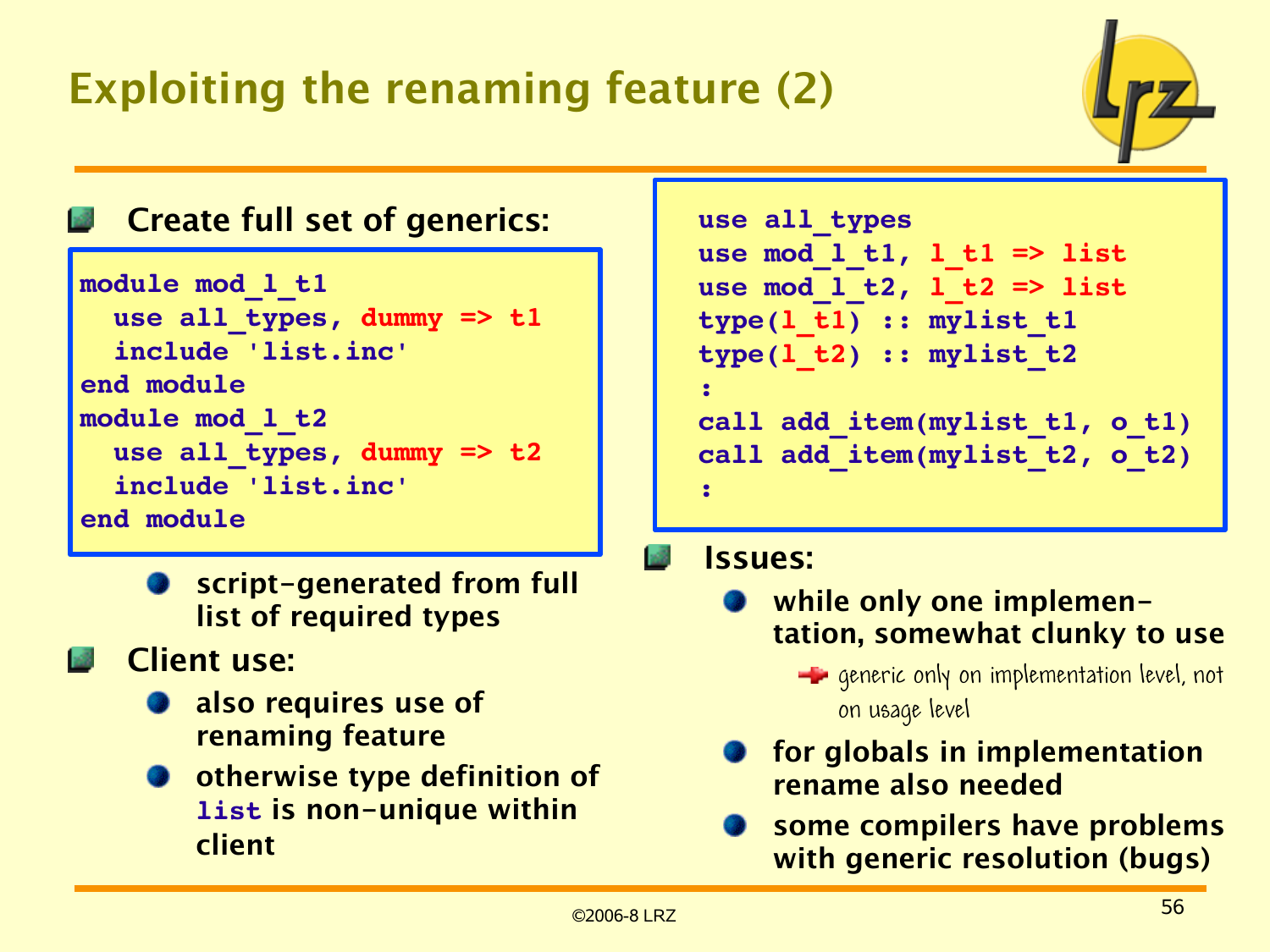# Alternative 1: fpp/cpp Preprocessing:

not standard-conforming, but simple



```
module list_GENTYPE
    use mod_GENTYPE
    type :: list_GENTYPE
        type(GENTYPE) :: stuff
        type(list_GENTYPE), &
               pointer :: next => null()
    end type
    interface add_item
        module procedure insert
    end interface
contains
    subroutine insert(this, stuff)
        type(list) :: this
        type(GENTYPE), &
                   intent(in) :: stuff
    :
    end subroutine
end module
```
## Executing preprocessor

- usually automatic for **\*.F** files
- **•** specify option otherwise
- **C** example Intel Fortran:
- ifort -c mod type1.f90 ifort -c -fpp -DGENTYPE=type1 \  **o list\_type1.o list.f90**
- Apart from not needing **Allen** explicit type renaming –
	- no substantial improvement over previous method
	- **Still cannot perform** generic naming on client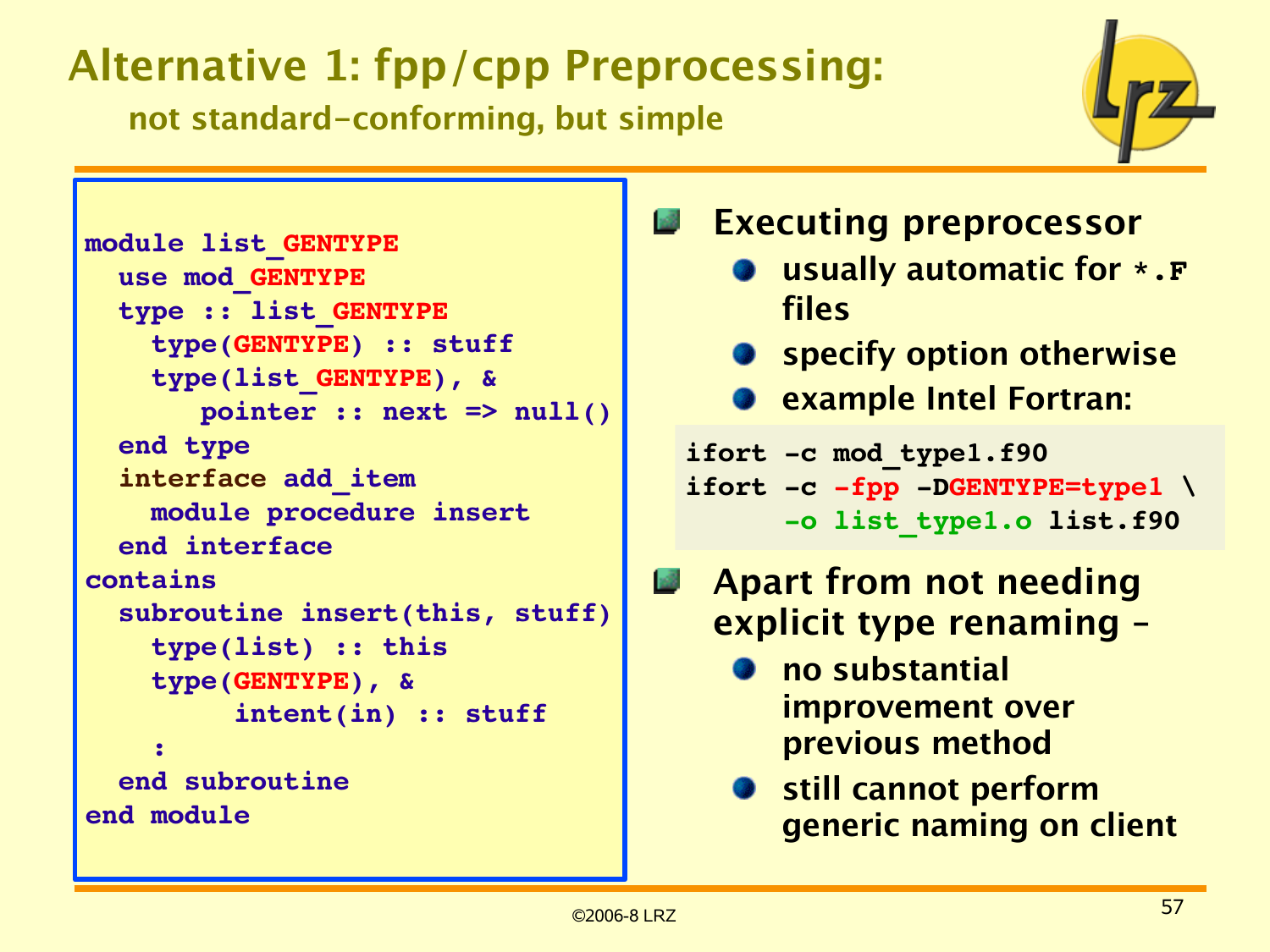## Alternative 2: Using fully polymorphic objects



```
module mod_list
    type :: list
         class(*), pointer :: stuff
         type(list), pointer :: &
           next => null()  contains
         procedure :: add_item
    end type 
contains
  subroutine add item(this, stuff)
         class(list) :: this
         class(*), intent(in), &
                               target :: stuff
    :
         if (same_type_as(stuff,...)) &
                               then
             this%stuff => stuff
! reference container
             allocate(this%next)
         else ; ... ; endif
    end subroutine
end module
```
#### Features ١æ

- one implementation
- one module
	- **Exercise in a measure reduced on** client
- **P** enforce type constraint
- can also implement value container:

 **allocate(this%stuff, & source=stuff)**

**E** use allocatable component, omit target attribute

### Issues:

- **dereferencing contained** objects
	- requires **select type**
	- **E** (partial) offload to client?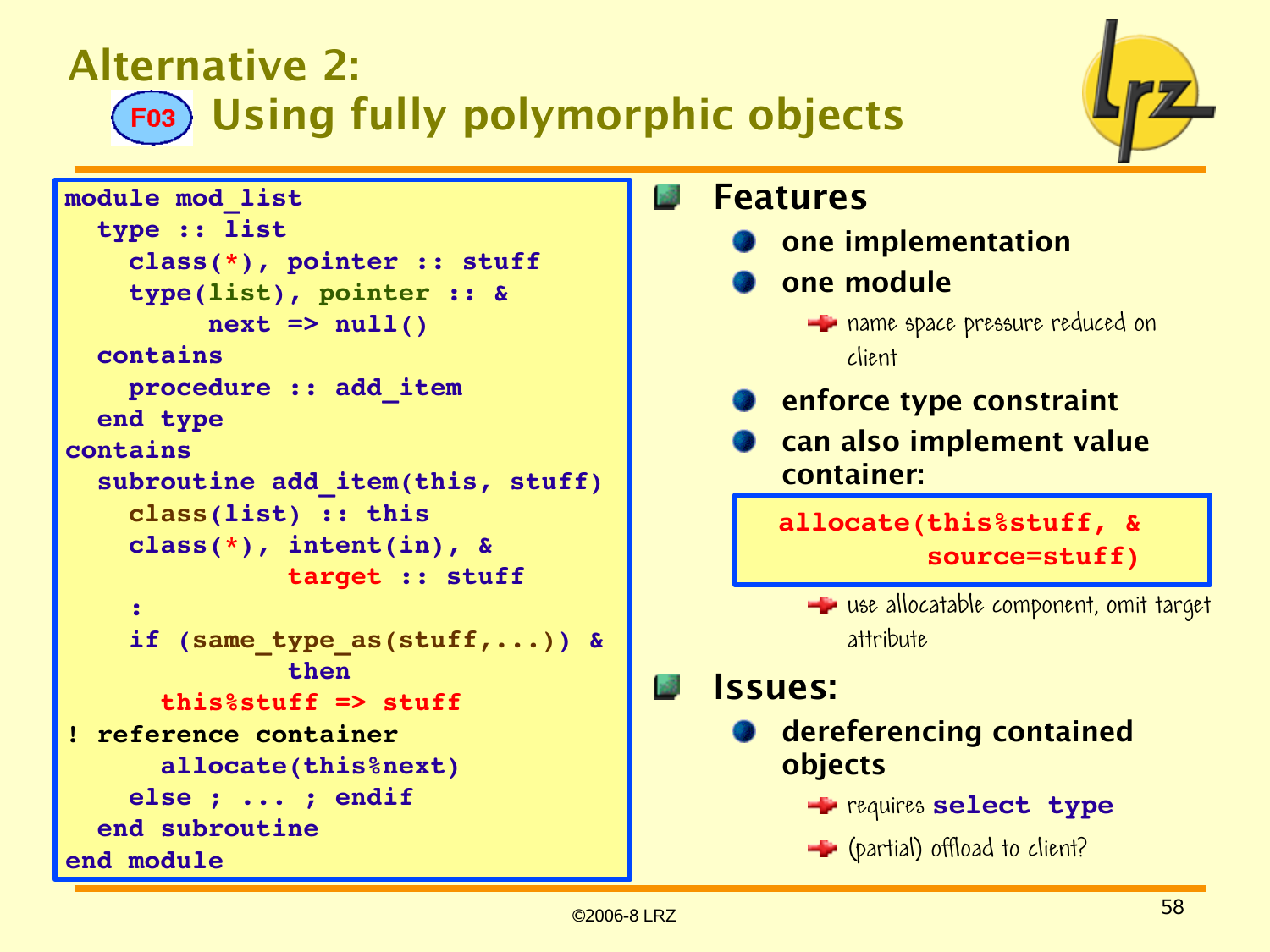## Parametrization of types (1)





Note: no compiler support today (Feb 2008)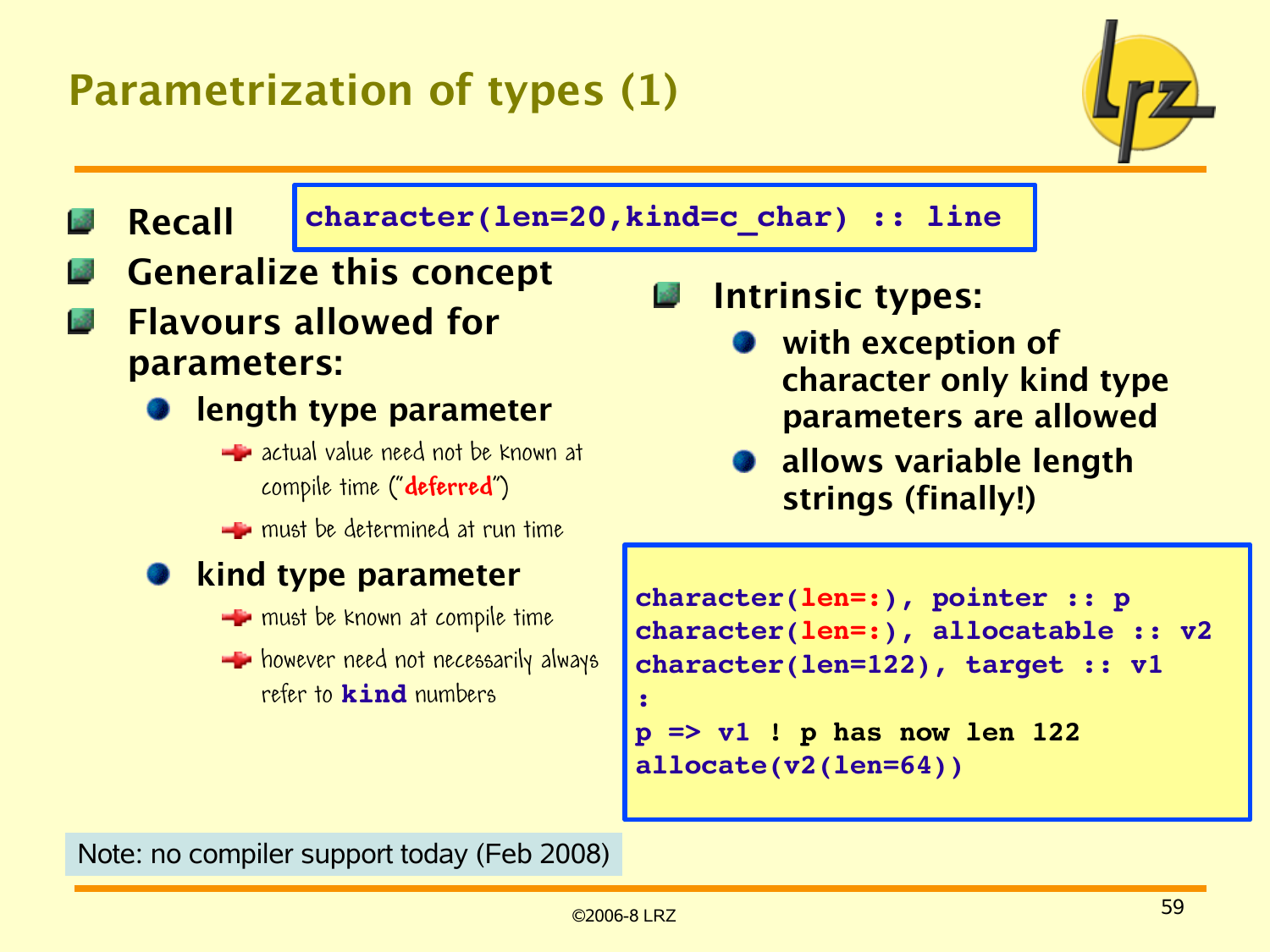## Parametrization of types (2) Derived types



## Exactly analogous to intrinsic types

```
type :: matrix(rk, n, m)
    integer, kind :: rk
    integer, len :: n, m
    real(rk) :: entry(n, m)
end type
```
### **declaration of an object**

```
integer, parameter :: dk = &
                   selected_real_kind(15)
type(matrix(dk, 20, 30)) :: om
type(matrix(dk, :, :), &
                   allocatable :: am
:
allocate(am(n=15,m=20))
! by order or keyword
```
### **Type parameters are** inherited

```
type, extends(matrix) :: mv(l)
    integer, len :: l
    real(rk) :: vector(l)
end type
:
type(mv(dk, :, :, :)), &
                allocatable :: o_mv
:
allocate(o_mv(n=15,m=20,l=20))
```
**a** can also omit entry in keyword list if default values for length/kind type parameters are specified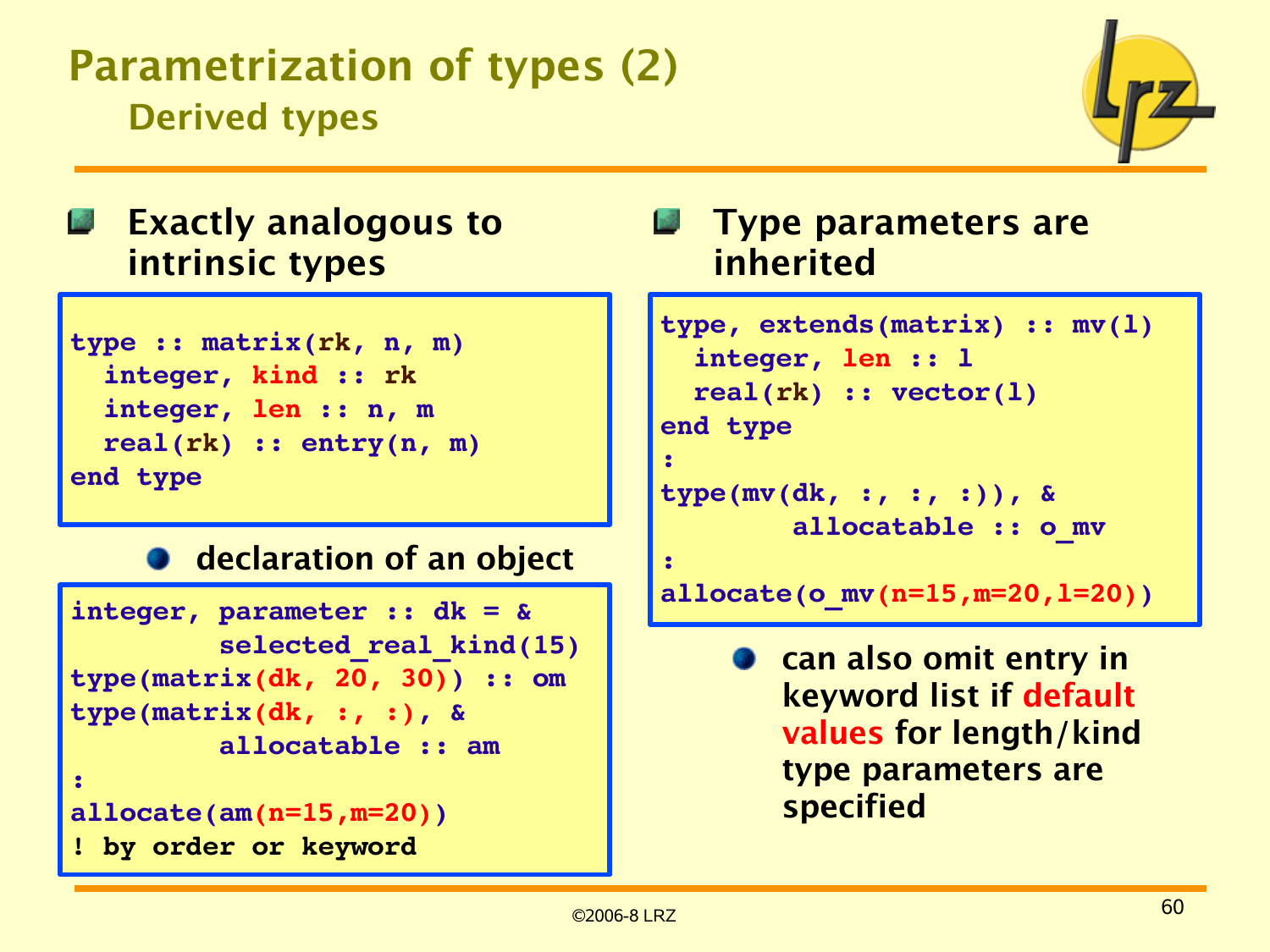## Parametrization of types (3)





- values from actual arguments are taken over at subroutine call
- Methods/Subroutines:
	- must still implement separately for each kind

Type parameter enquiry

- applies to intrinsic and derived types
- inquiry by type parameter name

```
type(matrix(...)) o_m
:
print *, o_m%rk
print *, o_m%n
print *, o_m%m
```
- also works for assumed type parameters
- can be used for scalars and arrays in same manner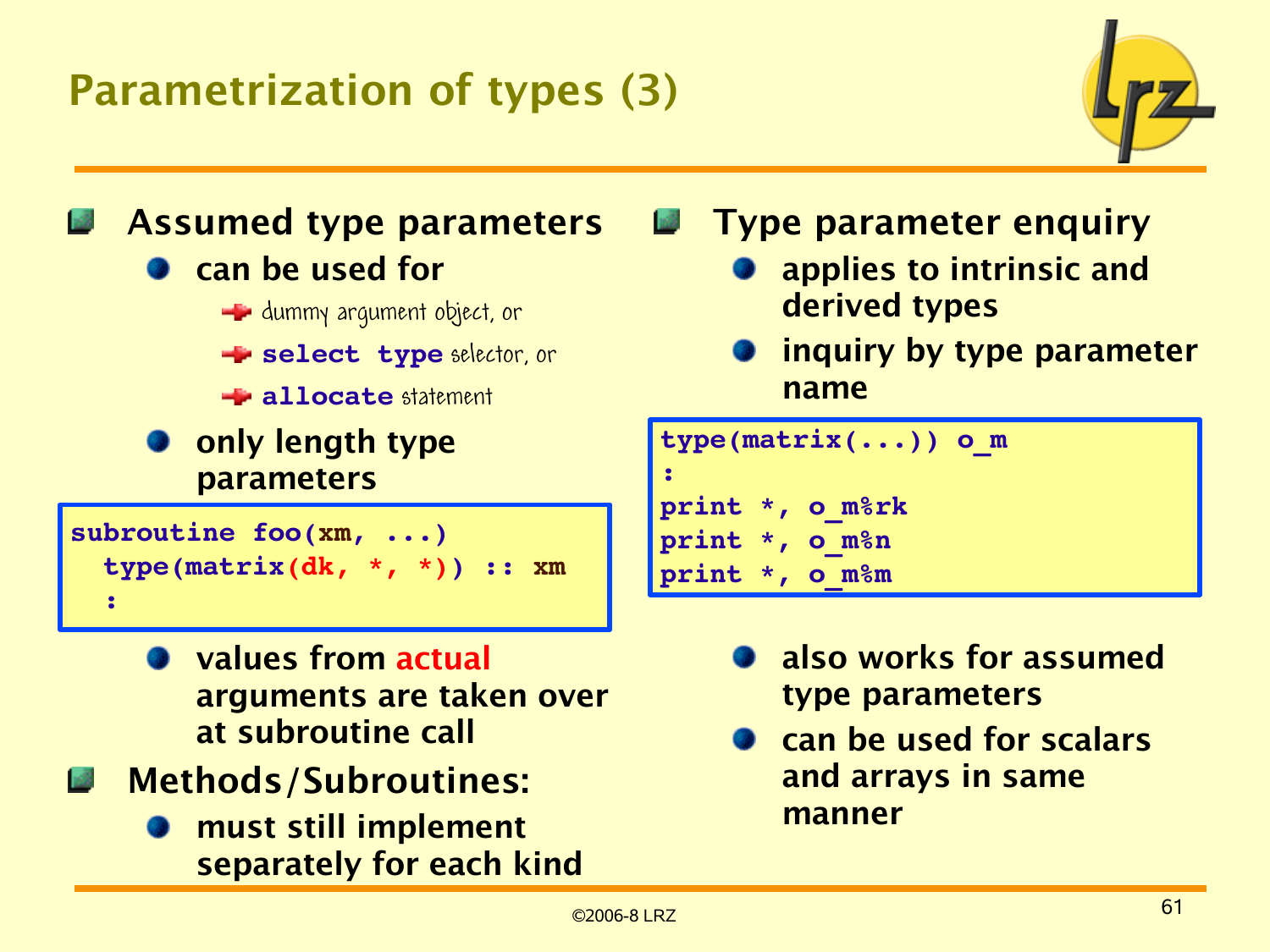## Conclusion



Support for generic programming in Fortran

- is weak for Fortran 90/95
- only slightly improved for Fortran 2003:
	- $\equiv$  fully polymorphic objects / interface classes help
	- $\rightarrow$  but do not get you all the way there (dereferencing!)
	- **A** analogue to template metaprogramming not available

### no further improvements planned for Fortran 2008

The hope is that more features will be offered in the **I** all post-2008 iteration of the standard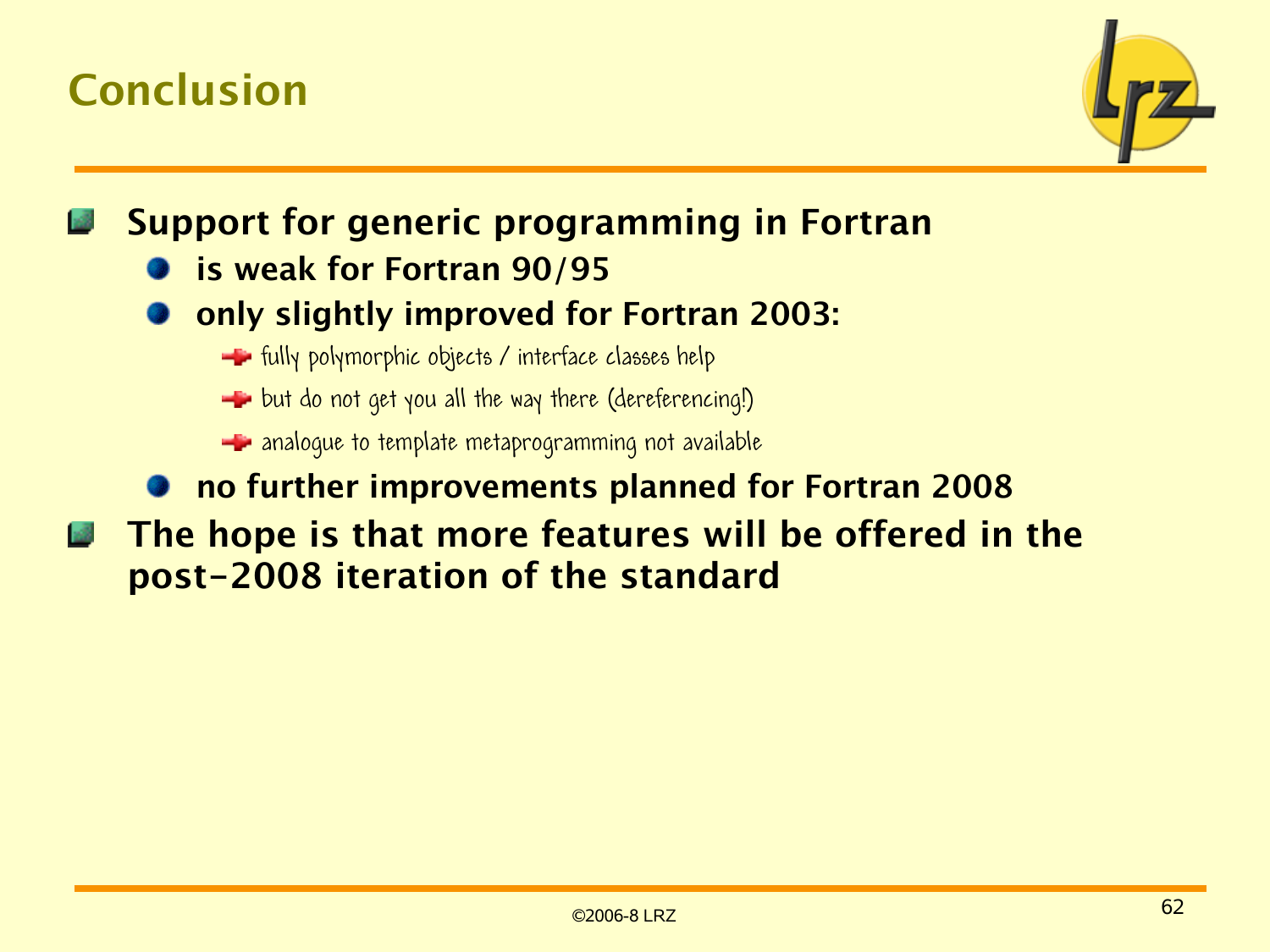



# Enhancements of I/O functionality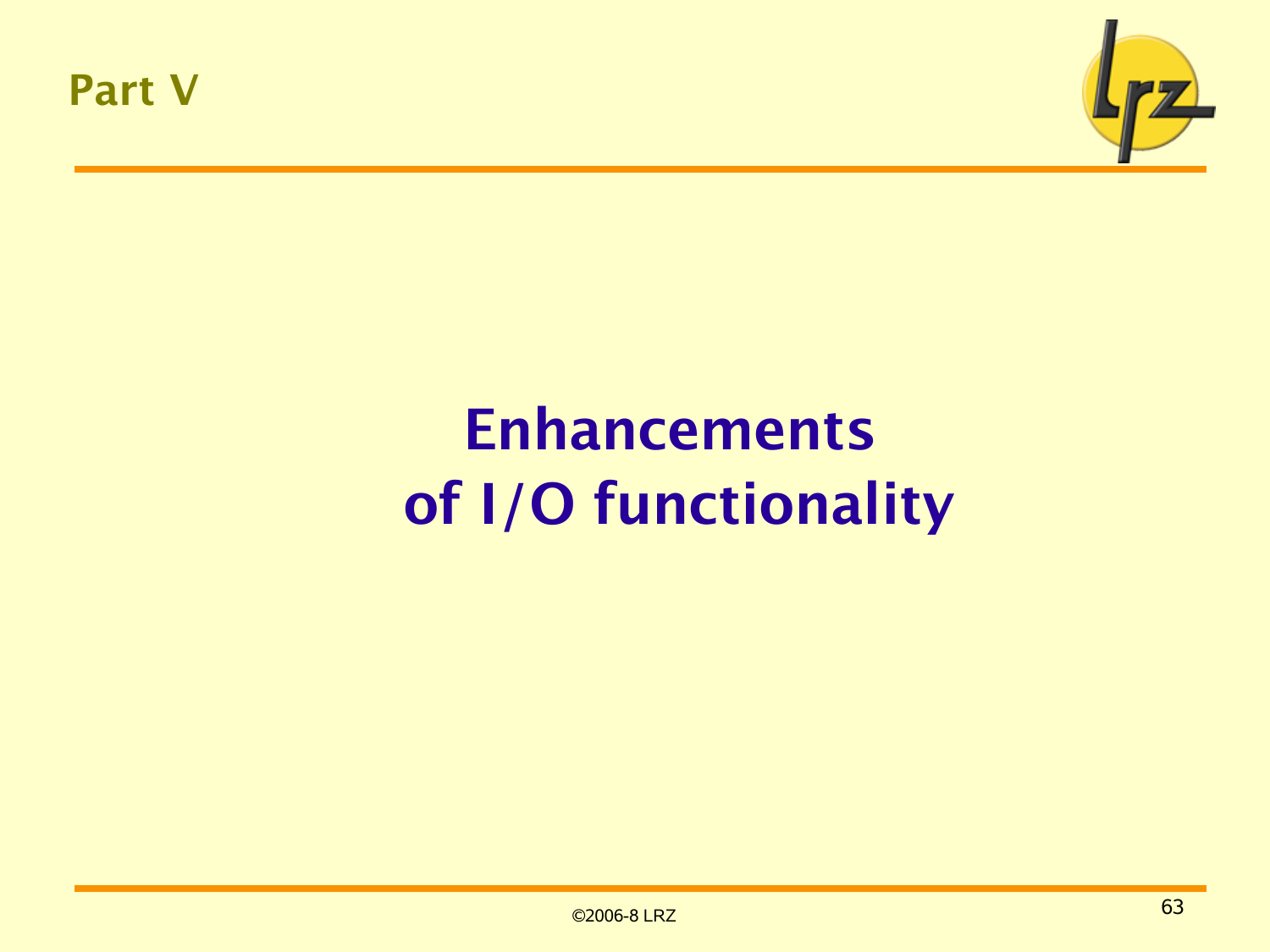## I/O for derived data types



Non-trivial derived data type

```
type :: list
    character(len=:), &
                      allocatable :: name
    integer :: age
    type(list), pointer :: next
end type
```
- can perform I/O using suitable module procedures or TBPs
- Disadvantages:
	- recursive I/O disallowed
	- I/O transfer not easily integrable into an I/O stream
		- $\blacktriangle$  defined by edit descriptor for intrinsic types and arrays
		- **E** or sequence of binary I/O statement

 $\left( 03\right)$ 

enables binding a subroutine to an edit descriptor

```
type(list) :: o_list
  : ! set up o_list
write(unit, fmt='(dt ...)', ...) &
            o_list
```
- example shows formatted output
	- $\blacktriangle$  bound subroutine called automatically when **dt** encountered
- other variants are enabled by using generic TBPs or generic interfaces
- can use recursion for hierarchical types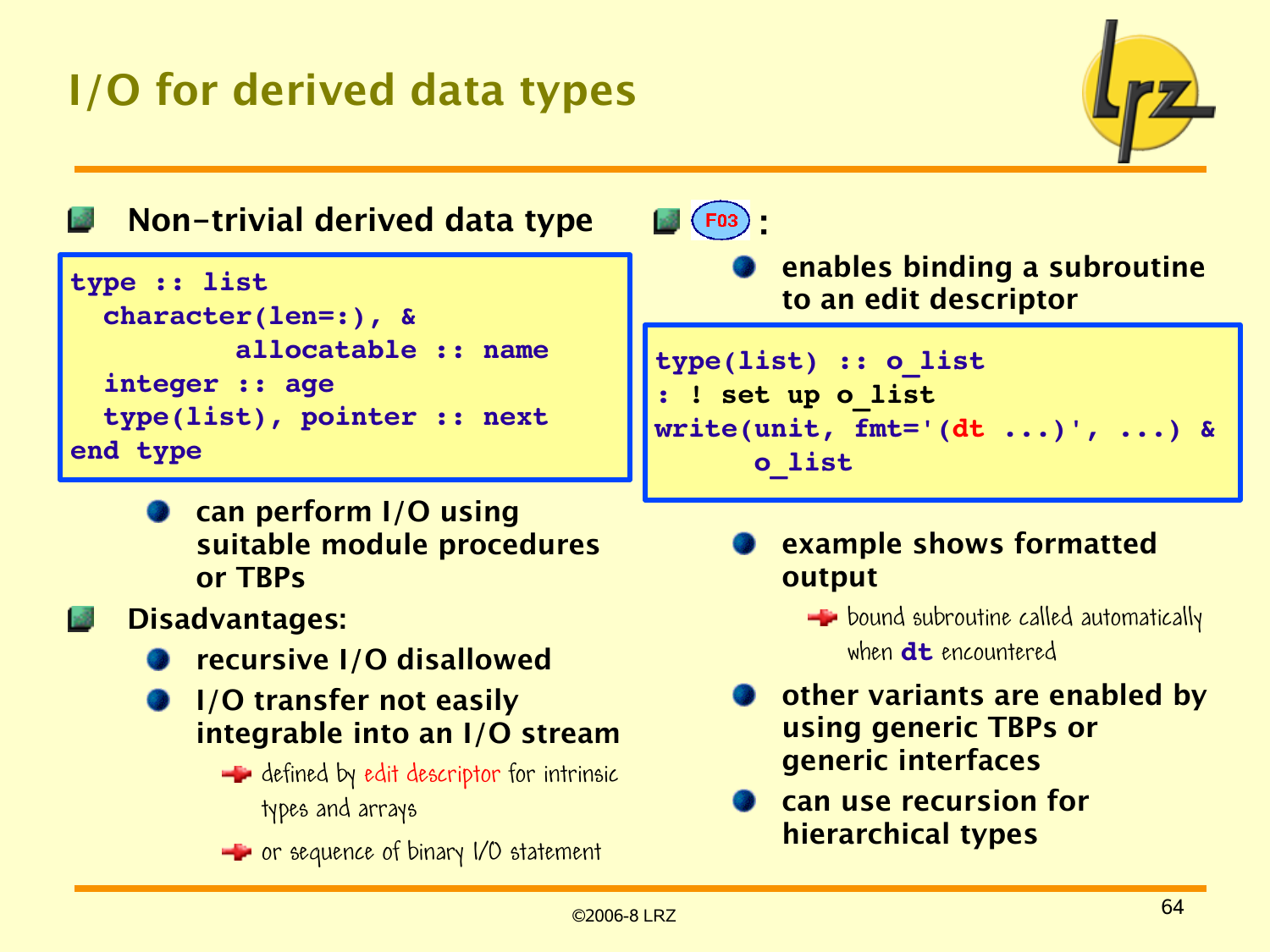Binding I/O subroutines to derived types



- Interface of subroutines is fixed
	- **•** with exception of the passed object dummy
- Define as special generic type bound procedure

```
generic :: read(formatted) == read(formatted) == read(formatted) == read(formatted)
generius :: read(unformation) == runded) == runded == runded == runded == runded
generic :: write(formatted) => wf1, wf2
generic :: read(formatted) => rf1, rf2
type :: foo
  : 
contains
  : 
    generic :: read(unformatted) => ru1, ru2
    generic :: write(formatted) => wf1, wf2
    generic :: write(unformatted) => wu1, wu2
end type
```
generic-ness refers to rank, kind parameters of passed object

**Define via interface block** 

```
interface read(formatted) 
   module procedure rf1, rf2
end interface
```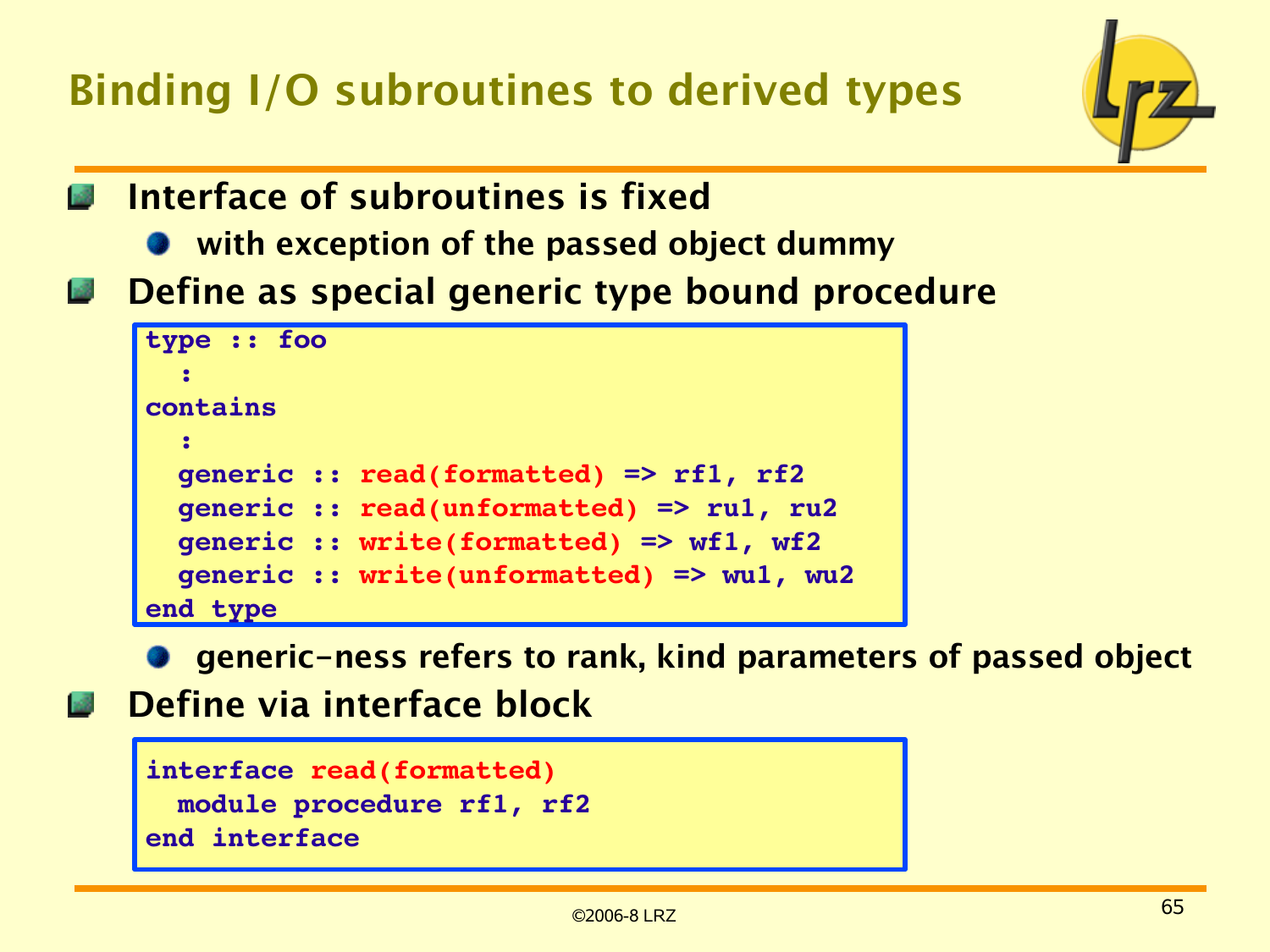## DTIO module procedure interface (dummy parameter list determined)



**subroutine rf1(dtv,unit,iotype,v\_list,iostat,iomsg) subroutine wu1(dtv,unit, iostat,iomsg)**

- **dtv:**
	- scalar of derived type
	- may be polymorphic
	- **Suitable intent**

### **unit:**

- **integer, intent(in)** describes I/O unit or negative for internal I/O
- **iotype** (formatted only):
	- **character, intent(in)**
	- **'LISTDIRECTED'**, **'NAMELIST'** or **'DT'//string**
	- see **dt** edit descriptor

**v\_list** (formatted only): **Issue** 

- **integer, intent(in)** assumed shape array
- see **dt** edit descriptor

### **iostat:**

- **integer, intent(out)** scalar, describes error condition
- **iostat\_end** / **iostat\_eor**
- zero if all OK
- **iomsg:**
	- **character(\*)**  explanation if iostat nonzero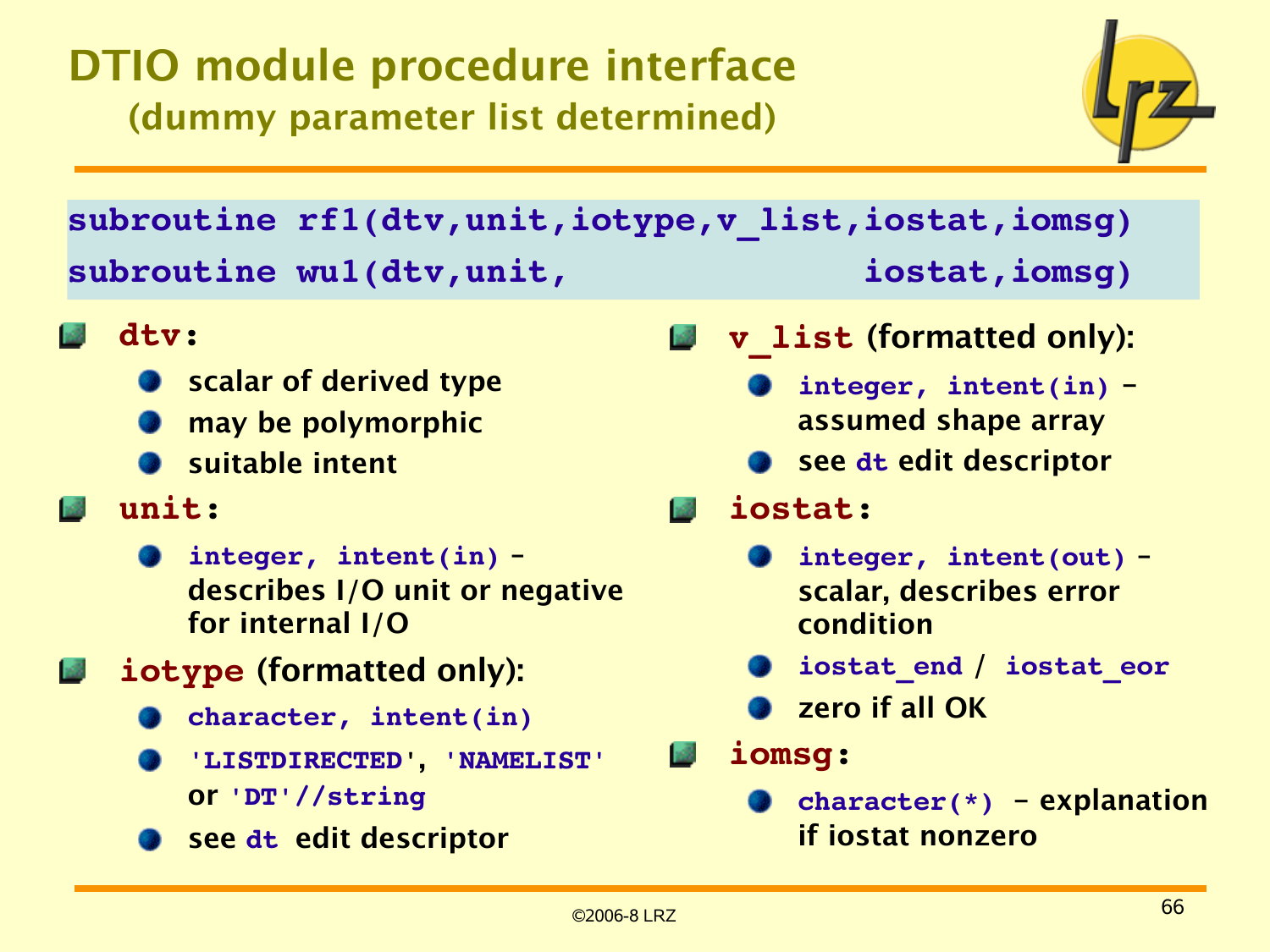## Limitations for DTIO subroutines



- **I/O transfers to other units Form** than **unit** are disallowed
	- **•** I/O direction also fixed
	- internal I/O is OK (and commonly needed)
- **Use of the statements** 
	- **open, close, rewind**
	- **backspace, endfile**
	- is disallowed
- File positioning:
	- **O** entry is left tab limit
	- no record termination on return
	- positioning with
		- $r =$  rec=... (direct access) or
		- **Prose...** (stream access)

is disallowed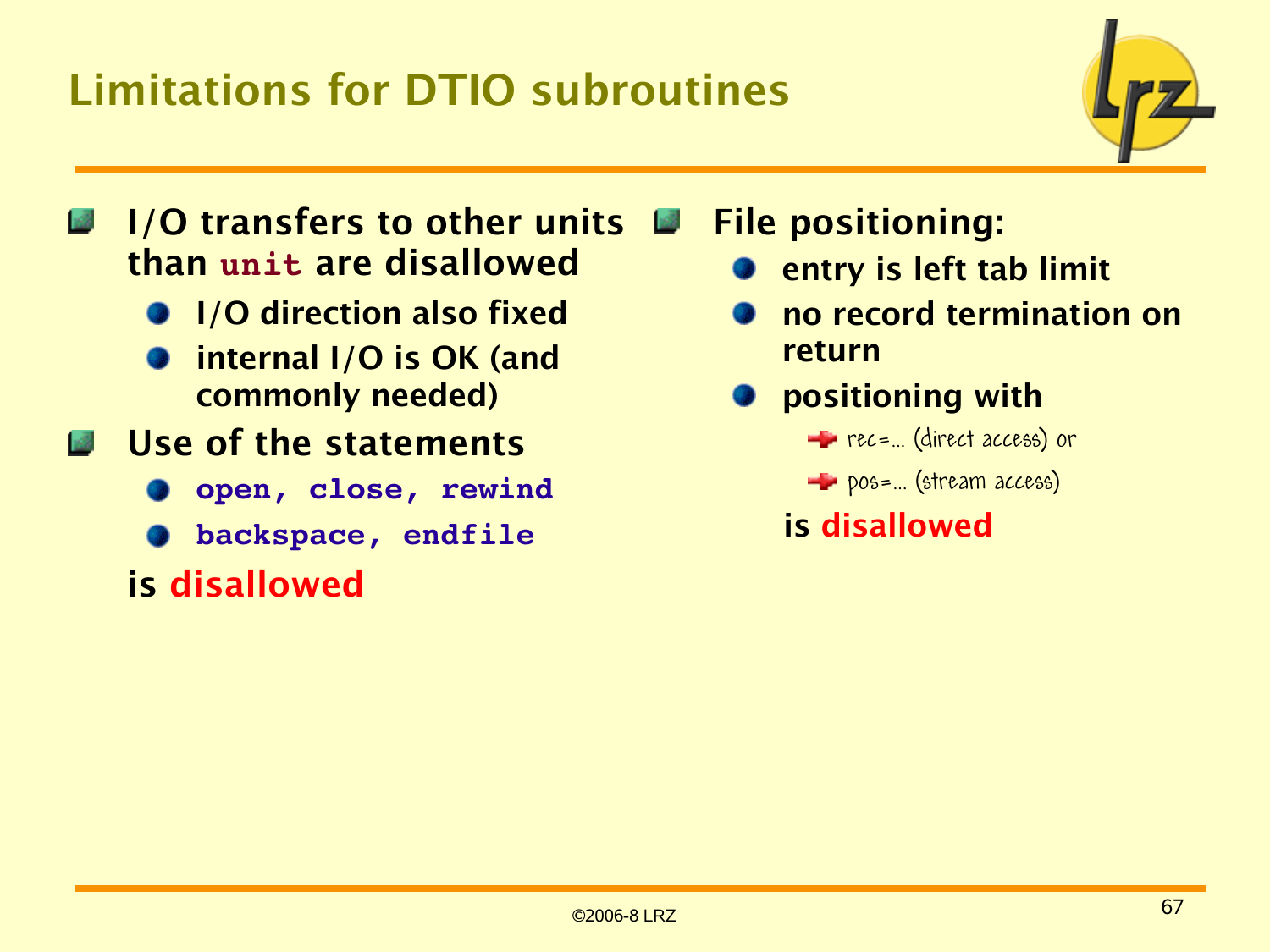## Writing formatted output: DT edit descriptor



### Example:



- both **iotype** and **v\_list** are available to the programmer 感。 of the I/O subroutine
	- determine further parameters of I/O as programmer sees fit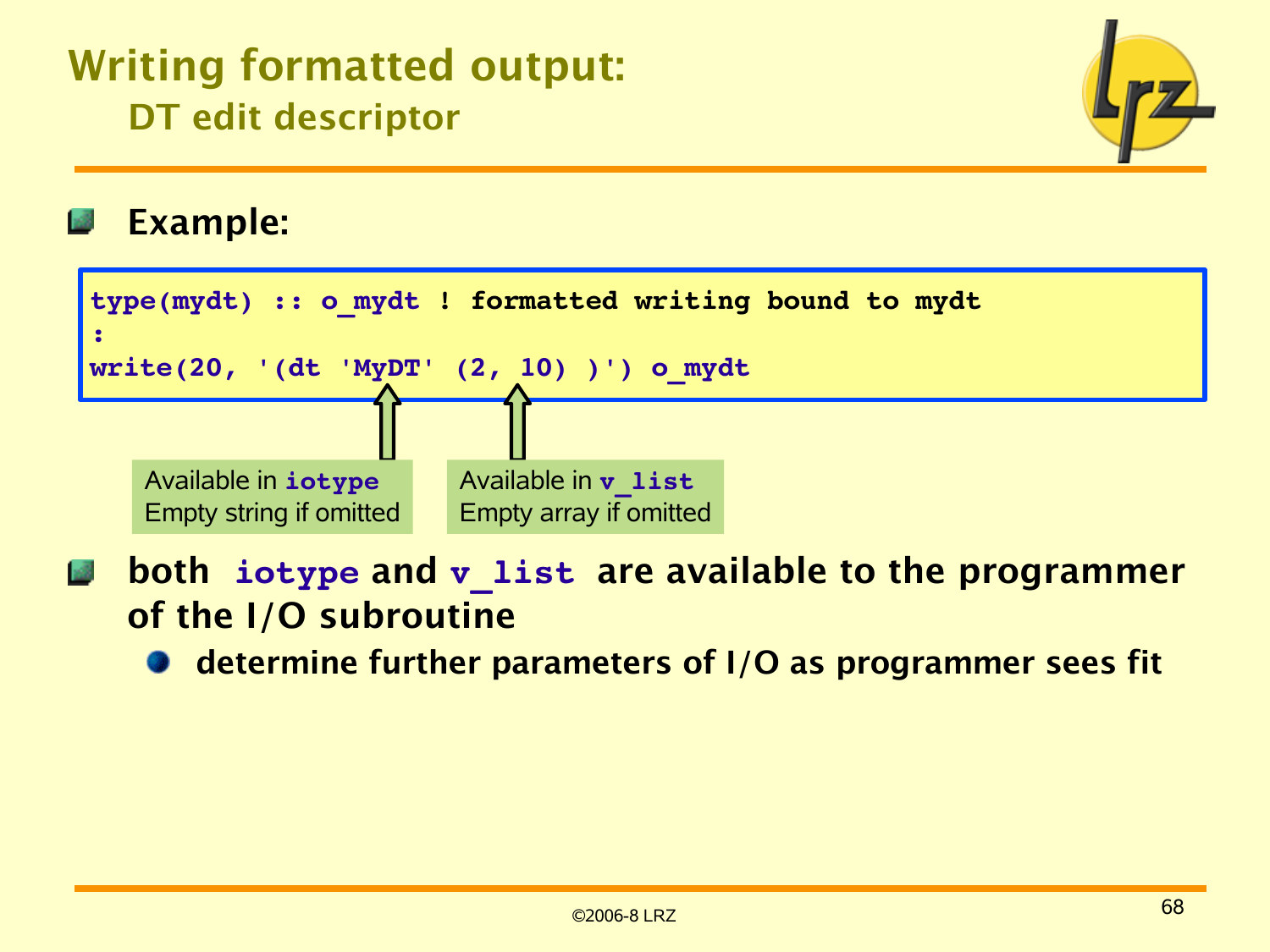## Example: Formatted DTIO on a linked list



```
module mod_list
    type :: list
         integer :: age
        character(20) :: name
        type(list), pointer :: next
    contains
        generic :: &
        write(formatted) => wl
    end type list
contains
```
**recursive subroutine wl( & this,unit,iotype, & vlist,iostat,iomsg) class(list), intent(in) :: this integer, intent(in) :: unit integer, intent(in) :: vlist(:) character(len=\*), & intent(in) :: iotype integer, intent(out) :: iostat character(len=\*) :: iomsg ! .. locals character(len=12) :: pfmt ! continued next slide**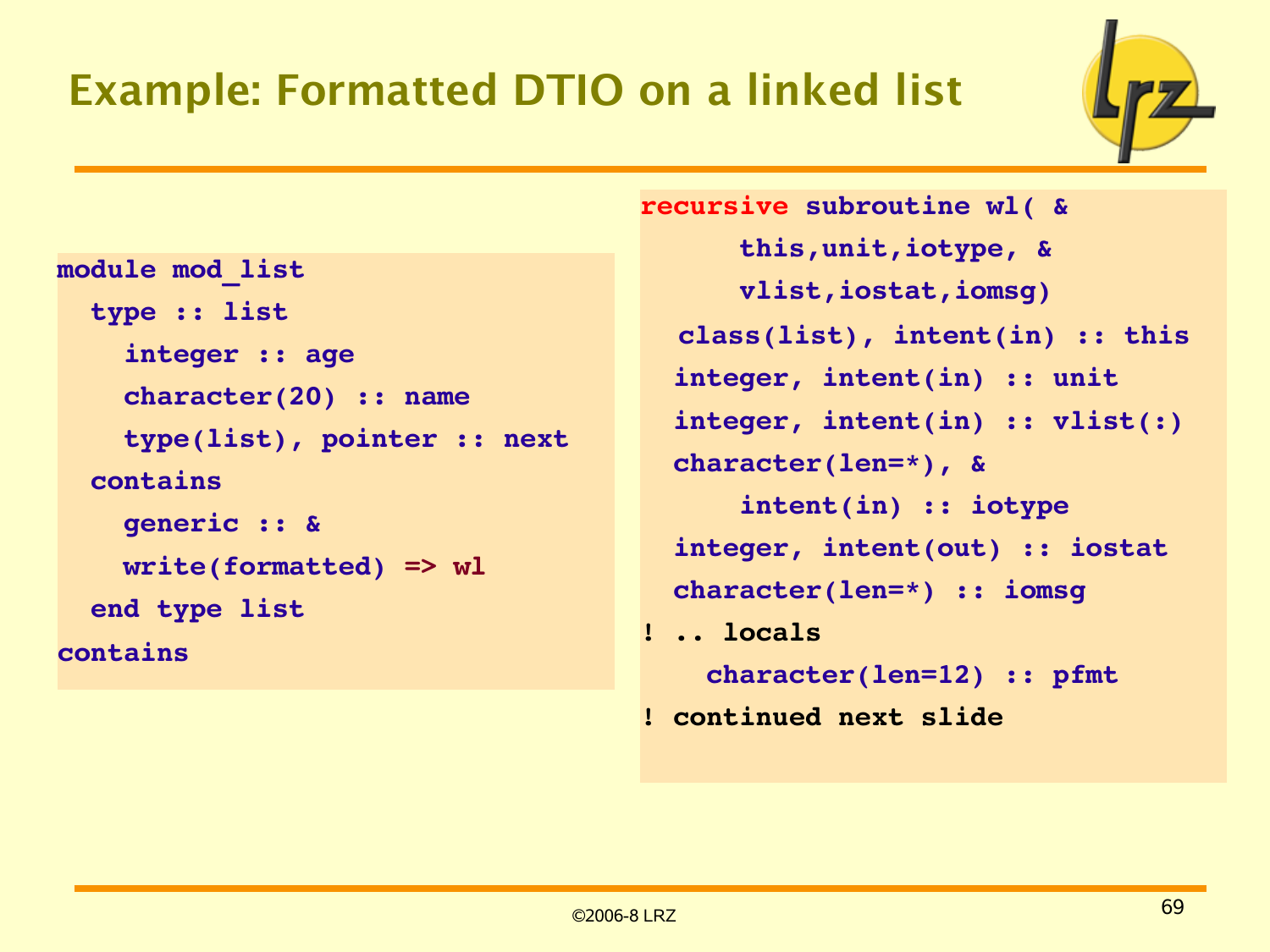## Example (cont'd): DTIO subroutine implementation

```
! cont'd from previous slide
        if (iotype != 'DTList') return
        if (size(vlist) < 2) return
! perform internal IO to generate format descriptor
        write(pfmt, '(a,i0,a,i0)') &
                                  '(i',vlist(1),',a',vlist(2),')'
        write(unit, fmt=pfmt, iostat=iostat) this%age,this%name
        if (iostat /= 0 ) return
        if (associated(this%next)) then
! recursive call
             call wl(this%next,unit,iotype(3:),vlist,iostat,iomsg)
        end if
    end subroutine
end module
```